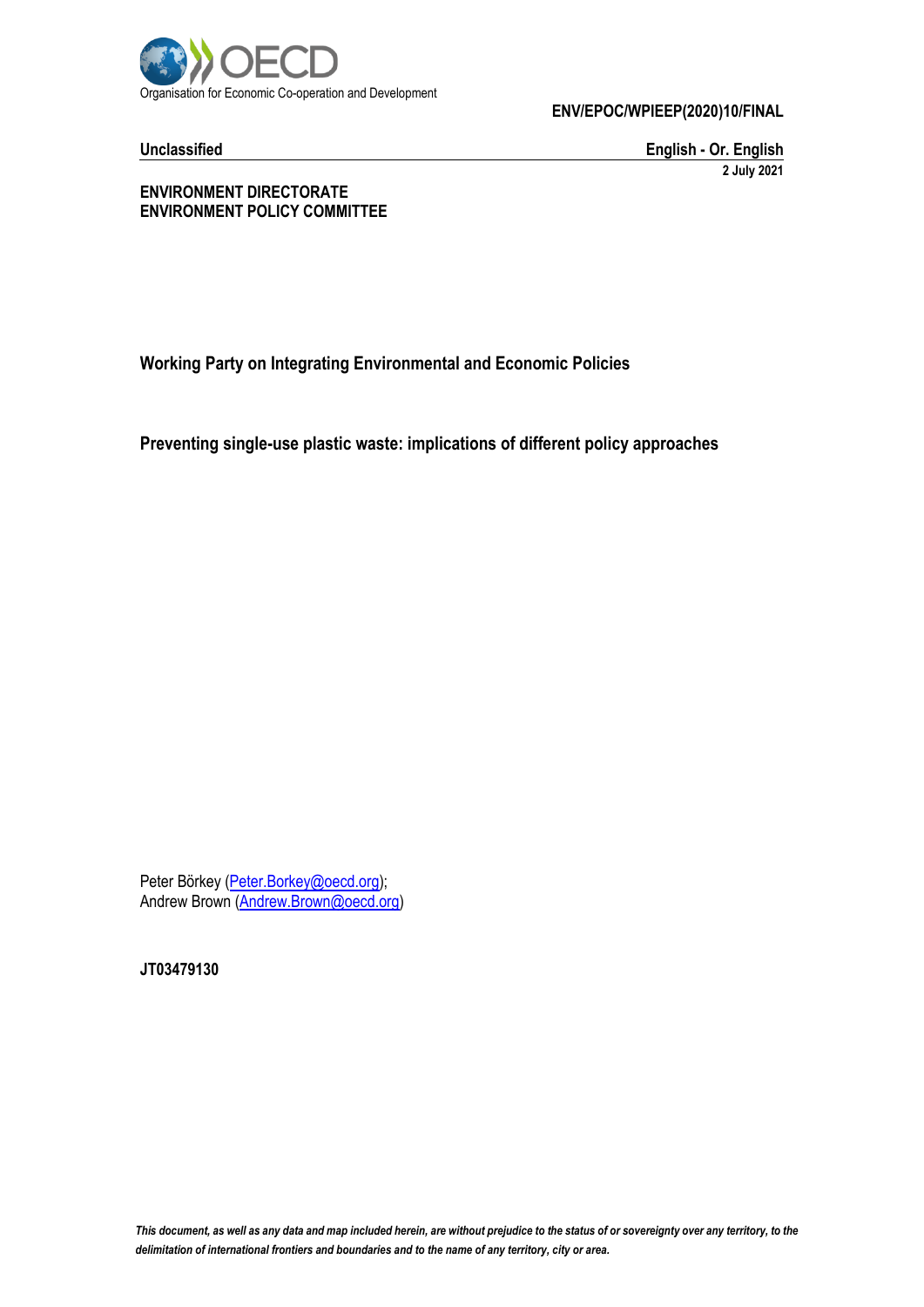# **Table of Contents**

| <b>Executive Summary</b>                                        | 4              |
|-----------------------------------------------------------------|----------------|
| 1. Introduction                                                 | $\overline{7}$ |
| 2. Market-based policies                                        | 14             |
| Policy target: life-cycle stages                                | 16             |
| Policy coverage: products and materials                         | 17             |
| Stakeholders: governance, focus and coverage                    | 21             |
| Price signal                                                    | 22             |
| Destination of revenues from taxes and charges                  | 24             |
| Accompanying measures                                           | 25             |
| 3. Regulatory policies                                          | 27             |
| Policy coverage: products and materials                         | 27             |
| Policy target: life-cycle stages                                | 32             |
| Stakeholders: governance, focus and coverage                    | 32             |
| Accompanying measures                                           | 33             |
| 4. Voluntary approaches and other policy measures               | 34             |
| Policy target: life-cycle stages                                | 36             |
| Policy coverage: products and materials                         | 38             |
| Stakeholders: governance, focus and coverage                    | 41             |
| Policy set-up: target-based and implementation-based agreements | 41             |
| Accompanying measures                                           | 42             |
| 5. Conclusion and policy recommendations                        | 45             |
| Comparing alternative policy approaches                         | 45             |
| The importance of contextual features                           | 49             |
| The way forward                                                 | 55             |
| <b>References</b>                                               | 57             |
| <b>Tables</b>                                                   |                |
| Table 1. Voluntary approaches for environmental policies        | 34             |

[Table 2. Main features of voluntary approaches](#page-34-0) 35<br>Table 3. National Plastics Pacts: a comparison of objectives 35 (38) 38 (38) 38 (39) 38 (39) 38 (39) 38 (39) 3 [Table 3. National Plastics Pacts: a comparison of objectives](#page-37-1)<br>Table 4. Strengths and weaknesses of different policy approaches<br>48

[Table 4. Strengths and weaknesses of different policy approaches](#page-47-0) 48<br>Table 5. The four business-to-consumer reuse business models 49 [Table 5. The four business-to-consumer reuse business models](#page-48-1)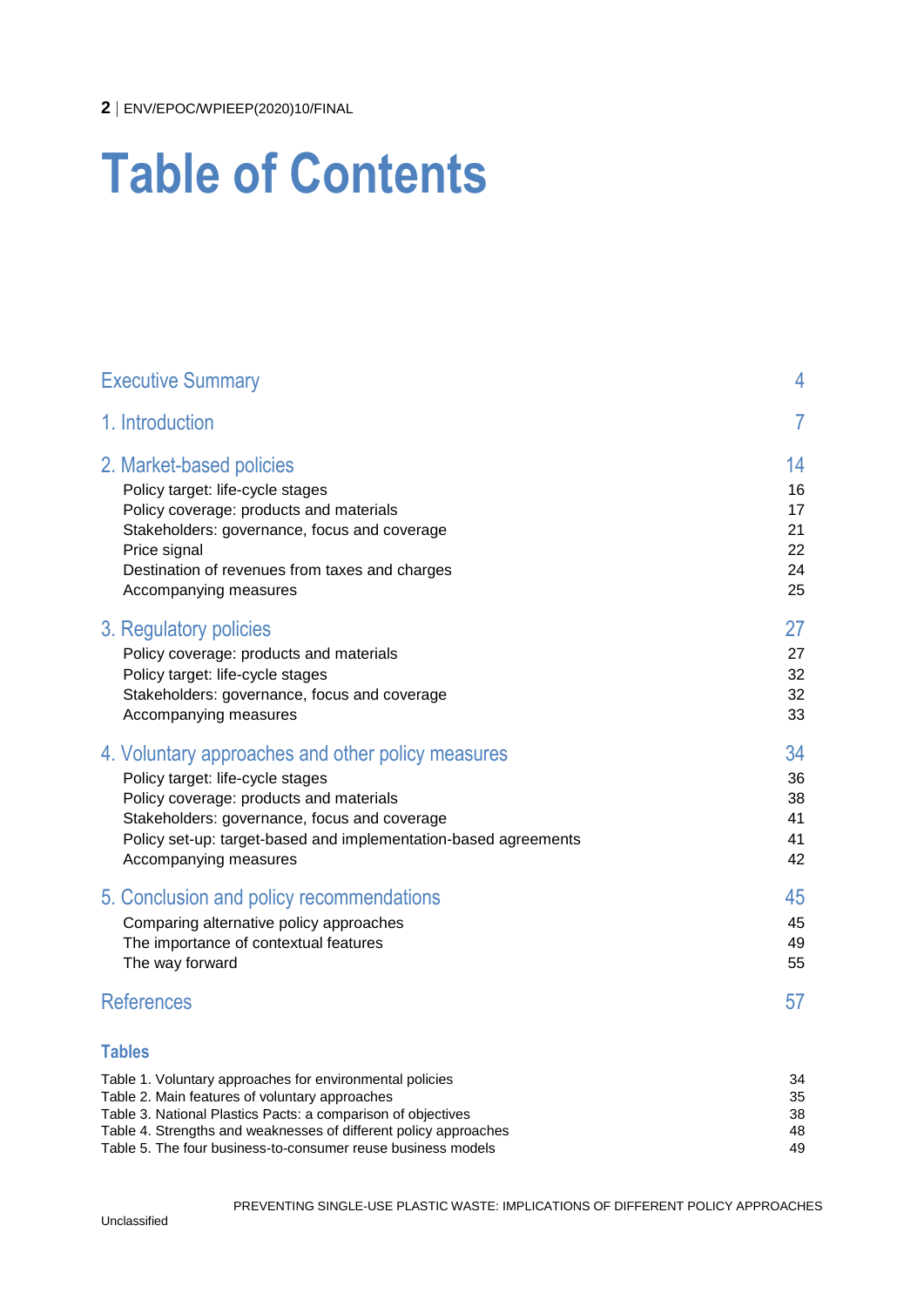## **Figures**

| Figure 1. Cumulative plastic waste generation in indicated period, by fate (million tons) |    |
|-------------------------------------------------------------------------------------------|----|
| Figure 2. Consumption impacts of selected plastic bag taxes/charges                       | 24 |
| Figure 3. Littering impacts of selected bans on single-use plastic goods                  | 29 |
| Figure 4. Business signatories to the New Plastics Economy Global Commitment              | 36 |

## **Boxes**

| Box 1. Evidence and methodology                                                                | 11 |
|------------------------------------------------------------------------------------------------|----|
| Box 2. Recent high-level national and international initiatives on plastics waste              | 12 |
| Box 3. Extended producer responsibility, deposit refund schemes and single-use plastics        | 15 |
| Box 4. Carrier bag policies. Case studies from the United Kingdom                              | 18 |
| Box 5. The environmental impacts of carrier bags: evidence from life-cycle analysis            | 19 |
| Box 6. Taxes on packaging                                                                      | 21 |
| Box 7. Market-based policies: key insights                                                     | 26 |
| Box 8. Case study from Belgium: the Flemish ban on disposable cups at public events            | 27 |
| Box 9. The impact of product bans on littering. Evidence from California                       | 28 |
| Box 10. Environmental impact of different materials for single-use products: evidence from LCA | 30 |
| Box 11. Regulatory policies: key insights                                                      | 33 |
| Box 12. The New Plastics Economy Global Commitment                                             | 37 |
| Box 13. The Dutch Covenants                                                                    | 39 |
| Box 14. The Courtauld Commitment                                                               | 40 |
| Box 15. Voluntary price signals                                                                | 42 |
| Box 16. Behavioural biases and waste generation                                                | 43 |
| Box 17. Voluntary approaches: main insights                                                    | 44 |
| Box 18. Alternatives to single-use plastics: reuse-based business models                       | 49 |
| Box 19. Direct and indirect policy effects. Case study from Scotland                           | 52 |
| Box 20. Enforcement of market-based policies in emerging economies                             | 54 |
| Box 21. Conclusions: key insights                                                              | 56 |
|                                                                                                |    |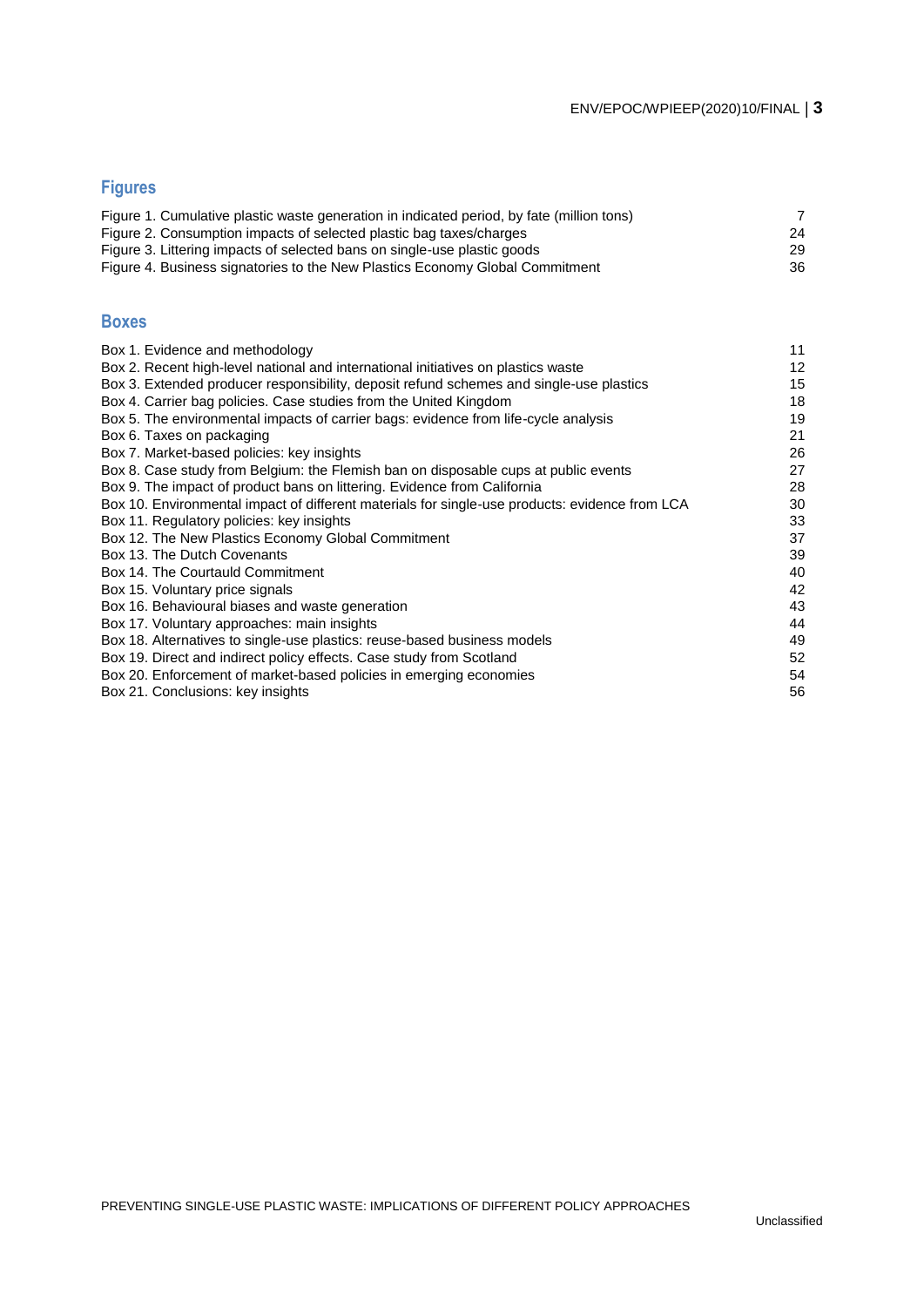## <span id="page-3-0"></span>**Executive Summary**

Single-use plastics are typically used only once before being disposed of as waste. Single-use plastic applications include consumer goods (e.g. carrier bags, toiletry items), packaging items (e.g. food containers), as well as inputs in the medical (e.g. blood bags, syringes) and agricultural (e.g. grain bags) sectors. In 2015, plastic packaging constituted 141 million tonnes of waste, corresponding to 46.7% of global plastic waste generation. This paper focuses on single-use plastic consumer goods and packaging, which have been the focus of recent waste prevention policy initiatives both for their importance in terms of volumes of waste generated, and because this type of waste is frequently littered.

Globally, plastics were responsible for roughly 1.7 Gt [CO2e] of greenhouse gas emissions in 2015. However, the environmental impact of plastic waste depends on whether it undergoes formal waste management (e.g. through reuse, recycling, incineration or landfilling) as opposed to being illegally incinerated, littered or dumped, potentially resulting in air, soil and water pollution.

In recent years, increasing public awareness of the issue of plastics pollution has led to the implementation of numerous waste prevention policies across the world. According to UN Environment, 127 countries worldwide have adopted national legislation concerning plastic bags and 56 countries have banned or taxed other single-use plastic goods (e.g. cutlery, bottles, food packaging) or specific polymers.

The complexity of the plastics value chain calls for the application of multiple policy instruments to address all the environmental externalities emerging across the life-cycle: market-based instruments, regulatory instruments and voluntary approaches. This report discusses the environmental, economic and behavioural implications of different policy approaches to prevent the generation of single-use plastic waste, building upon evidence about the impacts of such policies where possible. Given most policies so far have addressed frequently-littered single-use plastic goods, with particular attention to packaging, this is the core focus of this report and of its policy recommendations.

## *Market-based policies and bans on single use plastics can help curb waste generation and littering*

The implementation of taxes or mandatory charges has generally led to an important decrease in the sales of single-use plastic bags, particularly where the price signal has been set to exceed average consumer willingness-to-pay for plastic bags. For example, the Irish tax on single-use plastic carrier bags reduced their use by 90%.

Similarly, bans on single-use plastic bags have reduced littering of these goods. For example, after a statewide ban on single-use plastic bags in California, plastic bag litter recovered during yearly clean-up operations was reported to have dropped by 76%.

It is not always possible to compare estimates across jurisdictions, partly due to data and methodological differences. As such, additional research can help to confirm the applicability of the findings of impacts from the studies on early adopters of market-based policies and bans.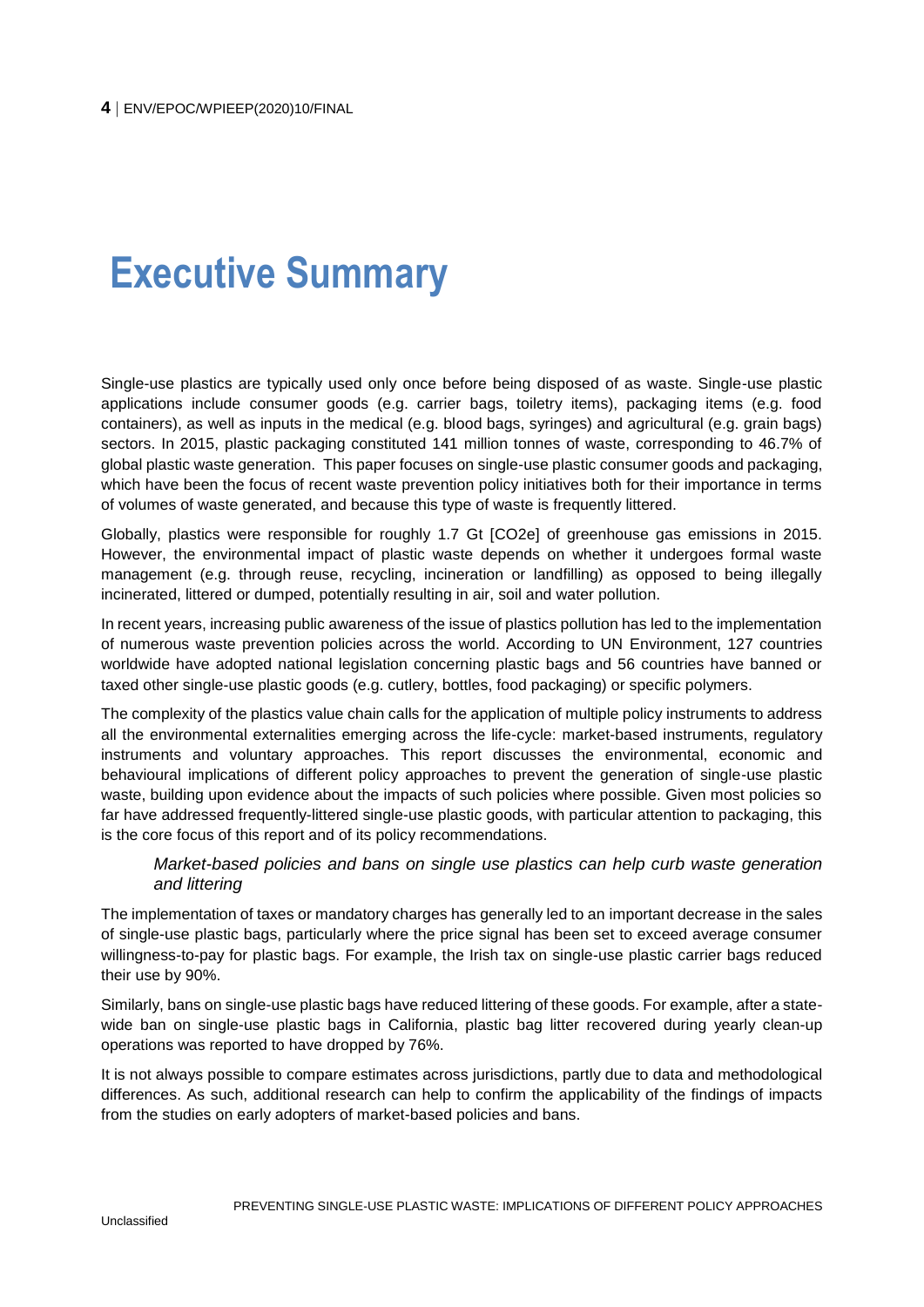## *However, their effectiveness depends on a number of contextual features*

The effectiveness of policies aimed at preventing the generation of single-use plastic waste depends on multiple features of the context within which they are implemented: consumer preferences, the availability and environmental footprint of alternatives to plastics, competitiveness and employment effects, as well as the capacity of authorities to effectively enforce these policies. The response to a policy depends on the elasticity of demand for the targeted good or material, on the frequency of purchases and on the availability of alternatives.

For example, in Belgium a tax on single-use plastic foil and cutlery introduced in 2007 had limited impacts on consumption and was eventually discontinued. This may have been due to an inelastic demand, infrequency of purchase, or limited availability of alternatives.

To ensure they affect consumption choices, price signals should be set based on a combination of factors: the environmental externality cost of single-use plastics products, on consumers' willingness to pay for the product, and on the sensitivity of their demand to price changes.

Policies can be introduced at several stages of the plastics life-cycle, with different implications for administrative costs, specificity of the policies to single-use plastics, and public reaction. Upstream policies target intermediate inputs or refined materials, final product policies apply to consumers, and waste policies target end-of-life waste generation. Upstream policies affect fewer actors, can especially influence design choices, and have relatively low administrative costs. However, these policies do not isolate single-use plastic inputs from those for durable plastic products, as can be done with final product policies. As well, the impacts of upstream policies on a relatively concentrated group of actors increases the likelihood of their resistance to these measures.

## *Bans are less flexible than market-based policies, but effective at targeting leakage by specific products*

Based on economic theory, taxes and charges may be best suited to maximise economic efficiency because they enable a flexible behavioural response both from consumers and producers and provide greater innovation incentives. However, if the policy objective is to target specific single-use plastic goods because of their leakage into the environment through littering, bans may be more appropriate to ensure their complete removal from the market and substitution with reusable products or alternative materials. This is the approach taken by the EU with its ban on frequently-littered plastic goods that can be easily manufactured with other materials (e.g. single-use cutlery, straws). If the objective is to limit the use of specific polymers in order to achieve better recyclability of a waste stream, material content regulations or upstream taxes (at the level of producers) may be preferable. For example, multiple local jurisdictions in the United States have a ban on polystyrene food containers. The EU has banned the use of expanded polystyrene in certain products (e.g. food and beverage containers) and oxo-degradable plastics in all products.

#### *There are also numerous voluntary initiatives, but their effectiveness to reduce plastics use remains to be determined*

Among the wave of initiatives on single-use plastics implemented in recent years, there has been a significant increase in voluntary approaches led by governments, NGOs and private businesses. Initiatives such as the New Plastics Economy Global Commitment led by the Ellen MacArthur Foundation have helped raise the profile of the issue of plastics pollution, resulting in numerous businesses pledging to achieve voluntary waste prevention objectives. For example, retailers and producers of packaged goods adhering to the Global Commitment aim to increase average recycled content in plastics packaging from 2.5% to 25% by 2025.

However, due to cost considerations and the problem of freeriding (i.e. when an actor benefits from the efforts of another actor without contributing), voluntary commitments may not be sufficiently ambitious.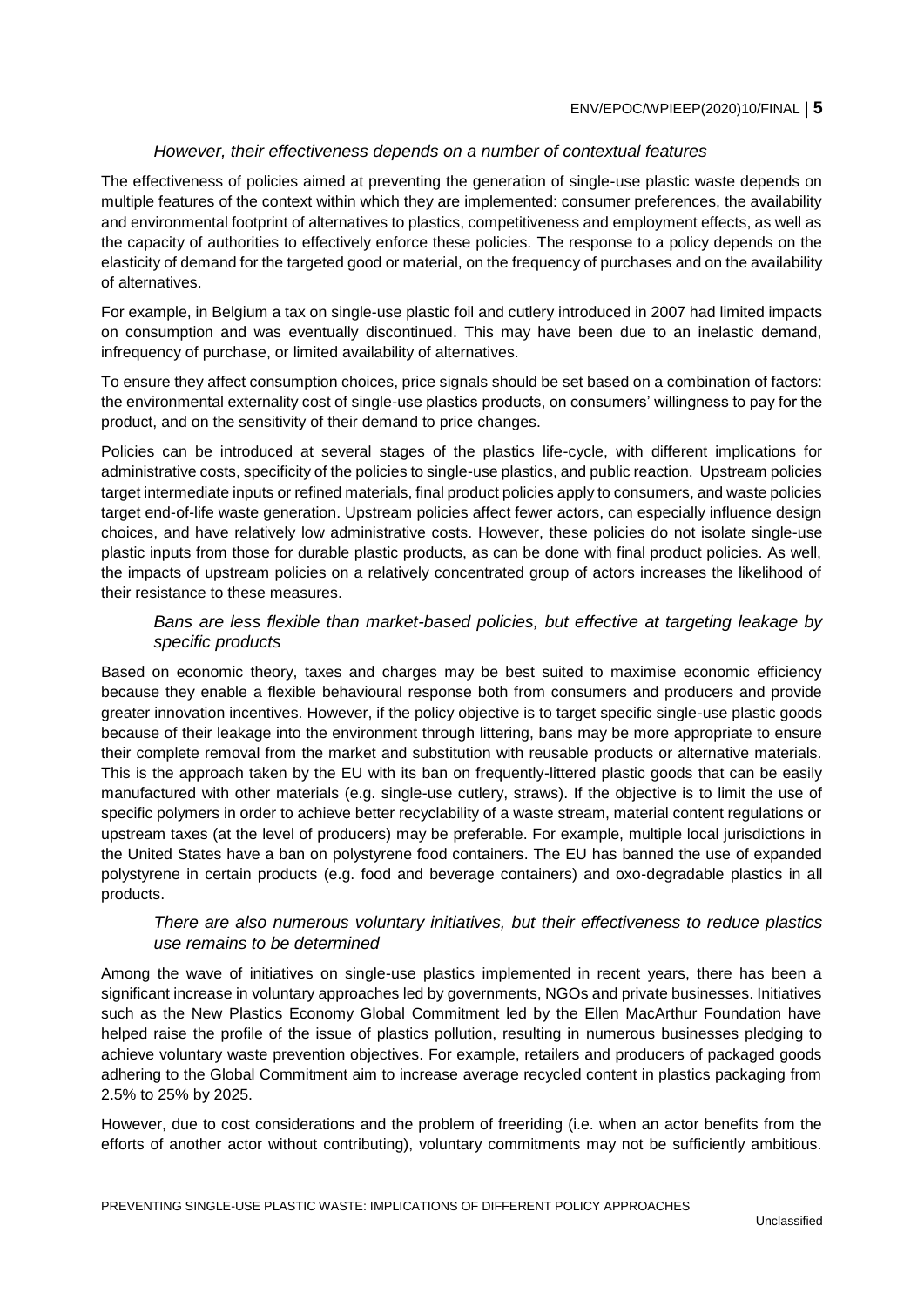More research and information is needed to evaluate the effectiveness of the voluntary initiatives that are on-going, and it also remains to be seen if the level of ambition might be taken at a level that is sufficient to achieve real results. If costs and freeriding do become problematic in such cases, voluntary approaches may not be able to be used as substitutes but rather could be complementary to regulatory intervention.

## *Plastics waste prevention policies should be designed as a comprehensive policy package to minimise environmental burden-shifting*

Waste prevention policies should be designed to avoid environmental burden shifting between single-use plastics and other disposable options such as paper or bio-plastics. Manufacturing single-use goods with alternative materials may not change their disposable nature and, with it, the associated littering practices and risk of leakage into the environment. Alternative materials may also have an overall larger environmental footprint. Thus, waste prevention policies should be designed as a policy package that targets all disposable goods which are frequently littered or otherwise illegally disposed of rather than solely single-use plastics. This would incentivise the reuse of single-use plastic goods whenever possible (e.g. carrier bags), and promote a shift towards goods that are designed to be reusable whenever these warrant a lower environmental footprint. For example, following the implementation of a charge on all single-use carrier bags (made of plastics, bio-plastics and paper) in Wales, consumption of the bags dropped by 71% in three years. In their place, own bags and reuseable, returnable 'bags for life' usage increased. A 2015-2016 survey identified some confusion by respondents about the recyclability, returnability, and durability of 'bags for life' in Wales.

## *Administrative complexity and imperfect enforcement may jeopardise policy impact of both market based and regulatory policies to reduce single use plastics*

Policy effectiveness relies on all stakeholders complying with regulatory standards and bans, and on price signals to be effectively implemented and tax or charge revenues collected. Sparse enforcement may jeopardise policy impact. Competitiveness and employment concerns may act as political barriers to policy action in jurisdictions with strong dependence on plastics manufacturing, chemical, upstream oil and gas, and ancillary industries.

Both market-based and regulatory policies may have "indirect" unintended consequences such as time and administrative burdens for consumers, producers, retailers as well as regulators: as behavioural responses are affected by these burdens, policies should be designed in order to minimise them. For example, the more exceptions are carved into a policy (e.g. in terms of materials, products and retailer categories to which a policy applies), the more administratively complex it might be to enforce it.

#### *Stepping up monitoring and evaluation efforts is also fundamental to assess the impacts of policy initiatives targeting single-use plastic goods beyond carrier bags*

Evidence on the impacts of policies aimed at preventing single-use plastic waste is encouraging. However, policy has overwhelmingly focused on single-use plastic carrier bags, and initiatives addressing other goods are only gradually coming into force: as such, the evidence on the impact of waste prevention measures on other goods is limited. Because behavioural and production responses to policies in different product value chains are likely to vary, it is not possible to generalise results available so far. As new policies addressing broader sets of single-use plastic goods come into force, it is important to monitor their results to inform the policy-making process and to allow policy design corrections to be made where necessary.

For example, in recent voluntary initiatives such as the Plastics Pacts, signatories are required to regularly provide both quantitative data and qualitative information on their innovation efforts to replace single-use plastics. Indicators to track the outcomes of waste prevention efforts could include the number or weight of single-use plastic products sold, as well as that of product alternatives, be they reusable or disposable, and the volume or weight of the relative waste streams.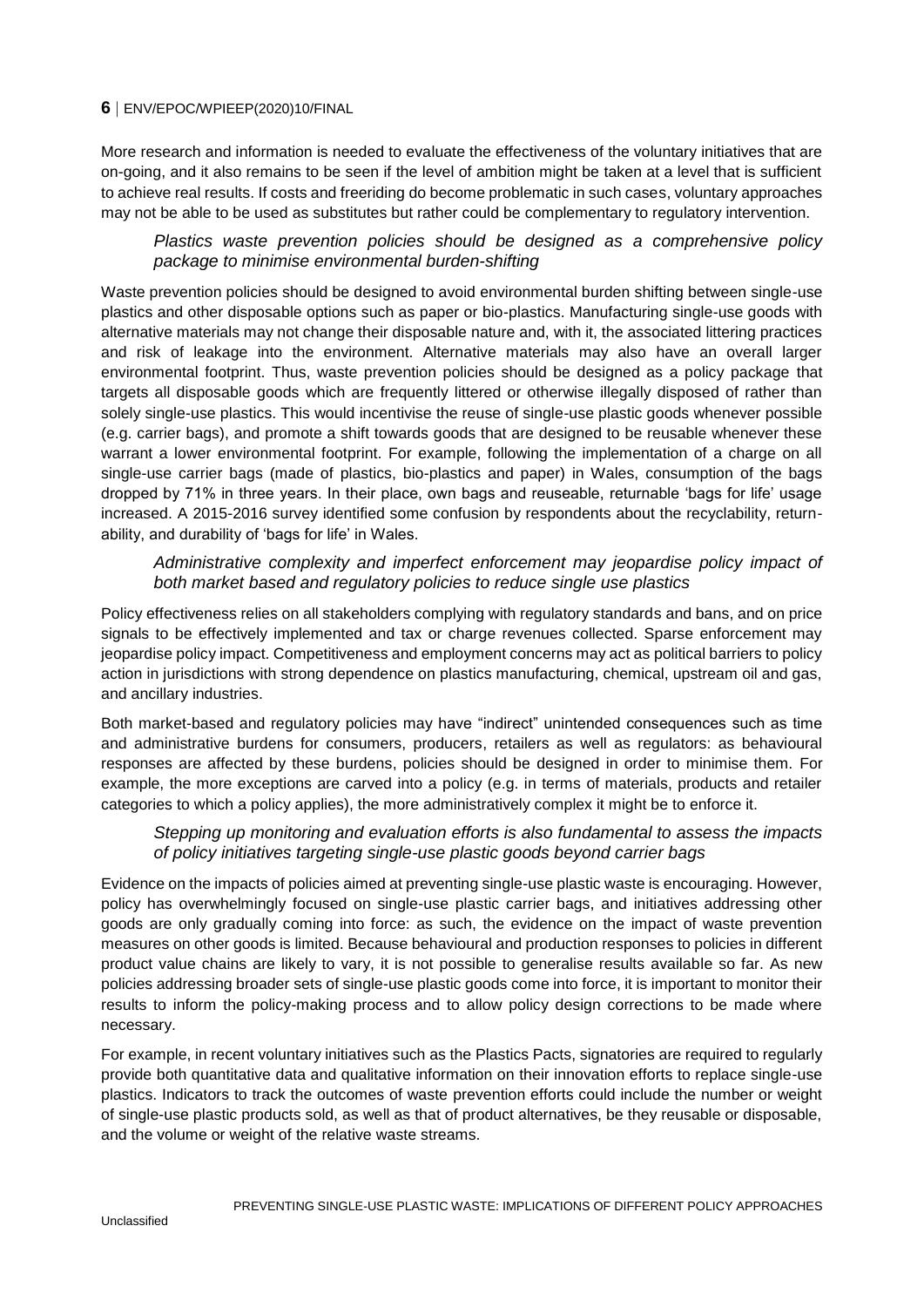## **1. Introduction**

<span id="page-6-0"></span>Plastics have many beneficial characteristics related to their lightness, resistance, durability and cost, among other desirable qualities. They enable increased fuel efficiency in aviation and road transport, can help prevent food waste in the agriculture and retail sector, and provide hygienic tools in the medical sector. However, while some of their applications have a long lifespan, others quickly transition to the end-of-life phase.

Single-use plastic goods are typically used only once before being disposed of (UN Environment, 2018[1]). These include consumer goods (e.g. carrier bags, toiletry items), packaging items (e.g. food containers), as well as applications in the agricultural (e.g. grain bags and bale wrap, or "single-season" plastic film for mulching) and in the medical sector (e.g. blood bags, intravenous tubing, syringes).

This paper focuses on single-use plastic consumer goods and packaging, which have been the focus of recent waste prevention policy initiatives both for their importance in terms of volumes of waste generated, and because this type of waste is frequently littered. In fact, packaging makes up for a considerable share of single-use plastics goods and plastics production overall: in 2015, plastic packaging constituted 141 million tonnes of waste, corresponding to 46.7% of global plastic waste generation (OECD, 2018<sub>[2]</sub>). Arguably, single-use plastic items used in the agricultural and medical sector respond to different needs, undergo different waste collection procedures and thus are less often littered in the environment: incentivising the prevention of plastics waste from these sectors would require different, appropriate policy initiatives.

If recent trends continue, cumulative plastics production is estimated to reach 26 billion tonnes in the next 30 years: this would bring cumulative plastic waste incinerated to 12 billion tonnes, cumulative recycled waste to 9 billion tonnes and cumulative waste landfilled or leaked in the environment at 12 billion tonnes (Geyer, Jambeck and Law, 2017[3]), as illustrated in [Figure 1.](#page-6-1)



## <span id="page-6-1"></span>**Figure 1. Cumulative plastic waste generation in indicated period, by fate (million tons)**

Source: Data from (Geyer, Jambeck and Law, 2017[3]). Icons made by monkik (left and middle) and Smashicons (right) from www.flaticon.com.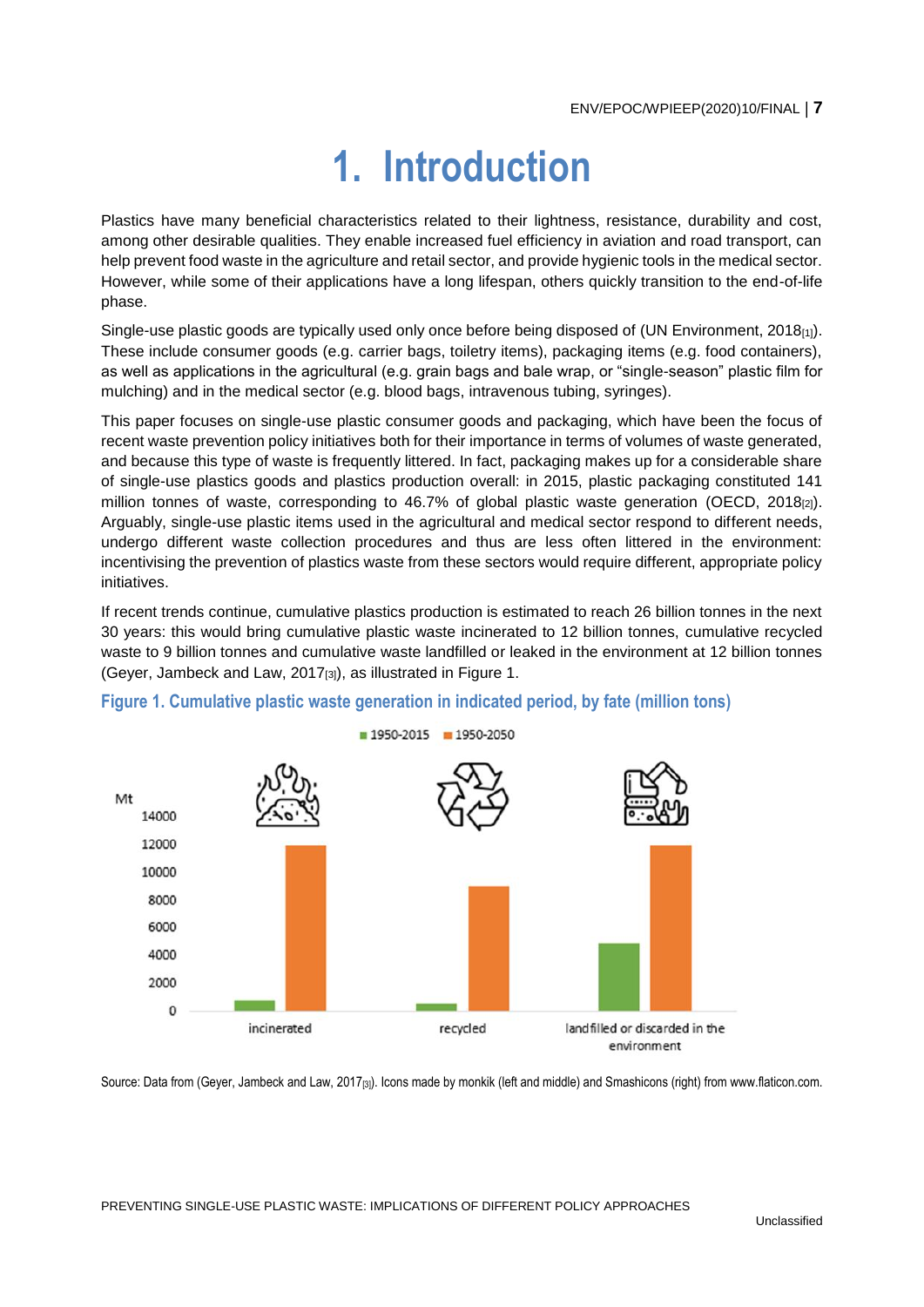The environmental impact of single-use plastic goods is multi-fold, ranging from the emissions due to their production from petrochemical derivatives, to waste generation. Additionally, the impact of single-use plastic waste differs according to whether plastics are gathered and treated through formal waste management (e.g. through recycling, incineration or landfilling) as opposed to being littered on land or in the ocean, intentionally or unintentionally, dumped or illegally incinerated.<sup>1</sup>

Global plastics were responsible for about 1.7 Gt [CO2e] of greenhouse gas emissions (GHG) in 2015 (Zheng and Suh, 2019<sub>[4]</sub>).<sup>2</sup> Further, whenever plastic waste is not properly collected and disposed of, it can leak and accumulate into the environment: 32% of global plastics waste is currently estimated to follow this fate (World Economic Forum, Ellen MacArthur Foundation and McKinsey & Company, 2016[5]). Recent evidence indicates that inert plastics exposed to ambient solar radiation can emit GHG emissions (Royer et al., 2018<sub>[6]</sub>).

Improperly disposed waste can have severe environmental impacts: uncontrolled incineration can generate toxic air pollution emissions; dumping can pollute both soil and ground water, and foster the spread of infectious diseases (UNEP / ISWA, 2015<sub>[7]</sub>). Further, leaked plastics may degrade in smaller fragments, i.e. microplastics. As terrestrial and marine wildlife ingest microplastics, such fragments may travel upstream of the food chain and possibly impact human health. While there is evidence that microplastics are present in several categories of food and drink, their impact on human health is not yet well understood (GESAMP, 2015 $_{[8]}$ ) (GESAMP, 2016 $_{[9]}$ ).<sup>3</sup> For these reasons, plastic waste is best addressed at source, aiming to prevent leakage and its potential impact on ecosystems as well as human and animal health.

The above-mentioned environmental externalities due both to plastics production (e.g. greenhouse gas emissions) and end-of-life (e.g. leakage) have an estimated global cost of USD 40 billion (World Economic Forum, Ellen MacArthur Foundation and McKinsey & Company, 2016<sub>[5]</sub>). Further, the short life cycle of single-use plastics entails substantial economic losses, as valuable materials are sent to waste after a single use rather than being recovered and reused: it is estimated that 95% of the economic value of plastic packaging is lost every year in Europe, generating losses for EUR 105 billion (Veolia Institute, 2019[10]).

The environmental externalities due to single-use plastics production, consumption and waste generation should be addressed with a policy package building upon several complementary approaches:

Preventing single-use plastics waste generation, for example by encouraging the uptake of reusable products where these have a lower environmental impact over their lifetime or reducing the default provision of plastics (e.g. plastic cutlery or straws in the restaurant industry);

Substituting plastics with alternative materials characterised by lower aggregate environmental impacts;

Improving the design of plastics to make the material itself as well as plastic goods more consistent with sustainable development objectives, e.g. through research and development (R&D) facilitating recyclability or dematerialisation, as well as the integration between new material features and existing waste management systems;

<sup>&</sup>lt;sup>1</sup> Informal waste management is also prevalent in many countries, but its' role usually relatively small in OECD countries (OECD, 2016[119]). The impacts and benefits of the informal sector is context dependent. In some countries, it helps recycling efforts for high-value materials, while in others it has raised concerns of illegal dumping and undermining the effectiveness of formal waste management (OECD, 2019[117]).

 $2$  The 2015 "global life-cycle" estimate includes emissions from resin production, conversion, and EoL processes (Zheng and Suh,  $2019_{[4]}$ ).

<sup>&</sup>lt;sup>3</sup> An ongoing OECD project focuses on the sources, pathways, sinks and impacts of microplastics waste. The aim of this project is to provide recommendations to prevent and mitigate microplastics leakage into the marine and freshwater environment.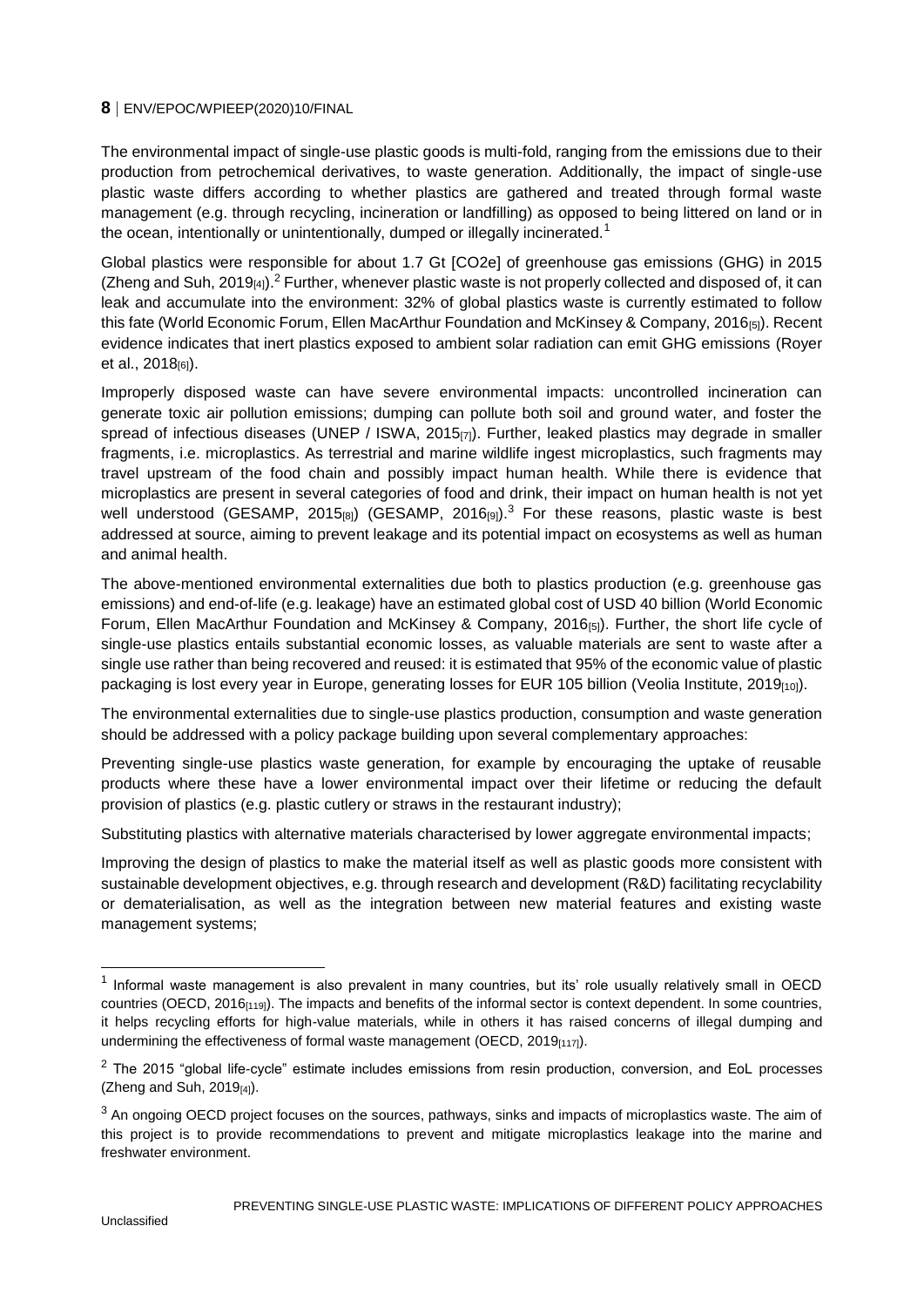Minimising material leakage into the environment through better plastic waste collection and treatment (including recycling) and through awareness-raising and educational programmes on littering prevention;

Reverting to clean-up and remediation as a final option, in case it has not been possible to prevent plastics leaks into the environment.

Additionally, such a policy package should be paired with long-term plans for infrastructure development and maintenance, bearing in mind macroeconomic and demographic trends, evolving lifestyles and their impact on waste generation. The prioritization of the above approaches will differ according to the baseline situation of a given country. For example, where basic waste collection and management infrastructure is lacking, its development would be a priority concern to ensure the environmentally sound disposal of all waste streams, thus preventing the environmental and public health impacts associated with uncontrolled incineration and dumping.

This report focuses on policy approaches to prevent waste generation from frequently-littered single-use plastic goods and packaging, which have been the focus of public policy initiatives. These include regulatory policies such as bans, market-based policies such as taxes, voluntary measures taken by specific private sector actors and other policy approaches such as information campaigns and behavioural interventions.

As public attention to the environmental consequences of plastic waste has increased, $4$  many countries across the world have recently implemented or are planning a range of policies aimed at preventing singleuse plastic waste.

The policy approaches to pursue this effort have varied widely across the world. A recent global overview of all laws and regulations addressing single-use plastic waste (UN Environment, 2018[11]) indicates that plastic bags have been at the centre of policy efforts. This may be due to their salience in the waste stream, both in formal waste treatment and in littering.

For example, in the United States, plastic bags, wraps and sacks constituted 4140 thousand tons of waste in 2017: this amounted to over 28% of total plastic packaging waste (which includes also bottles, jars and other containers) and over 11% of total plastic waste (US EPA, 2019<sub>[12]</sub>). As indicated by data gathered from clean-up efforts worldwide, plastic bags are also among the most frequently littered items, together with cigarette butts, food wraps, plastic bottles and caps, straws and stirrers, and plastic or foam takeaway containers (Ocean Conservancy and International Coastal Cleanup, 2018[13]).

According to a recent UN Environment study, as of July 2018, 127 countries worldwide have adopted national legislation concerning plastic bags: the regulatory approach abounds, with bans in 91 countries, whereas only 27 countries impose taxes on their import or production and 30 countries impose levies or fees on their consumption (UN Environment, 2018 $_{[11]}$ ).<sup>5</sup> Conversely, only 27 and 29 countries have respectively banned or taxed other single-use plastic goods (e.g. cutlery, bottles, food packaging) or specific materials (e.g. polystyrene). Microbeads, an intermediate good with critical implications for marine pollution, have been explicitly addressed only in eight countries.

In the European Union, national action has been paired with regional efforts spearheaded by the European Commission, which released its European Strategy for Plastics in a Circular Economy in 2018. The Strategy, further discussed in Box 2, reiterates the role of waste prevention policies as priority in the waste hierarchy (European Commission, 2018<sub>[14]</sub>). As such, waste prevention efforts across EU countries have been numerous and varied: in a recent report, the European Environment Agency indicates that

<sup>&</sup>lt;sup>4</sup> In discussing reasons for this sudden surge in public interest, the Guardian newspaper has pointed to the impact that the documentary Blue Planet II, which in December 2017 made salient the impact of plastic pollution on marine wildlife (Buranyi, 2018[116]).

 $5$  The study covers 192 countries and is up to date until July 2018 (UN Environment, 2018 $_{[11]}$ ).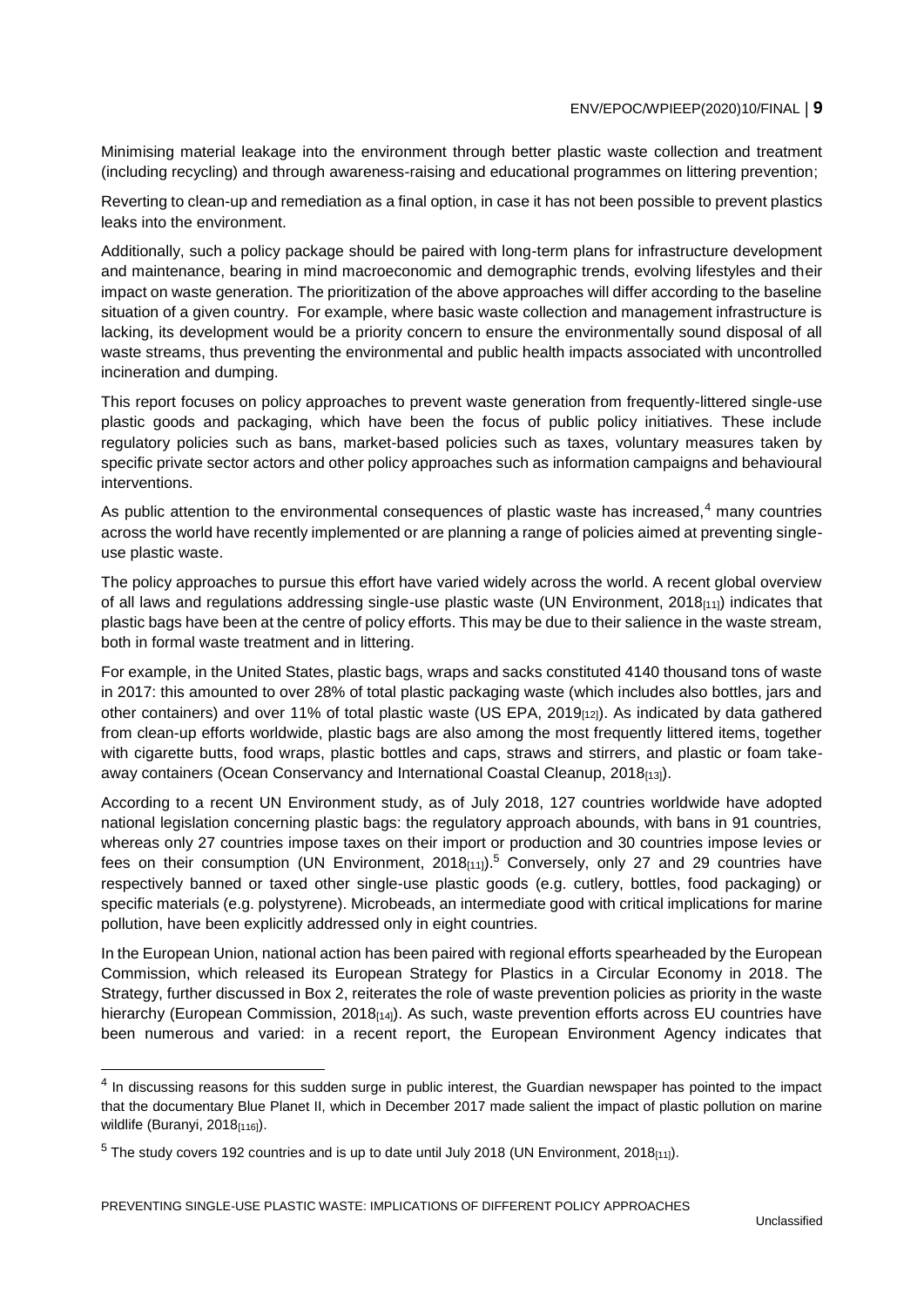information provision has been the preferred approach, affecting 69 of 173 surveyed waste prevention initiatives, followed by 36 market-based instruments, 30 voluntary agreements, 25 regulatory instruments, and 3 financing measures (EEA, 2019<sub>[15]</sub>). Most initiatives have aimed to reduce the amount of waste generated (*quantitative* waste prevention), whereas only five initiatives aimed to reduce the amount of hazardous substances contained in plastics (*qualitative* waste prevention).

The wave of policies implemented with the aim of curbing consumption of single-use plastics raises several questions. While these policies have a common objective, their behavioural, environmental and economic implications are different. Consequently, because these policies differently affect consumers, producers and regulators, their aggregate impact and effectiveness is likely to vary.

Most policy initiatives implemented thus far have targeted specific single-use plastic goods, such as carrier bags and on-the-go consumption items such as cups and straws. However, single-use plastics also include other categories of goods such as other forms of packaging, medical plastics, as well as product components such as microbeads. For this reason, this report also discusses to what extent policy measures currently in place could be expanded to target other goods where needed.

This report has multiple objectives:

- First, it aims to discuss the features of the most common policy approaches adopted thus far to prevent single-use plastics waste generation, and their expected behavioural, environmental and economic implications building upon what we know from the theory of environmental policy and upon evidence across jurisdictions with heterogeneous policies in place.
- Second, it aims to present examples of each policy approach, indicating how they are implemented. The objective is to summarise the lessons we can draw from available evidence on their impact. Box 1 provides some considerations on the methodologies adopted in the studies reviewed.
- Third, it aims to conclude by providing recommendations for designing policies aimed at curbing single-use plastics waste, according to each good's characteristics and environmental impact, to the specific polymers involved and to behavioural mechanisms that need to be addressed and the needs and conditions of the applying economy.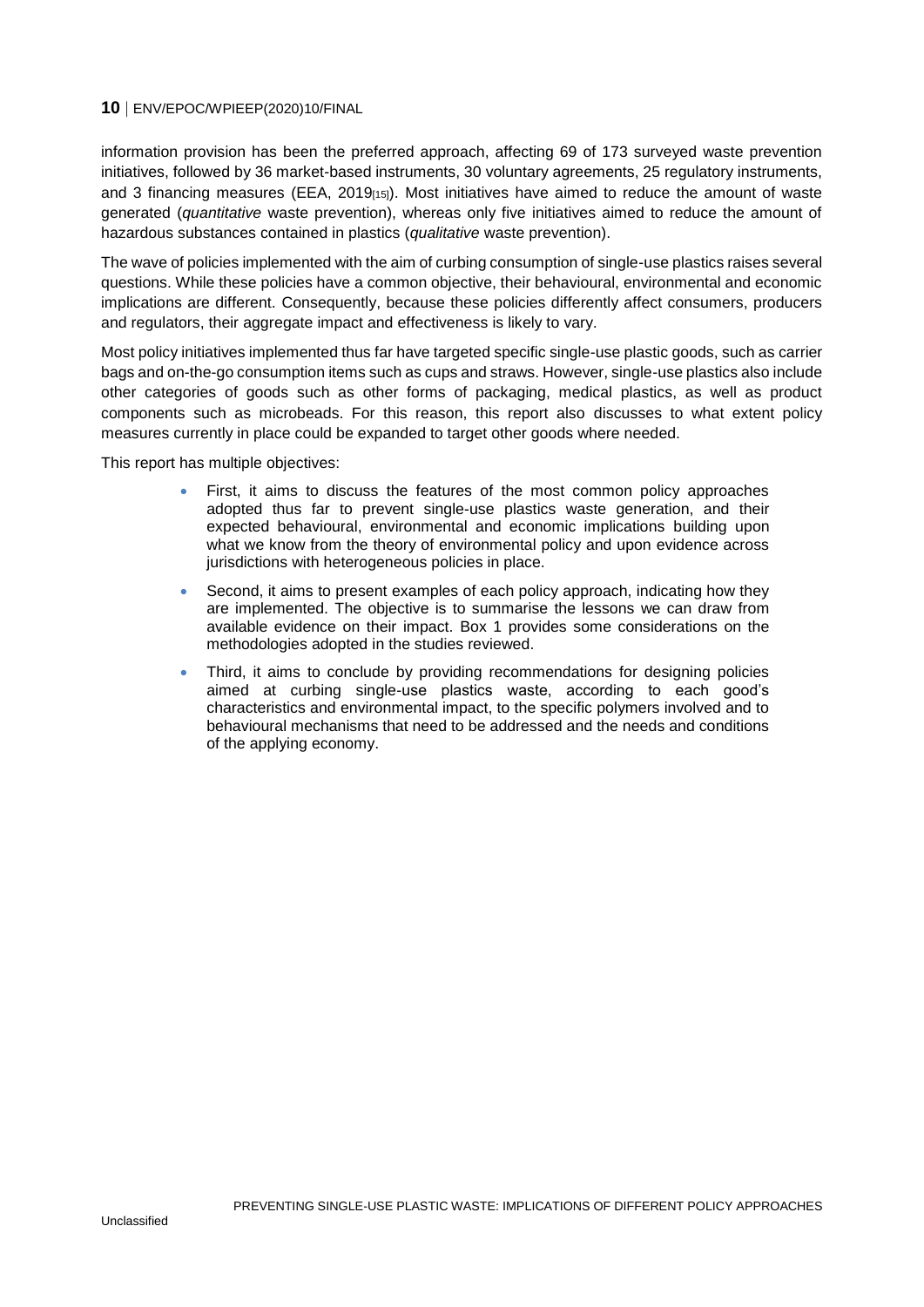## <span id="page-10-0"></span>**Box 1. Evidence and methodology**

While policy actions focusing on single-use plastics are relatively recent across OECD countries, an increasing number of academic papers and policy reports analyse their environmental and economic implications, with most of the evidence coming from policies focusing on plastic bags. These studies span from assessment of national policies to analyses of local-level interventions, reflecting the heterogeneity in the administrative setup of waste prevention efforts across OECD countries.

Most research efforts have focused on policies targeting single-use plastic carrier bags. With the aim of quantifying the environmental impact of such policies, a number of academic and policy studies have analysed variation in the amount of carrier bags sold in the retail sector, both in aggregate terms and across different social groups. Certain studies have also sought to pin down the impact of policies penalising consumption of plastic bags on the uptake of alternative options, from paper carrier bags to reusable bags.

Empirical evidence on the environmental and economic impacts of market-based policies aimed at preventing single-use plastics waste is for the most part based on before/after comparisons of performance indicators. Such indicators vary from the (estimated) number of plastic bags sold by retailers in a given lapse of time, as reported by businesses, to statements made by consumers in the context of focused surveys investigating policy appreciation, changes in habits as well as the perception of littering.

Besides not being strictly comparable, before/after comparisons do not isolate the impact of a given policy from the confounding effects of additional factors affecting consumer behaviour (e.g. evolving social norms). As a consequence, they should be interpreted as rough upper bounds on potential policy impacts.

Few exceptions instead adopt empirical approaches aimed at controlling for potential confounding effects (Homonoff, 2018 $_{[16]}$ ) (Homonoff et al., 2018 $_{[17]}$ ) (Taylor, 2019 $_{[18]}$ ) (Taylor, 2019 $_{[19]}$ ), thus providing a more precise estimate of policy impacts.

These studies exploit rich observational data on consumer purchases of carrier bags at checkout level in supermarkets. This is an important difference with respect to studies based on aggregate statistics or survey data. While surveys can shed light on policy perception and acceptance, relying on selfassessed consumption patterns can deliver biased estimates. On the contrary, observational data can provide information with a greater degree of certainty, also when compared to aggregate statistics.

The next sections discuss the behavioural, environmental and economic implications of the different approaches adopted in policy actions aimed at curbing single-use plastics waste across the world. Policy approaches are categorised as market-based, regulatory or voluntary; other less common approaches, such as information campaigns and behavioural interventions are discussed more briefly.

The implications of these different policy approaches are discussed from an ex-ante perspective, detailing what we can expect from their implementation given collective knowledge from the theory of environmental policy, as well as from an ex-post perspective, presenting evidence from academic and policy reports analysing relevant policy interventions.

While the next sections provide examples of specific policy instruments, these have often been implemented as part of broader, high-level national initiatives on plastics waste, which are also connected to international co-ordinated actions: Box 2 summarises some of these recent high-level national and international initiatives on plastics waste.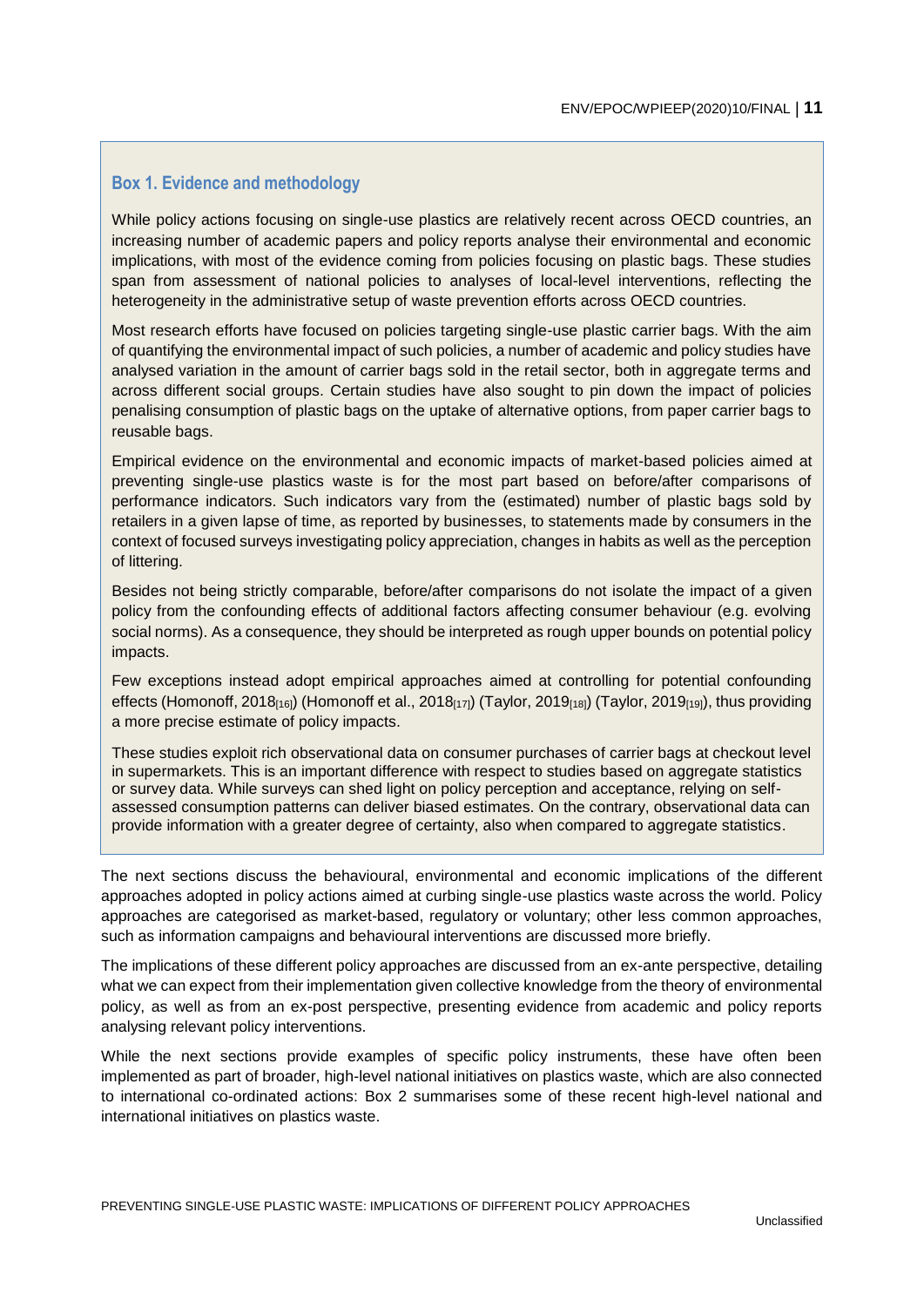## <span id="page-11-0"></span>**Box 2. Recent high-level national and international initiatives on plastics waste**

In the past five years, marine plastics litter and single-use plastics waste have been the focus of several high-level national and international initiatives. Some initiatives, discussed below, are entirely focused on these topics; other countries instead have included their plans for addressing plastics waste in more general strategic documents. The latter has been the case in the United States, where the current strategic plan for Sustainable Materials Management addresses the sustainability of all packaging, including plastic packaging, across its entire life cycle, or in the United Kingdom, which has pinned down objectives to e.g. incentivise demand for recycled plastics in the resource efficiency and wasterelated commitments included in its 25 Year Environment Plan.

While some of the most recent strategic initiatives are not yet operational, others have already translated into concrete targets for plastics waste prevention, and followed-up by the implementation of policy instruments to address the related externalities. Because of their recent implementation, it is too early to be able to draw an assessment of the impacts of these initiatives.

#### **EU: Strategy for Plastics in the Circular Economy and the Single-Use Plastics Directive**

In January 2018, the European Commission published its Plastics Strategy, laying out a roadmap for a transition to a circular plastics value chain. Its pillars are: (i) improving the economics and quality of plastics recycling, through e.g. design for recyclability and improved waste collection and sorting; (ii) curbing plastic waste and littering, by investing in waste prevention and addressing crucial issues such as microplastics leakage and biodegradability criteria; (iii) driving innovation and investment towards circular solutions, through e.g. specific EU research funding; (iv) harnessing global action, by engaging in international initiatives and fora (European Commission, 2018[14]).

This has already translated into legislative action: the Single-Use Plastics Directive (Directive (EU)  $2019/904_{[20]}$ , approved in June 2019, addresses the 10 single-use plastic goods most commonly littered on beaches, which include both plastic consumer goods and packaging as well as fishing gear. Some single-use plastics goods are required to be phased-out by mid-2021 (e.g. cotton buds, cutlery, plates, straws and stirrers). For goods which are currently less easily substituted (e.g. food containers, cups for beverages), objectives are set for reduced consumption and greater producer involvement in awareness-raising, clean-up, collection and waste treatment through measures such as new extended producer responsibility schemes.

In July 2020, the European Council suggested that an EU-wide tax of 0.80 EUR per kg on non-recycled plastic packaging waste be introduced as of January 2021 (European Council,  $2020_{[21]}$ ).

#### **G7: Ocean Plastics Charter**

At the G7 Summit held in 2018 in Charlevoix, Canada, leaders "recognise[d] the urgency of the threat of ocean plastic waste and marine litter to ecosystems and the lost value of plastics in the waste stream" (G7, 2018[22]).

The leaders of Canada, France, Germany, Italy, the United Kingdom, and the European Union issued an Ocean Plastics Charter, expressing their commitment "to move toward a more resource-efficient and sustainable approach to the management of plastics" (G7, 2018<sub>[22]</sub>). The building blocks towards this effort are actions to foster (i) sustainable design, production and after-use markets, (ii) collection, management and other systems and infrastructure, (iii) sustainable lifestyles and education, (iv) research, innovation and new technologies, and (v) coastal and shoreline action. The Charter includes quantitative objectives to be attained through co-operation with private actors, e.g. for recycled content of plastics packaging.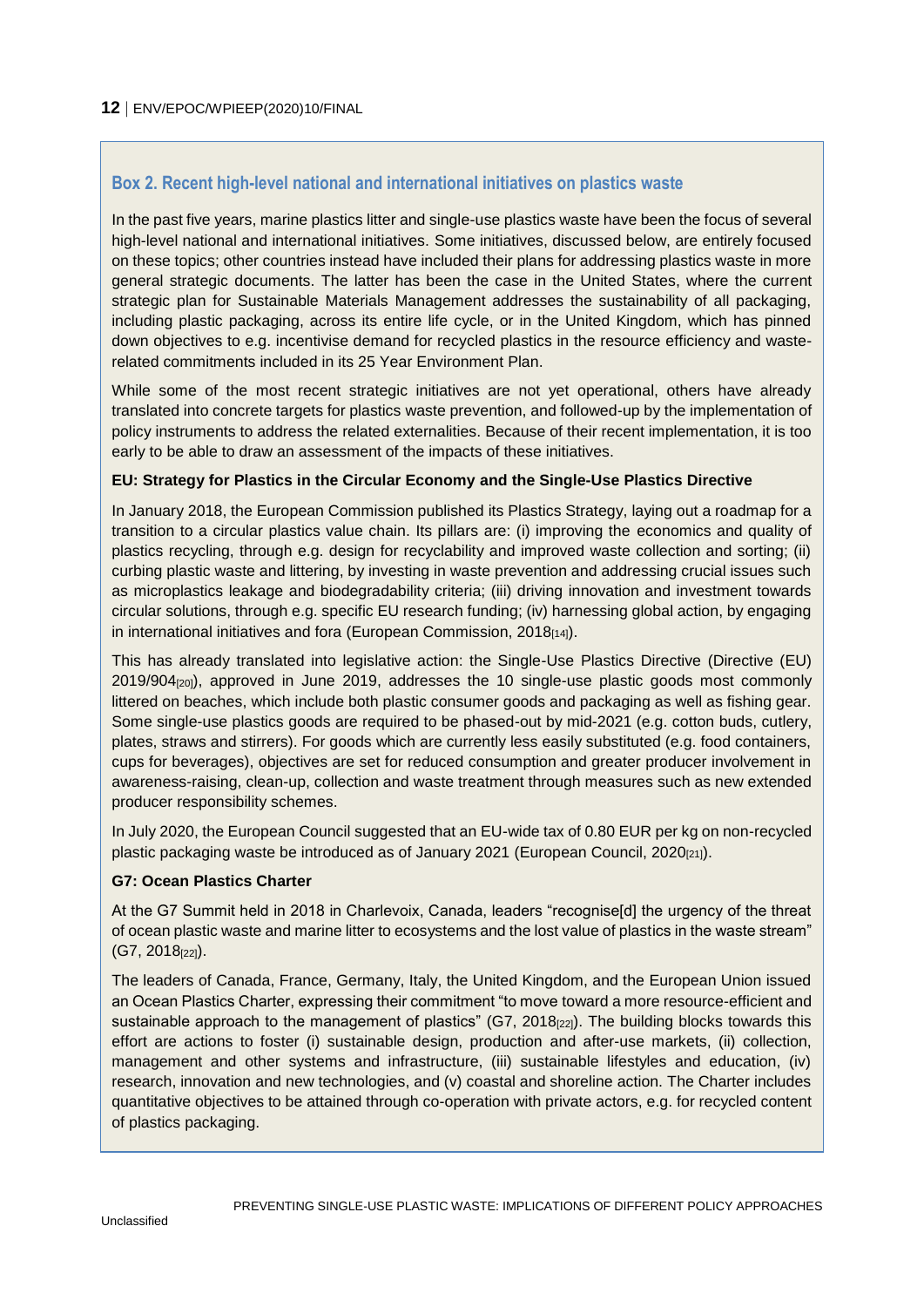Since its publication, the Charter has been endorsed by additional countries beyond the G7, as well as businesses and organisations (Environment and Climate Change Canada, 2020<sub>[23]</sub>).

#### **Canada: Zero Plastic Waste Strategy and Action Plan**

In November 2018, the Canadian Council of Ministers of the Environment approved the *Strategy on Zero Plastics Waste*, followed by an *Action Plan* published in June 2019. The latter identifies the following priorities, together with a timeline to address them: 1) facilitating the development of extended producer responsibility programs for plastics; 2) identifying single-use and disposable products most likely to be leaked into the environment or pose other end-of-life management challenges, and identifying sustainable substitutes; 3) developing national performance requirements and standards for recycled content, certified compostable items, and for repair, remanufacturing and refurbishment; 4) putting in place incentives for a circular economy, such as e.g. regulatory, economic and fiscal measures; 5) supporting infrastructure and innovation investments; and 6) updating public procurement criteria to incorporate best practice principles for plastics management (Canadian Council of Ministers of the Environment, 2019<sub>[24]</sub>).

#### **Japan: Resource Circulating Strategy for Plastics**

In May 2019, Japan adopted its *Resource Circulating Strategy for Plastics*. The strategy sets out milestones and quantitative objectives for reduced usage of single-use plastics (i.e. waste prevention), better separation and collection of plastics, also building upon improved design, and promotion of recycled materials and recyclable resources as alternatives to single-use plastics (e.g. paper, biomass plastics).

In parallel, an action plan targeting marine plastics litter has also been approved (Ministry of the Environment of Japan, 2019<sub>[25]</sub>).

Actions undertaken by G20 countries in the context of the G20 Resource Efficiency Dialogue and G20 Implementation Framework for Actions on Marine Plastic Litter are summarized on the following webpage:<https://g20mpl.org/>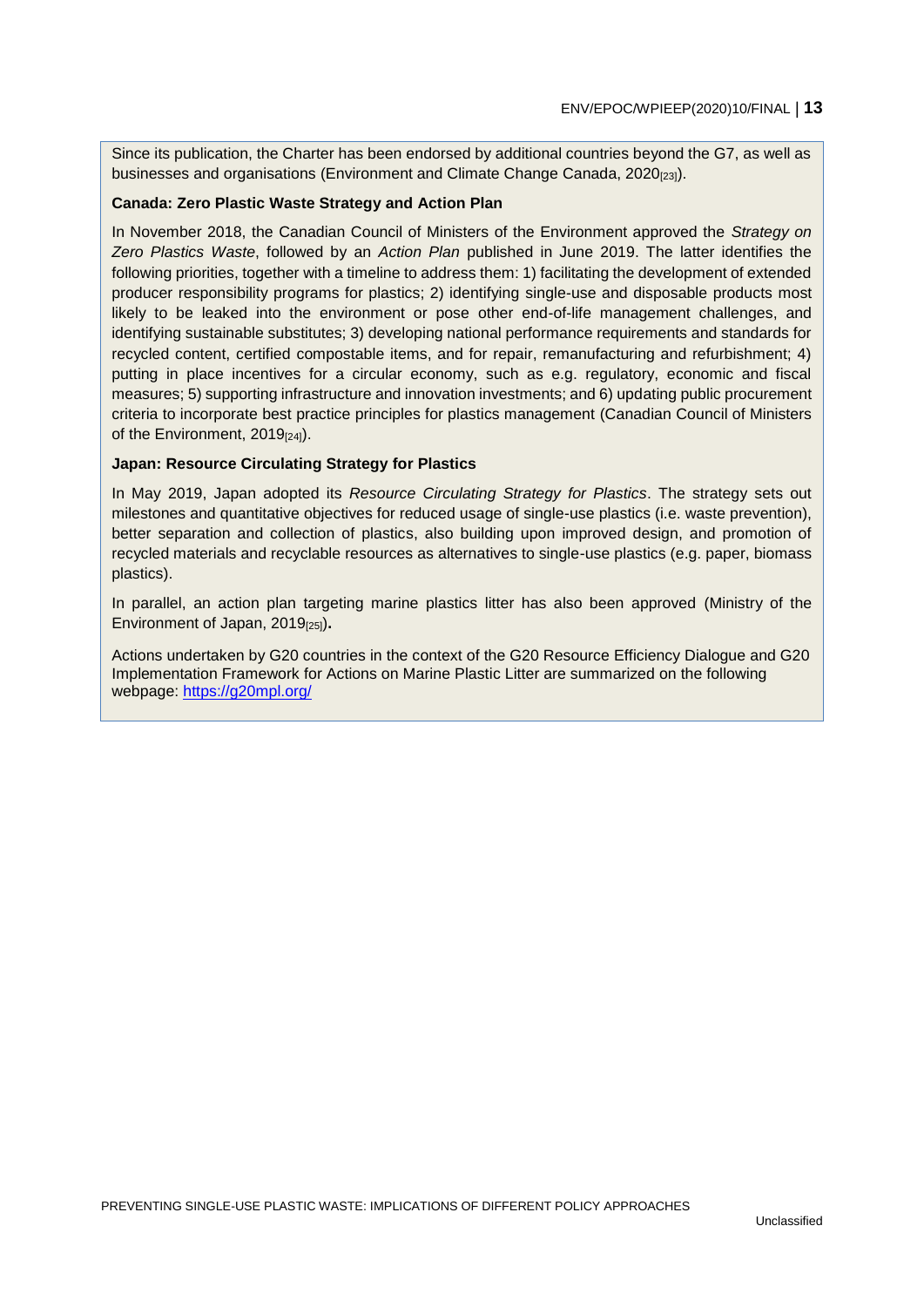## **2. Market-based policies**

<span id="page-13-0"></span>Market-based policy instruments, such as environmental taxes and mandatory charges, are economic incentives to curb pollution emissions through production adaptation and behavioural change. Examples of product-oriented market-based instruments aimed at preventing the generation of single-use plastic waste are taxes or mandatory charges on single-use plastic products such as plastic bags, cutlery, bottles or other packaging items. Further upstream, taxes on specific polymers aim to reflect the environmental damages associated with their end-of-life management. Instead, further downstream, wide-ranging instruments such as weight-based or volume-based waste fees for generic household waste may prevent waste generation and foster higher recycling rates, whenever recyclable goods are subject to lower waste collection fees.

Exploiting market-based instruments can deliver environmental improvements, preventing single-use plastic waste, at a lower economic cost than inflexible regulations (i.e. *static efficiency*), enabling behavioural and production adaptation. At the same time, economic instruments can induce innovation in pollution prevention and abatement technologies in the longer run (i.e. *dynamic efficiency*), as producers innovate to curb their plastics emissions and the associated fiscal burden.

A range of economic instruments are required to address market failures and misaligned incentives along the plastics value chain, both in the petrochemical and plastic sector, and in the manufacturing and consumption of specific single-use plastic goods (e.g. packaging). For example, as greenhouse gas emissions from plastic production are largely unpriced, the prices of plastic polymers do not reflect the environmental impact associated with their manufacturing process.

Besides the application of revenue-raising instruments to plastic waste prevention, other price signals have been applied to single-use plastic goods long before the recent surge of attention towards this specific waste stream. For example, deposit-refund schemes for plastic bottles were introduced at the state level in the United States in the 1970s (Walls,  $2013_{[26]}$ ), and across Northern Europe starting in the late 1980s (ACR+, 2019[27]), either as part of an extended producer responsibility scheme or as private initiatives. Box 3 explains the rationale for the following analysis to focus solely on taxes and charges levied on singleuse plastic goods.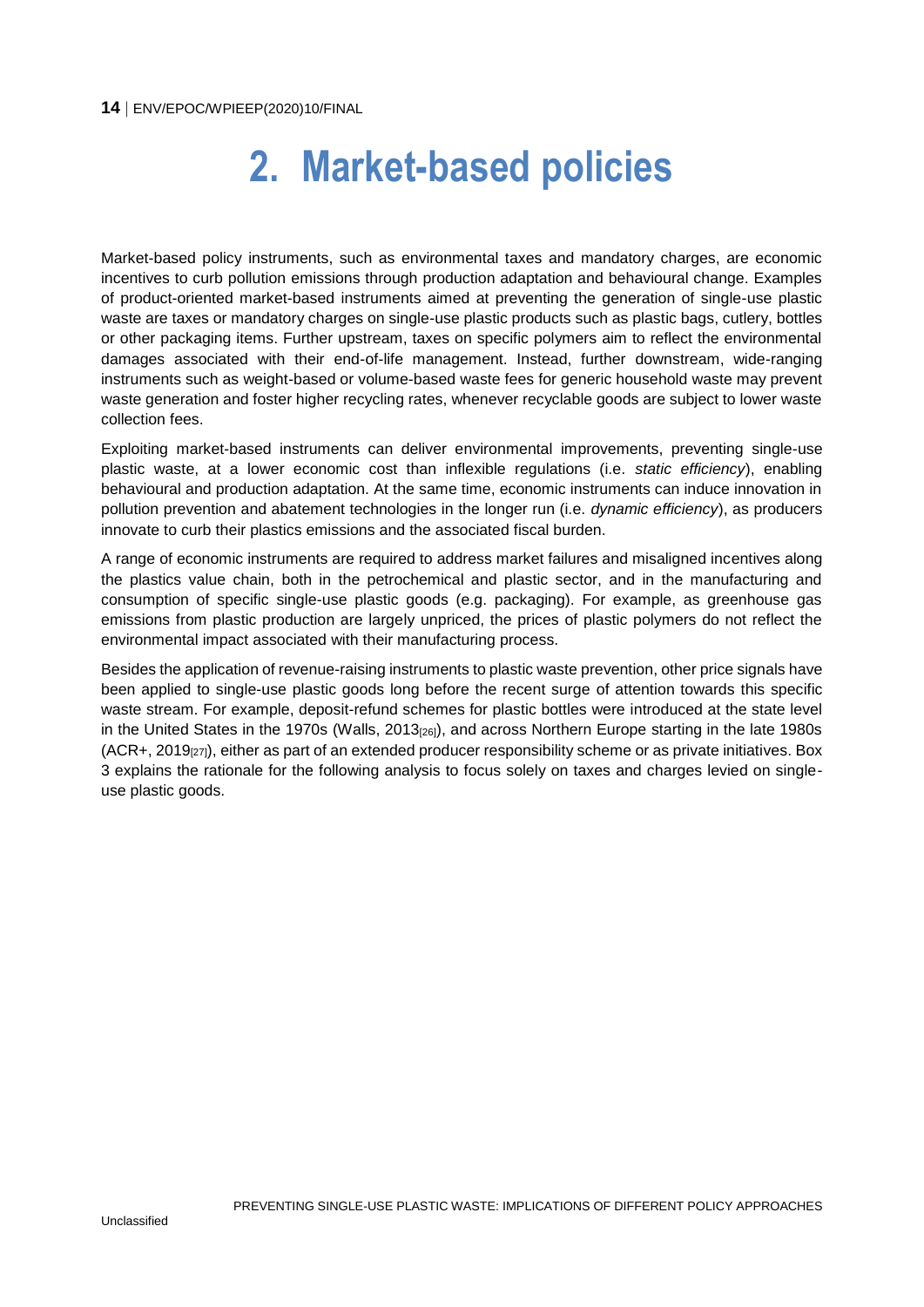#### <span id="page-14-0"></span>**Box 3. Extended producer responsibility, deposit refund schemes and single-use plastics**

Extended producer responsibility policies aim to apply the polluter-pays principle by ensuring that producers, rather than municipalities and taxpayers, bear the financial burden of end-of-life waste treatment for their products (OECD, 2016[28]). EPR policies have been applied to a range of single-use plastic goods, mainly through deposit-refund schemes for plastic containers (e.g. Germany<sup>6</sup>, Norway).<sup>7</sup> In other countries (e.g. United States), deposit-refund schemes are instead a private initiative, without being necessarily connected to producer responsibility for managing their products' end of life. Such private deposit-refund schemes may also focus on more specific market segments (e.g. reusable beverage containers, in Germany).

In deposit-refund schemes (DRSs), consumers pay a deposit at the point of sale of the product, while the refund is only received if the product is returned to an authorized recipient. Unlike with a standard Pigouvian tax, the deposit paid upon purchase is cancelled out by the refund obtained upon returning the product: as such, DRS are a peculiar economic instrument. At the same time, deposit-refund schemes are usually implemented following regulatory take-back obligations for producers to ensure certain recycling rates for their packaging, thus also incorporating a command-and-control element.

This policy approach can be applied to reach two different objectives: on one hand, to increase collection rates of specific packaging, thus ensuring higher recycling of given materials and curbing littering; on the other hand, to increase material reuse whenever possible. While recycling-focused DRS are not strictly speaking waste prevention instruments, as they do not avoid the generation of waste, they can help minimise residual waste by providing recycling facilities with uncontaminated feedstock for materials that have maintained value for an extended period of time. Reuse-focused DRS can provide waste prevention incentives and help close material loops.

However, from a general perspective, EPR policies such as deposit-refund schemes have not managed to significantly curb the generation of single-use plastics waste that has come with the rise in consumption of one-way containers. There is evidence that recycling-oriented DRSs can successfully increase recycling rates (OECD, 2015<sub>[29]</sub>). However, countries that have adopted DRS to preserve the market share of refillable containers (e.g. Germany, Denmark) have not succeeded in containing the replacement of refillable containers with single-use items  $(ACR+$ ,  $2019_{127})$ .

The "eco-modulation" of EPR fees is a policy feature aimed at prompting greater efforts for ecodesign.For example, while in Europe it is common for EPR schemes to set different fees for different packaging materials (e.g. plastics, aluminium, cardboard), there are only few instances of differentiated fees for different plastic polymers and even fewer schemes which differentiate fees according to the presence of disruptive additives, to the reusability or recyclability of packaging (as is the case e.g. in France and Italy) (Watkins et al., 2017[30]). As such, by rewarding eco-design efforts, eco-modulation can contribute to facilitating recycling, minimising residual waste generation.

This practice is likely to gain further traction in the European Union, where the recently revised EU waste framework directive requires member states to put in place financial incentives aimed at achieving EU waste prevention and recycling objectives: this includes EPR as well as landfill and incineration taxes and pay-as-you-throw schemes. The revised directive explicitly recognizes the need for EPR fees to be "modulated on the basis of the real end-of-life cost of individual products or groups of similar products, notably by taking into account their re-usability and recyclability" (European Commission, 2015[31]).

 $\overline{a}$ 

 $6$  More specifically, Germany's deposit-refund scheme for beverage containers affects not only plastic packaging, but also cans.

<sup>7</sup> Advance-disposal fees for non-packaging plastics (applied e.g. in Korea) are another example of EPR approach applied to the plastics waste stream.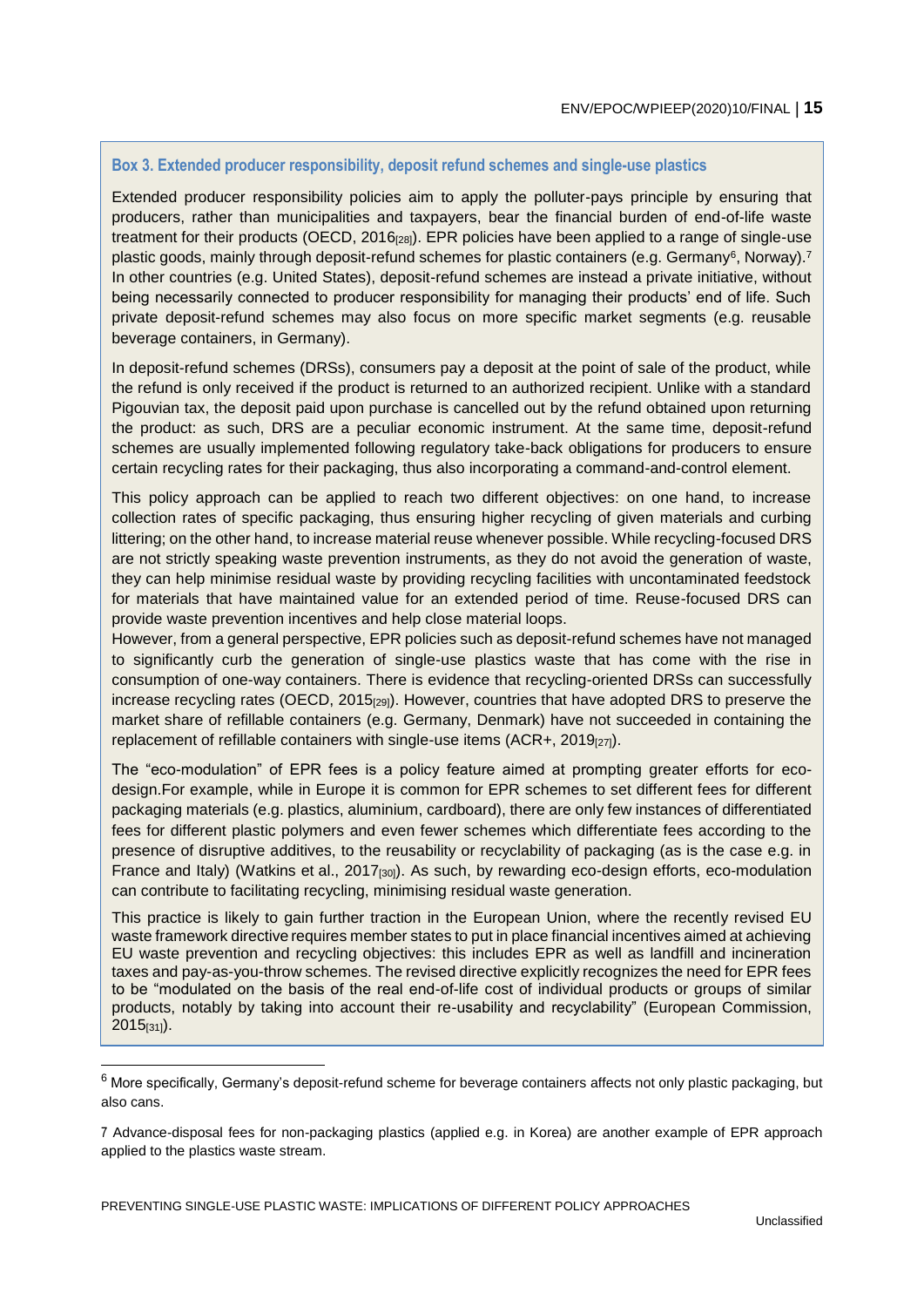## <span id="page-15-0"></span>**Policy target: life-cycle stages**

Designing market-based policies to target plastic waste, as opposed to materials, intermediate goods (e.g. monomers, virgin resins) or final goods made fully or partly of plastics has different behavioural, environmental and economic implications. While these options are not equally common in current policy, different types of taxes can be envisioned (Zero Waste Europe, 2018[32]) (New Economics Foundation and Zero Waste Europe, 2018[33]):

- *Tax on intermediate goods or materials*, e.g. monomers or resins: this can apply to the sale or purchase of inputs and refined materials.
- *Tax on final single-use plastic products*: this can apply either to consumers or to producers and importers.
- *Tax on plastic waste*: this can be implemented through pay-as-you-throw schemes for households. While technically not taxes, fees associated with extended producer responsibility schemes can provide similar price signals to producers.

An upstream tax on monomers or resins has the advantage of addressing relatively few taxpayers, encouraging resource efficiency at the design and production stages. Because of this, the administrative costs of a tax on producers are likely to be lower than for a tax applying to a larger set of economic actors, like customers. However, such a policy approach may face well-organised lobbying efforts at the industry level, given the group of targeted taxpayers is limited and with homogeneous interests. Further, this approach does not immediately allow to clearly differentiate policy actions between single-use and durable plastic goods, as some polymers may be used both in durable and disposable applications. Additionally, it does not differentiate between different single-use plastic goods (i.e. carrier bags and medical plastics).

Levying an upstream tax on the sale or purchase of inputs or materials can prompt respectively a "supply push" or a "demand pull" for alternative materials: if such a tax explicitly targeted virgin resins, it would incentivise the use of alternative materials, including recycled plastics, thus reducing landfilled and incinerated plastic waste (Zero Waste Europe, 2018<sub>[32]</sub>). At the same time, recycled plastics may not be appropriate in all uses of virgin materials or require approval for specific uses, such as food-contact packaging.

Instead, introducing price signals downstream on the production or consumption of specific single-use plastic products allows policy makers to target goods characterised by particularly harmful environmental impacts, recognising the specific nature of single-use products as opposed to durable plastic goods. A product tax may be more salient to the public than a tax on intermediate goods or materials, which may be either absorbed along the value chain or trickled down onto product prices. However, a downstream tax entails higher transaction costs, as it requires the involvement of an extremely large number of agents, with the resulting administrative complexity (Zero Waste Europe, 2018[32]).

More generally, while upstream taxes present the advantage of targeting fewer economic agents, their implementation would require complementary trade arrangements (i.e., tariffs on imports and exemption of exports for all stages of the value chain downstream for the one where the tax falls) in order to preserve competitiveness of domestic industry (Zero Waste Europe, 2018[32]).

One example of an upstream tax on a specific polymer is the Danish tax on PVC (polyvinyl chloride), aimed at reducing its landfilling or incineration (Skræp Svenningsen et al., 2019<sub>[34]</sub>). The tax was in place between 2000 and 2019: it was discontinued based on the claim that it was not inducing significant behavioural effects, given it did not vary by the amount of PVC contained in products (Chemical Watch, 2017<sub>[35]</sub>).

Putting a downstream price signal on plastic waste, levied on either customers or producers, would translate into efforts towards eco-design, waste prevention, and use of alternative materials. In practice, most economic instruments designed to curb single-use plastic waste focus on final products rather than materials or intermediate goods. This includes taxes on manufacture and import of single-use plastic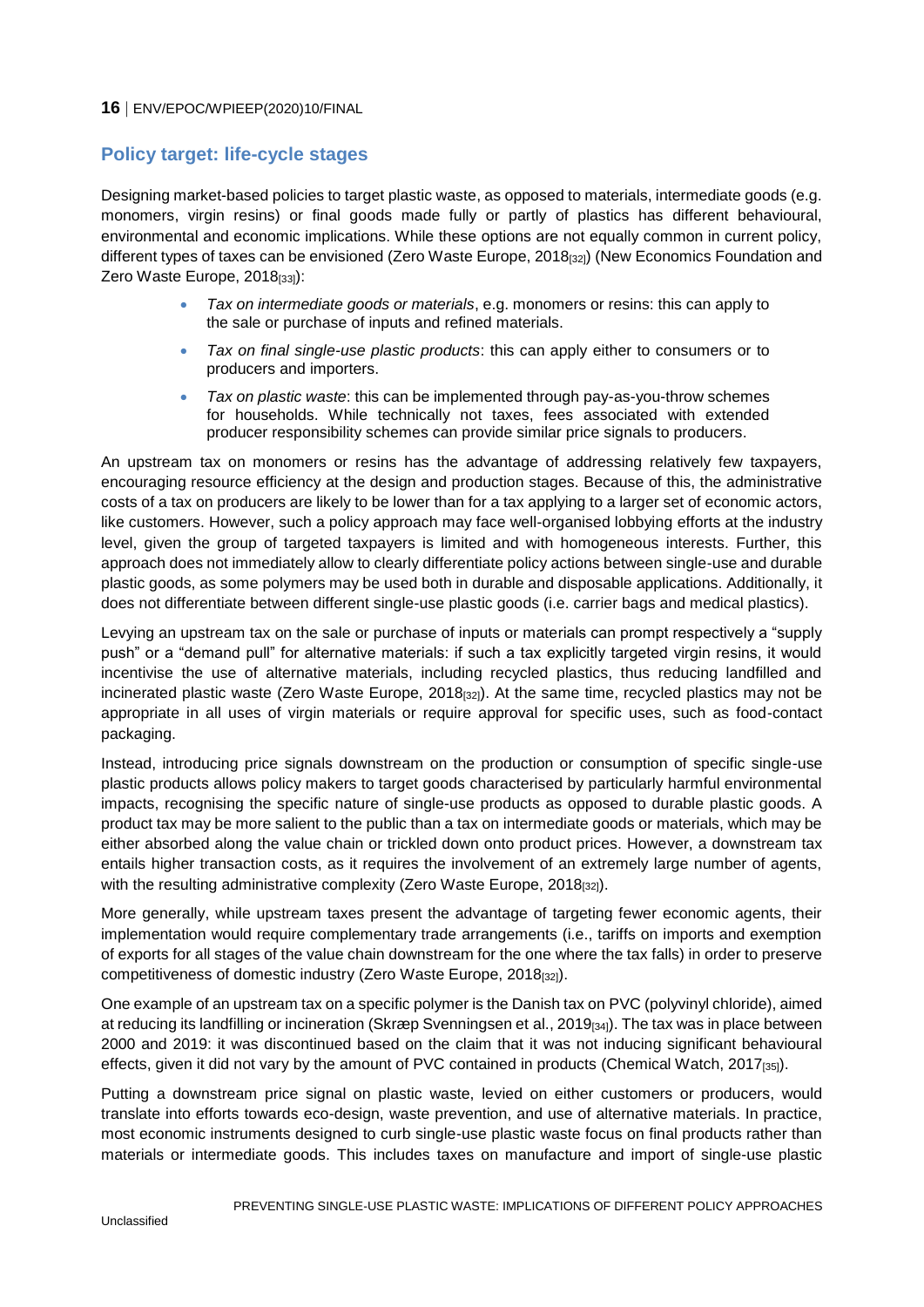goods, and mandatory charges, whereby retailers are mandated to put a price on these goods rather than provide them for free to customers. If manufacturing of a certain good accounts for an important share of demand for a specific resin, a tax levied at manufacturing or retail sale may have a significant impact on the entire value chain.

Mandatory charges collected by retailers generate the same price signal as taxes, thus it is reasonable to expect they drive the same behavioural response from consumers. This may be the case, unless consumers have a negative perception of taxes, drawing a greater disutility from a tax than from a price increase of the same magnitude.

The recent wave of policy efforts has mainly focused on a specific single-use plastic product: carrier bags. In fact, 27 countries impose taxes on the manufacture and production of plastic bags, and 30 countries impose national-level consumer fees on the same product. At the same time, taxation targeting other single-use plastic goods (e.g. cutlery, bottles, food packaging...) is present only in 29 countries (UN Environment,  $2018_{[11]}$ ).

Most of the available evidence relates to taxes or charges levied on consumers: this may be because such policies directly affect the majority of the population, as opposed to production-focused taxes, thus prompting greater oversight and research efforts to assess their outcomes.

## <span id="page-16-0"></span>**Policy coverage: products and materials**

Certain market-based policies are characterised by a narrow focus on specific single-use plastic products (e.g. plastic carrier bags), whereas others have adopted a broader approach, applying a price signal to all single-use goods with the same purpose, regardless of the material they are manufactured with (e.g. paper or bio-plastics carrier bags).

The production and consumption of single-use goods manufactured in different materials comes with different environmental externalities: as a consequence, the aggregate environmental impact of a tax on single-use plastic goods will depend on the substitution effect it induces, both among producers and among consumers. This is discussed in further detail in Section 5, which addresses the implications of demand and input substitution.

Policy design choices can mitigate the potential adverse effects of material substitution: in Wales, Scotland and Northern Ireland, for example, the mandatory charge on single-use carrier bags applies both to plastic bags and to biodegradable and most paper bags (for further details on policies implemented in the United Kingdom, see Box 4). In Wales, the rationale underlying this design choice was grounded in a 2011 lifecycle assessment of the environmental impacts of carrier bags manufactured in different materials (Environment Agency, 2011[36]). This and additional evidence on the life-cycle footprint of different types of carrier bags is summarised in Box 5.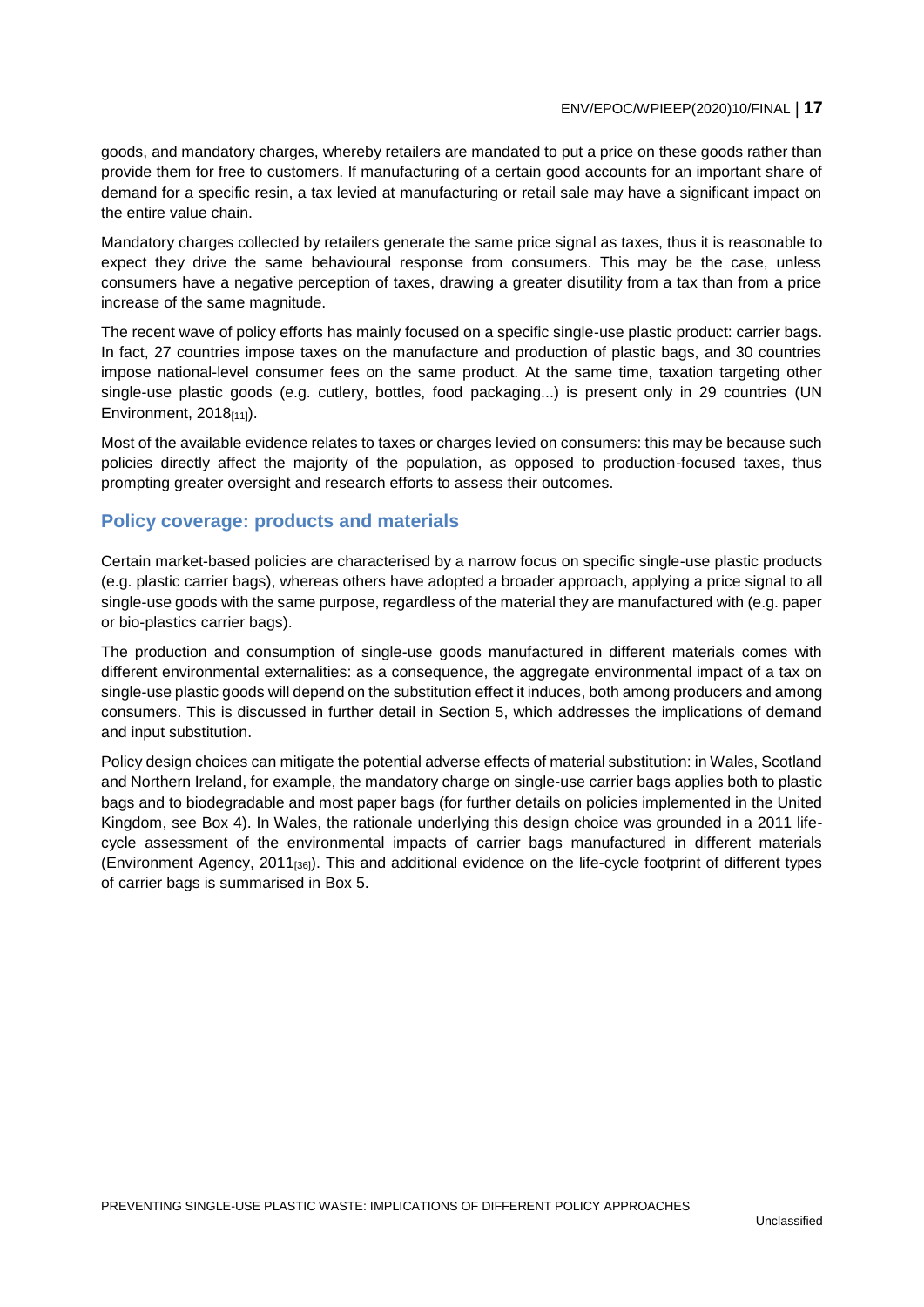## <span id="page-17-0"></span>**Box 4. Carrier bag policies. Case studies from the United Kingdom**

In the United Kingdom, the implementation of economic instruments targeting single-use plastic bags has been gradual and differentiated across the four countries (England, Northern Ireland, Scotland, Wales), while the economic signal is homogenous, at 5 pence (GBP 0.05) per carrier bag (Priestley and Sutherland, 2019 $_{[37]}$ ). The main difference across the four regions is that, while Wales, Northern Ireland and Scotland have opted to charge for the purchase of all carrier bags, regardless of the material (e.g. encompassing plastics, paper, biodegradable plastics), England has instead designed a policy entirely focused on fossil-based plastics.

In October 2011, Wales was the first country in the United Kingdom to introduce a mandatory charge on all carrier bags, regardless of their material, in order to curb their consumption beyond what had been achieved through a voluntary agreement with supermarkets. The charge applies to single-use bags made fully or mainly from plastic, paper and plant-based starch which are not intended for multiple reuse. The charge has successfully contributed to curb carrier bag consumption, which has been estimated to drop by 71% between 2011 and 2014 (Priestley and Sutherland, 2019[37]). In their place, own bag usage increased from 61% to 82% in 2012 (Smith, Sutherland and Priestley, 2020<sub>[38]</sub>). A 2015-2016 survey study commissioned by the Welsh government identified some confusion by respondents about the recyclability, return-ability, and durability about 'bags for life' (Winning Moves and Icaro Consulting, 2019[39]). The findings raise concerns that the 'bags for life' may not be re-used in all instances with enough frequency to offset the environmental impacts of their production vis a vis a single-use carrier bag (Smith, Sutherland and Priestley, 2020[38]).

In April 2013, Northern Ireland introduced a levy on all single-use carrier bags. In 2015, the levy was extended to all carrier bags priced below GBP 0.2, applying both to single-use and reusable bags, regardless of their material. This design choice aims at ensuring that cheaper reusable bags are used to their full potential rather than prematurely discarded. While the levy has contributed to reducing the consumption of all carrier bags with respect to pre-policy level, recent years have seen an upward trend in consumption: bag consumption dropped by 72.8% in the first year of operation relative to 2012, and only by 67.1% in its fifth year. This has nonetheless prevented an estimated 1 billion bags from being sold during the first 5 years of application of the levy (Department of Agriculture, Environment and Rural Affairs of Northern Ireland, 2018[40].

In 2014, a mandatory charge on carrier bags was introduced in Scotland, thus setting a minimum price of GBP 0.05 for new single-use bags supplied at point of sale and made of plastics, paper and certain plant-based materials. Zero Waste Scotland estimated that the charge contributed to reducing carrier bag use by about 80% across the 7 main retail chains in its first year of application, amounting to at least 650 million fewer bags (Zero Waste Scotland, 2015<sup>[41]</sup>).

While voluntary agreements between the government and certain retailers successfully reduced plastic bag sales in England in 2009-2010, their end reverted this trend: plastic bag consumption increased by over 21% between 2010 and 2014 (Priestley and Sutherland,  $2019_{[37]}$ ). This trend, together with the positive results obtained by neighbouring nations with the application of charges and levies, motivated the introduction of a mandatory charge on single-use plastic bags in October 2015. Three years after its launch, DEFRA reported that plastic bag sales in the seven largest retail chains had dropped by 86% (DEFRA, 2018[42]).

In summer of 2020, DEFRA announced that the charge on plastic carrier bags in England would increase from 5p to 10p in April 2021, and that it would apply to all retailers, ending the exemption for small retail shops (with fewer than 250 employees) *(DEFRA, 2020[43])*.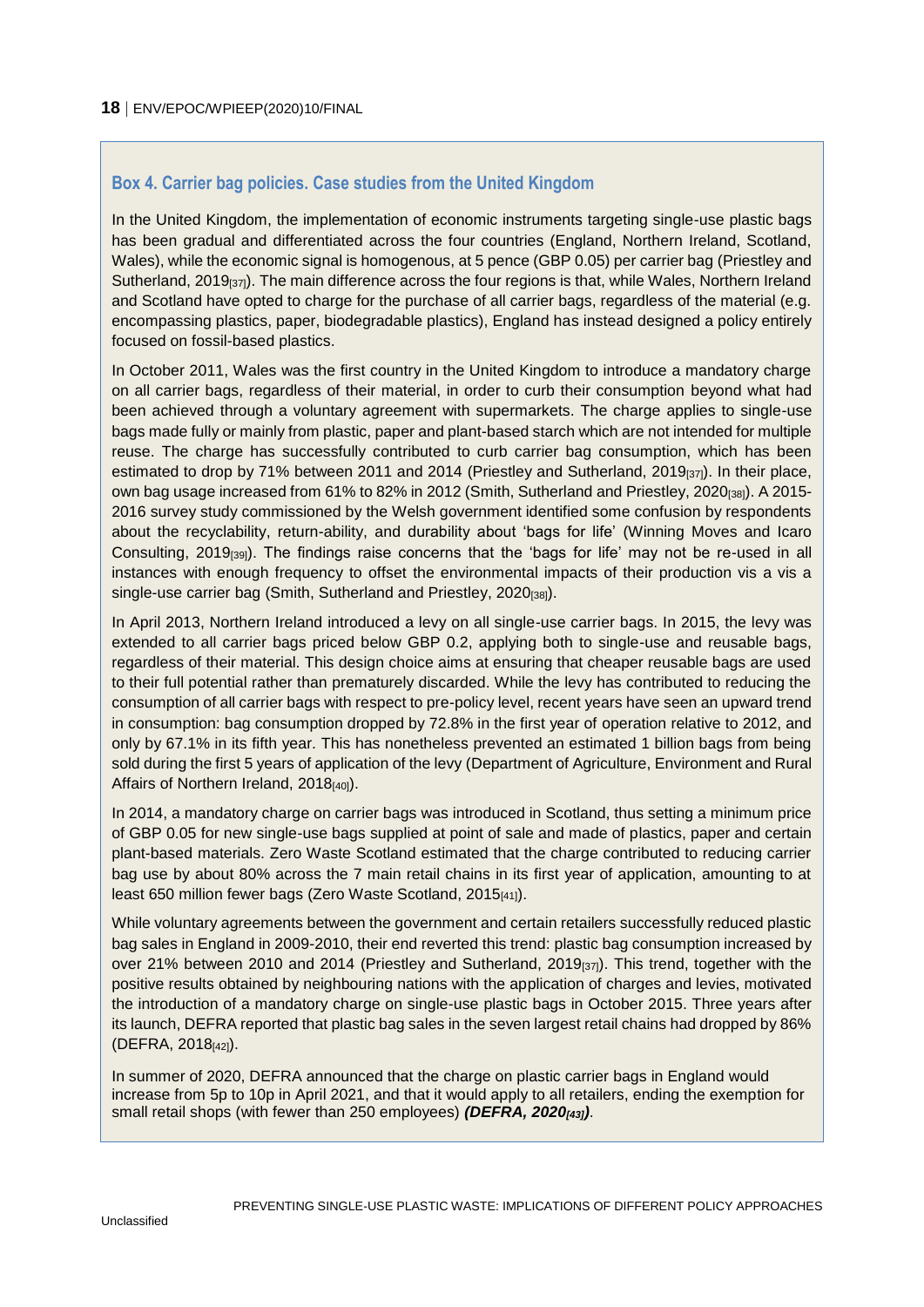#### <span id="page-18-0"></span>**Box 5. The environmental impacts of carrier bags: evidence from life-cycle analysis**

Life-cycle analysis (LCA) is a useful tool to assess and compare the aggregate environmental footprint of different products, compiling the environmental impacts they entail at each stage of their life cycle. While policy actions on single-use plastics usually aim to prevent waste generation and littering, LCA studies analysing single-use plastics production take a broader perspective to assess a larger set of environmental impacts.

Prior to implementing legislation on carrier bags, Wales commissioned an LCA study assessing the environmental impacts of the production, use and disposal of carrier bags made of different materials, including high-density polyethylene, low-density polyethylene, biopolymers (i.e. starch-based biodegradable plastics), paper and cotton. The study focused on global warming potential as well as resource depletion, acidification, eutrophication, human toxicity, ecotoxicity and smog formation. It did not consider the environmental impacts of different materials when littered.

The study indicates that "the paper, LDPE, non-woven PP and cotton bags should be reused at least 3, 4, 11 and 131 times respectively to ensure that they have lower global warming potential than conventional HDPE carrier bags that are not reused" (Environment Agency, 2011[36]). Additionally, biodegradable bags made of starch-polyester blends are shown to have a "higher global warming potential and abiotic depletion than conventional polymer bags, due both to the increased weight of material in a bag and higher material production impacts" (Environment Agency, 2011[36]).

This indicates that conventional lightweight plastic carrier bags retain the lowest global warming potential across the alternatives mentioned above: replacing them with other materials requires additional reuse efforts from the consumer side, in order to keep their aggregate environmental footprint constant.

A more recent life-cycle assessment of carrier bags from the Danish Environment Agency takes a broader approach, considering additional environmental impact indicators beyond climate change: this includes ozone depletion, human and ecosystem toxicity, eutrophication (terrestrial, freshwater, marine), resource depletion. Taking as benchmark LDPE carrier bags, which are always available in Danish supermarkets, it finds that, according to most environmental indicators (i.e. including but not limited to climate change), this type of bag provides the overall lowest environmental impact related to the production and disposal stages (Danish Environmental Protection Agency, 2018<sup>[44]</sup>).

While these LCAs provide useful insights into the potential substitution effects and on their environmental implications, they should be interpreted with some caveats in mind. First, each LCA reflects the specificities of a given market (i.e., Wales or Denmark in these cases), and their findings may not be generalizable across countries. Second, the choice of the specific environmental impacts to assess may change the picture and final ranking of alternative material options: for example, neither of the LCAs discussed in this box considers the potential impact of littering. Third, assumptions on the source of materials used in manufacturing may also have an important impact (e.g. primary vs recycled materials): for example, the Welsh LCA does not consider carrier bags made with recycled material, as at the time of the assessment bags with recycled content constituted a small proportion of the carrier bag market.

Overall, the studies focusing on Wales and Denmark that are analysed in this box indicate that common single-use alternatives to conventional, single-use plastic carrier bags – such as paper bags and biodegradable bags – do not necessarily yield a lower environmental impact when considering the multiple environmental impacts (including but not limited to waste disposal) which may arise throughout their lifecycle. At the same time, it is important that LCAs of single-use items consider the potential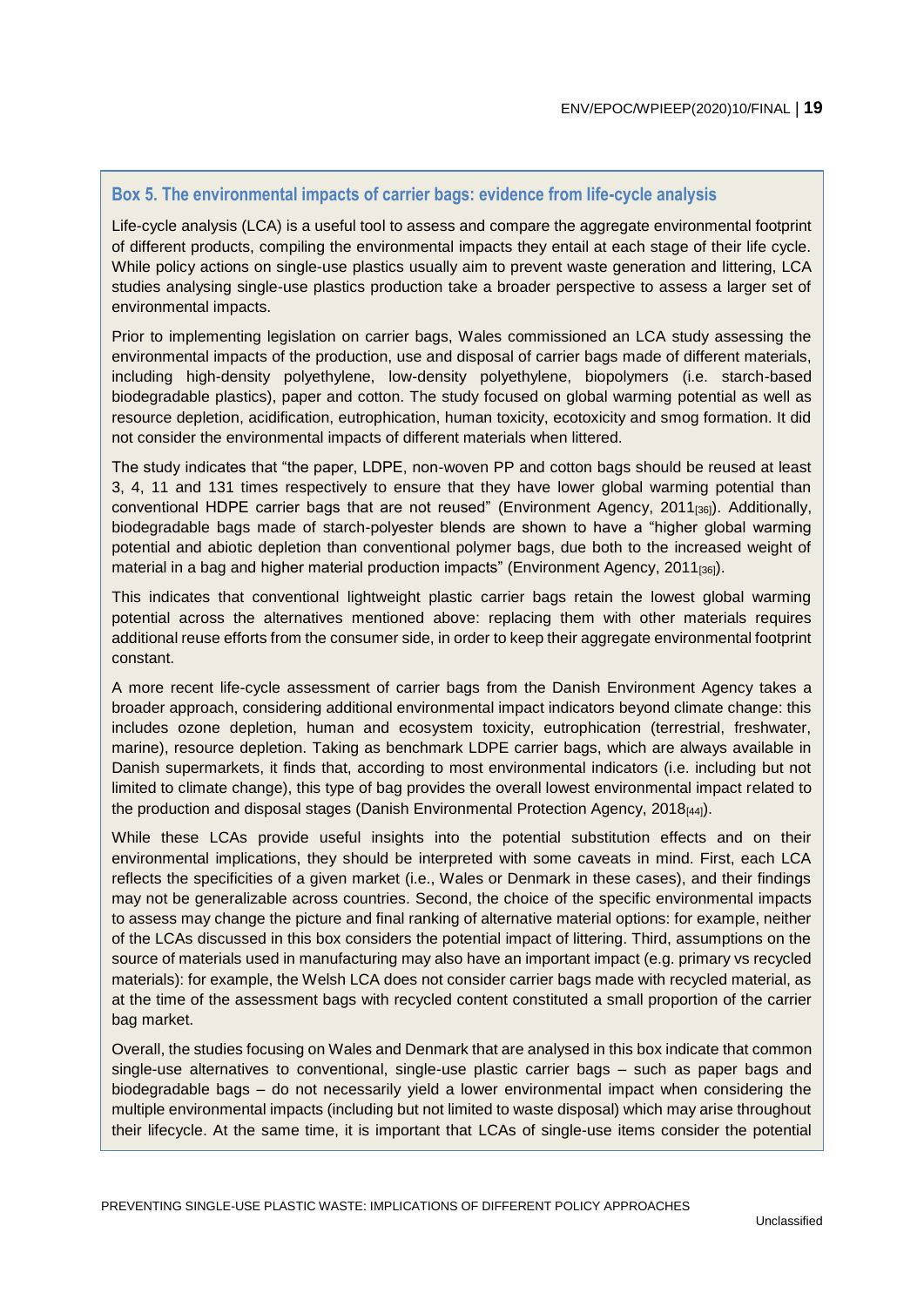environmental impact of improper disposal choice such as littering: this type of consideration has been largely missing thus far.

LCA can help inform policy design and avoid the risk of environmental burden-shifting (i.e., in this case, an improvement in terms of one environmental impact being offset by an increase in another environmental impact), by considering all the environmental impacts arising throughout the material and product lifecycle.

In the United Kingdom, the government has proposed a plastic packaging tax aimed at incentivising the use of recycled materials, alongside extended producer responsibility regulation. The proposed tax would apply to businesses producing or importing plastic packaging containing less than 30% recycled content, and it would enter into force in April 2022 to allow production adaptation. The government will perform a second round of consultations on the specifics of tax design, given the first round gathered numerous suggestions, reinforcing the tax on filled packaging imports as opposed to exempting them, and to revise the recycled content threshold (HM Treasury, 2019[45]).

Through the 2020 Budget Law (Law n. 160/2019), Italy has also recently introduced a tax of EUR 0.45 per kilogram of plastic material applying to single-use goods made fully or partly of plastics and aimed at containing, protecting, manipulating or delivering products or food (i.e., mainly focusing on packaging and containers). Biodegradable and recycled plastics are excluded from the application of the tax, as well as medical devices. The liability arises at the time of production or import into the national territory. The tax will become operational in July 2020.

Further, the Budget Law has introduced a tax credit on biodegradable plastic in order to facilitate the conversion of the industrial sector to biodegradable plastics. Consistent with the goals that will be fully outlined in the National Plan on Sustainable Plastics, companies operating in the plastics sector that produce single use products are granted a tax credit of 10% of the expenses incurred during 2020 for technological adaptation for the production of biodegradable products.<sup>8</sup> Belgium, Denmark and Finland have adopted a broad policy approach, simultaneously instituting taxes on a product category rather than a specific product: their taxes on packaging and other single-use plastic goods are described in Box 6.

While the taxes implemented in the United Kingdom and in Italy focus on plastics, the policy initiatives described in Box 6 have the merit of recognizing the environmental externalities associated with the production and consumption of packaging as a whole, addressing such externalities with integrated policy actions. At the same time, the limited impact of the Belgian tax on the consumption of goods other than carrier bags might be partly due to the fact that such products are generally a rare purchase: in this circumstance, a small price signal may be insufficient to prompt an alternative choice. However, because of very limited evidence on the outcomes of environmental taxation on packaging consumption, it is not possible to discuss in detail their realised environmental and economic impacts.

Limited evidence might also be due to the fact that, for policies implemented in the early 2000s, it may be difficult to obtain reliable time series on e.g. the sales of certain single-use plastic goods covering the prepolicy period. This should be less of an issue in the digital era, as scanner data from retailers potentially enable a rather precise observation of the evolution of consumption patterns.

Finally, taxes and charges on single-use plastic goods other than plastic bags are less widespread than policy initiatives that focus on plastic bags. Implementation of policy for more than just plastic bags has largely been concentrated in Europe, and is relatively rare in the rest of the world.

 $8$  The law describes biodegradable products as those abiding by according to the standard EN 13432:2002, and sets an upper bound of EUR 20 000 on the yearly subsidy that a single beneficiary can obtain.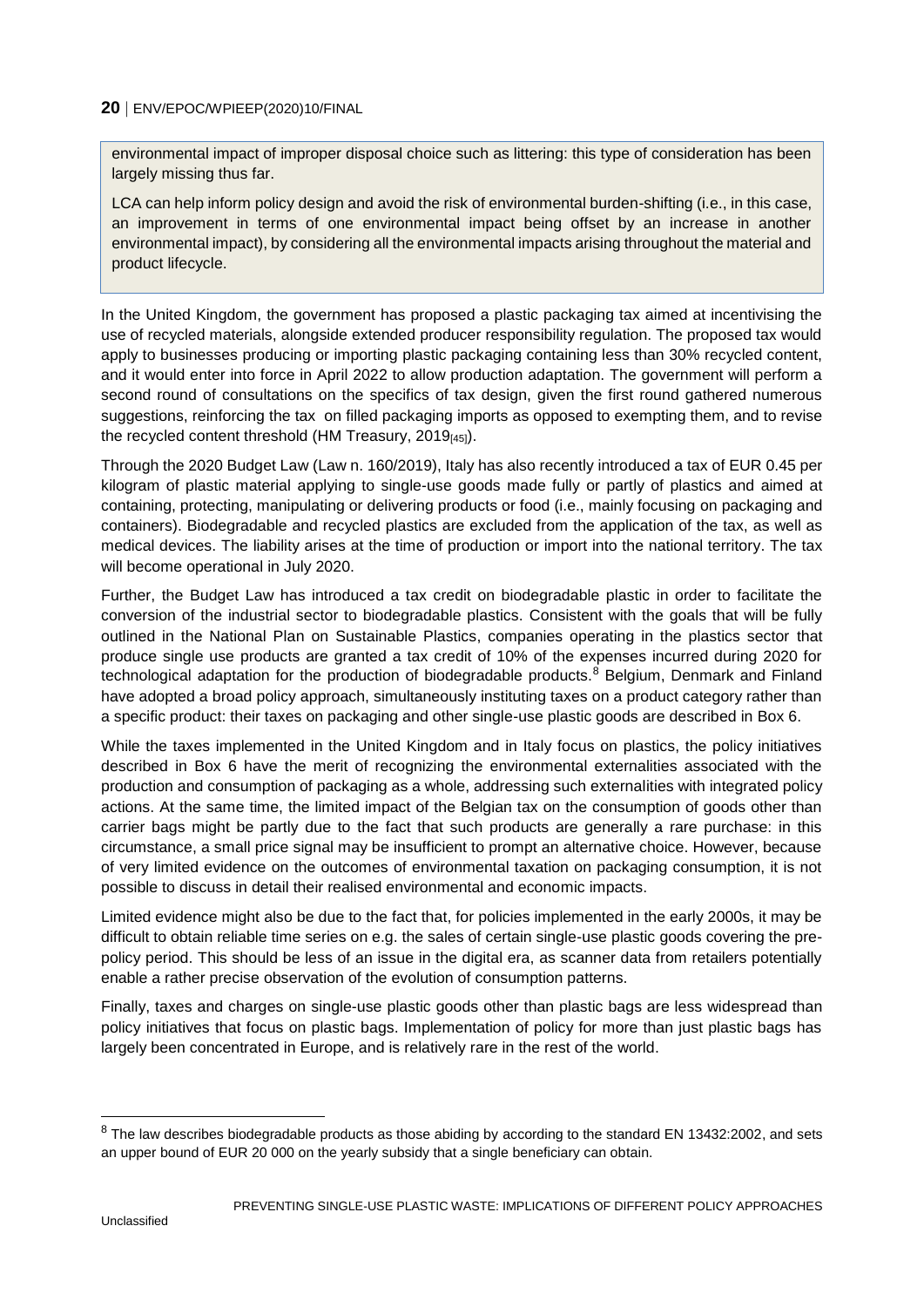## <span id="page-20-1"></span>**Box 6. Taxes on packaging**

In 2007, Belgium instituted an "environmental tax" at federal level, with differentiated rates across four categories of products: single-use plastic carrier bags (EUR 3/kg), single-use plastic foil (EUR 2.70/kg) and aluminium foil (EUR 4.50/kg), and single-use plastic cutlery (EUR 3.60/kg) (Eunomia and IEEP,  $2016_{[46]}$ ). Because of its focus on household plastic items, the tax was dubbed "pic-nic tax". It remained in place from July 2007 to January 2015, when it was dismantled based on the claim that it had successfully prompted behavioural change: as a result, tax revenues barely covered policy implementation costs (Muelenaere,  $2014_{[47]}$ ).

Consumption of single-use plastic carrier bags dropped by over 3000 tonnes between 2006 and 2008. However, this was part of a downward consumption trend which had started ahead of the tax implementation, prompted by a voluntary agreement between the government and a subset of retailers to price single-use plastic carrier bags instead of providing them for free. As a consequence, consumption of single-use plastic carrier bags dropped by 86% between 2003 and 2010 (IBGE, 2011[48]).

Policy effects on consumption of other targeted single-use plastic goods have been limited: tax revenues relative to sales of plastic cutlery as well as plastic and aluminium foil increased between 2008 and 2010 (IBGE, 2011 $_{[48]}$ ). This indicates that the price signal provided by the "pic-nic tax" may have been insufficient to curb consumption of these goods, which are likely to be relatively infrequent purchases for most households.

While Denmark has taken a similar approach, targeting a range of plastic containers through a broader set of packaging taxes, in place since 1999, some of them have recently been discontinued. The tax on paper and plastic carrier bags, disposable dishes and cutlery and PVC for food products is weightbased (10 – 20.35 DKK per kg, roughly EUR 1.34 – 2.74, according to the product). Conversely, weightbased taxes on other packaging items were discontinued in January 2014 because of the administrative burden they posed for businesses. Similarly, the former packaging tax on beverage containers included in the Danish deposit refund system was abolished starting in July 2019 (Skræp Svenningsen et al., 2019[34]).

Evidence on the effectiveness of the Danish packaging tax in curbing packaging waste generation is limited: a 2001 study indicated that carrier bag consumption (both paper and plastic) dropped by an estimated 70% after the introduction of the tax (ECOTEC, 2001[49]). However, no estimates seem to be publicly available for the impact of the packaging tax on other types of packaging: it is thus not possible to fully assess its environmental impact.

In Finland, packaging affected by approved deposit-refund schemes (both aimed at recycling or refilling) is exempt from packaging taxes, which vary according to the packaging material and volume (Skræp Svenningsen et al., 2019[34]).

#### <span id="page-20-0"></span>**Stakeholders: governance, focus and coverage**

In several countries across the OECD and beyond, market-based policies targeting single-use plastics have been implemented at subnational (e.g. state, county or city) rather than national or federal level.

While the regulatory approach has been more popular at the national level, in the United States some plastic bag levies have been implemented at city-level (e.g. Chicago; Washington, DC) or county-level (e.g. Montgomery county, Maryland) (UN Environment,  $2018_{[11]}$ ). Producers of single-use plastic goods are going to be differently affected according to the economic importance of the local market characterised by a tax or charge.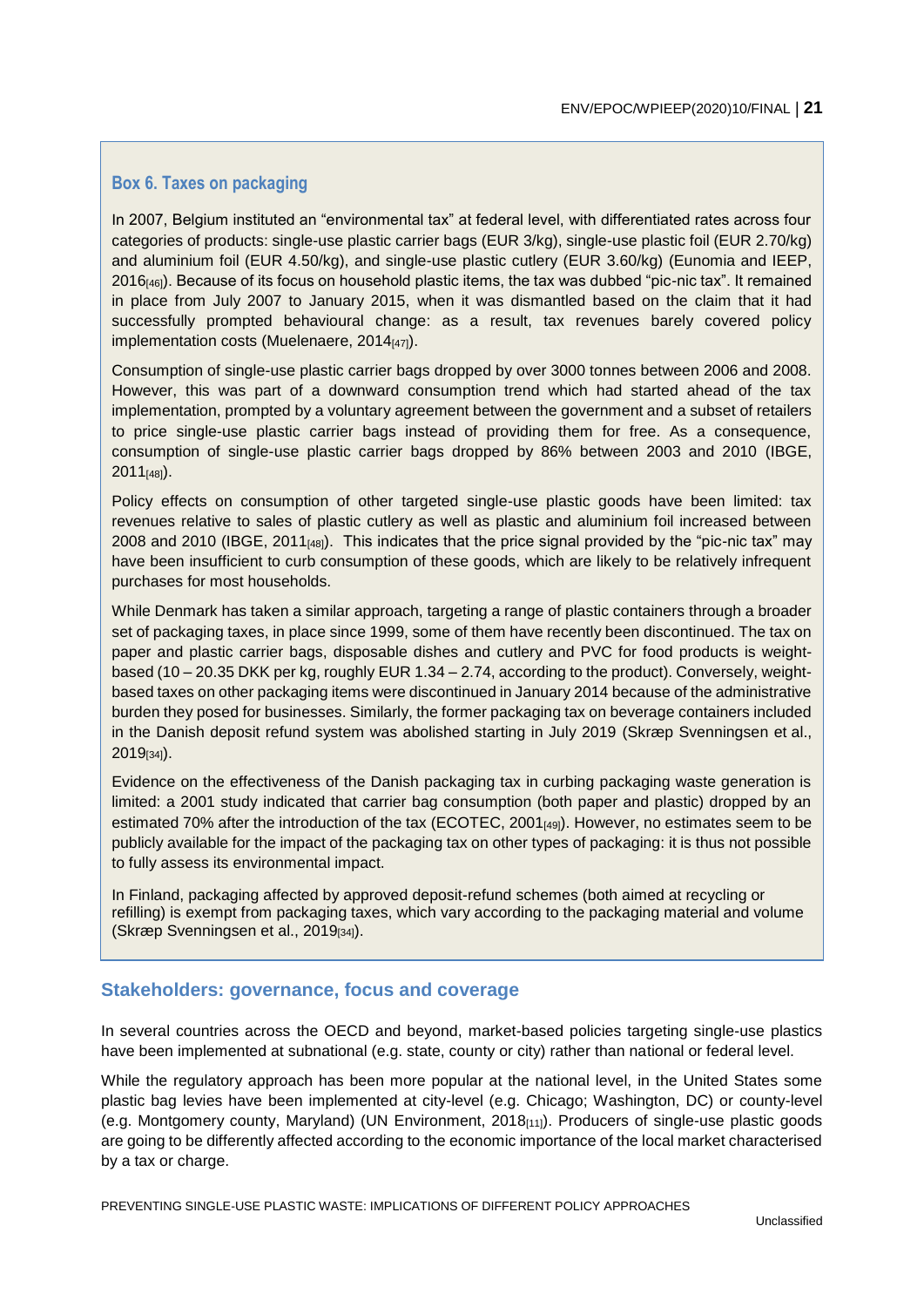In some countries, specific categories of stakeholders may be exempted from taxes or charges. For example, certain jurisdictions have mandated charges on single-use plastic goods to apply solely to largescale retailers, or allowed a longer period for small retailers to comply with legislation. This is the case in England, where small and medium-sized retailers (i.e. with less than 250 employees) are not required to implement the mandatory charge on single-use plastic carrier bags in place since 2015; however, a consultation on a potential revision of this norm is ongoing (Priestley and Sutherland, 2019 $_{[37]}$ ).

There can be several motivations for this type of exemption: one is to ease the administrative burden that revenue collection and compliance reports might pose on smaller retailers. The flip side to this is that enforcing compliance among many small and medium-sized enterprises (SMEs) also poses a considerable administrative burden on regulators. A potential way to circumvent these challenges would be to encourage the creation of a voluntary agreement among small retailers, including stores and market stalls, to voluntarily price plastic carrier bags.

The behavioural and environmental implications of this policy design choice depend on the market share of small retailers relative to large-scale chains. However, allowing for asymmetric practices in different sectors of the retail sector may hinder behavioural change: one steady price signal applying across shopping locations might help instead.

## <span id="page-21-0"></span>**Price signal**

The level of a tax or a charge on single-use plastic products may be set (a) following the estimation of the economic cost due to the environmental externalities caused by production and consumption of the product in question, (b) following the estimation of consumer's willingness and ability to pay for it, or (c) on an adhoc basis.

The first approach, typical of environmental taxation at large, ensures that the price signal is set to equalise the marginal external cost associated with the environmental damages caused by plastics production and/or consumption. This prompts behavioural change from consumers, who are expected to demand fewer single-use plastic goods, following an increase in their price, thus rebounding on alternative products. In the longer run, this is expected to alter production patterns, as manufacturers of single-use plastic goods recalibrate their production and possibly opt for alternative materials.

The second approach ensures that, if the price signal is higher than the average willingness to pay, most consumers will be prompted to change their behaviour and, as indicated above, to reduce their consumption of single-use plastics while opting for alternatives. If the tax is set to be lower than the average willingness to pay, the price signal may be insufficient to prompt behavioural change across most consumption groups.<sup>9</sup>

How an ad-hoc price signal compares to a price signal based on estimates of key market parameters will depend on how elastic the demand and supply of single-use plastic goods is relative to variation in their price.<sup>10</sup> In practice, among the market-based policies discussed in this report, only the Irish tax on plastic carrier bags has been set based on estimated willingness to pay for these goods, and none has been set based on estimated cost of environmental damages.

<sup>&</sup>lt;sup>9</sup> An average willingness to pay (WTP) is a composition of many individual WTPs. Some individual WTPs can be expected to be higher than other individual WTPs. An individuals will be expected to reduce their consumption when the price signal is higher than their individual WTP, which will occur at a lower level for an individual with a lower WTP. For example, one previous study has found statistically-significant differences in WTP for a pack of six plastic water bottles based on income level, age and importance attached to environmental protection (Orset, Barret and Lemaire, 2017[118]).

 $10$  For example, evidence from the impact of a tax on bottled water applied in the state of Washington (United States), indicates that demand for bottled water is inelastic (Berck et al., 2016[115]).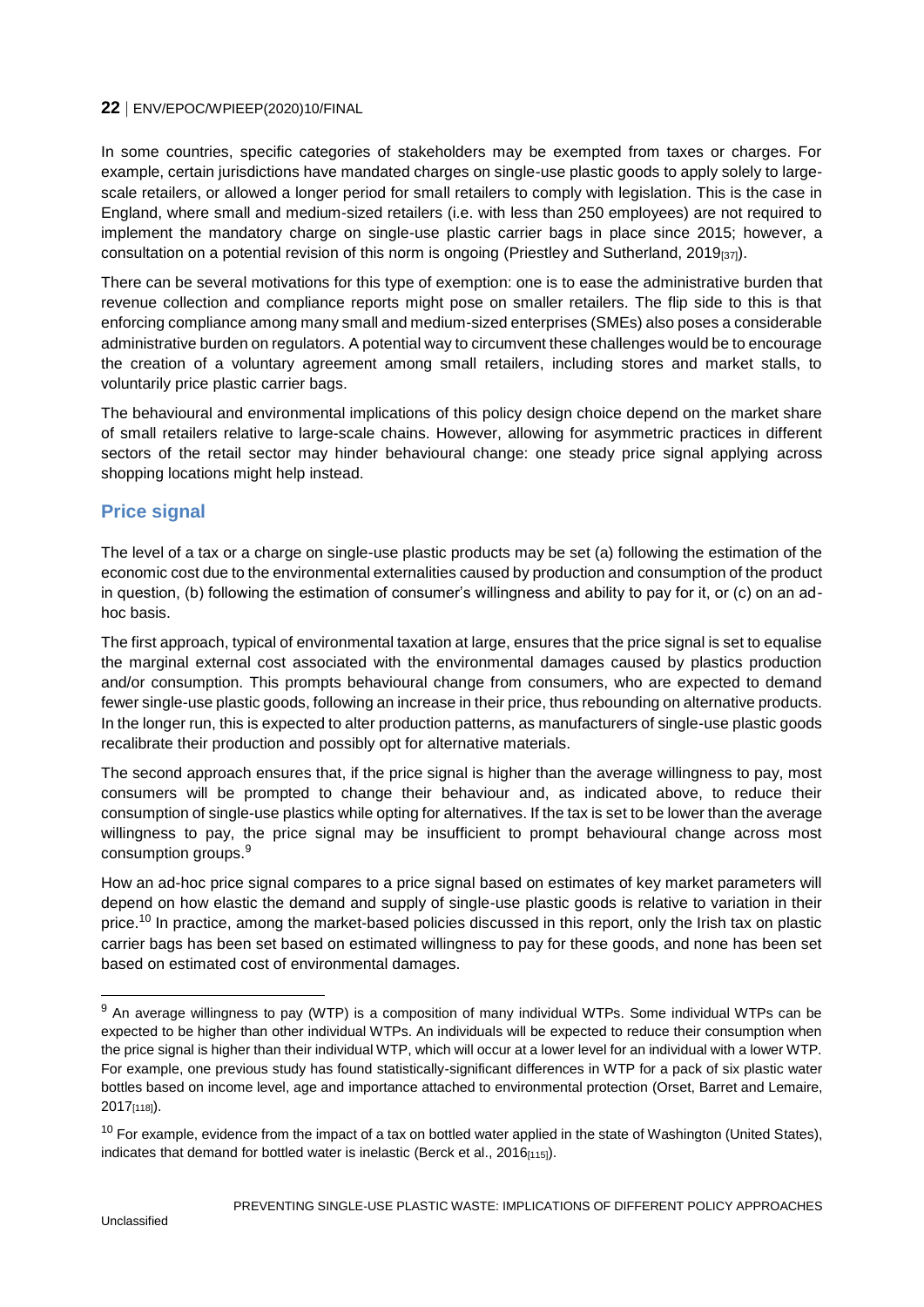Among the first OECD countries to institute a country-wide policy in this sector, Ireland introduced a EUR 0.15 plastic bag levy in 2002. The tax, levied on consumers, applies to bags made wholly or partly of plastic, sold at any sales outlet (supermarkets, service areas…). The government set the tax at this level following a survey indicating that average consumer willingness to pay for plastic bags hovered around EUR 0.024. The price signal was thus set at EUR 0.15, more than 6 times higher than the average maximum willingness to pay. This led to an immediate 90% reduction in the use of plastic bags (Convery, McDonnell and Ferreira, 2007<sub>[50]</sub>).

However, willingness to pay is not constant over time and is not equal across a range of products: consumers may adapt to a higher price for single-use plastic goods, which may lead to a rebound in demand for such goods. The plastic bag levy in Ireland is an example of such a gradual rebound in usage over time. A EUR .15 per bag levy was first introduced in 2002 and led to an immediate drop in per capita, per annum consumption from 328 to 21. However, usage gradually increased to 31 bags per capita, per annum in 2006. The levy was subsequently increased to EUR .22 per bag in 2007 (OECD, 2010[51]). As of 2014, the per capita, per annum usage had fallen again to 14 and the levy rate has remained at EUR .22 (OECD, 2021<sub>[52]</sub>).

In order to provide producers with an incentive to adopt greener production practices, price signals on single-use plastic goods may be modulated according to additional criteria. This is the case in Norway, where the level of tax on plastic bottles decreases with an increasing collection rate, to incentivise material recovery.

More specifically, in Norway, manufacturers and importers of recyclable bottles in PET plastic are subject to an environmental tax of NOK 3.50 (about EUR 0.36) per bottle since 1994. This adds to a basic tax (NOK 1.19, about EUR 0.12) applying to bottles and cans if they cannot be reused in their original form (ACR+, 2019[27]).

The environmental tax aims to internalise the damages associated with littering plastic containers in the environment (Skræp Svenningsen et al., 2019<sub>[34]</sub>). It is inversely proportional to the return rate (i.e., number of bottles collected individually or as a group under EPR): tax reductions start with a 25% return rate, and the tax ceases to apply above a 95% return rate (UN Environment, 2018 $_{[11]}$ ). Because of this feature of tax design, this policy goes hand in hand with the deposit-refund scheme, as manufacturers have a clear incentive to engage in EPR schemes to boost collection and return rates thus benefiting from tax credits. In 2011, the recycling rate for plastic bottles surpassed 95% (ACR+, 2019 $(z)$ ).

Price signals targeting single-use plastic goods can be set with different units of application, i.e. by weight (as was the case e.g. in the Belgian "pic-nic tax") or by piece sold or produced (as is the case for most taxes and charges on plastic carrier bags). The unit of application of price signals, be they taxes or charges, can have different implications for producers: for example, taxes levied by weight of plastics used in production may prompt eco-design efforts, for instance by inducing design and development of lightweight plastic goods (i.e. lightweighting). This may not necessarily be the case with a fixed market-based instrument applying to each single-use plastic product produced or sold: such a policy design may instead encourage material substitution in the longer run. As a consequence, the relative performance of taxes set by weight or by unit will differ according to the extent of lightweighting and material substitution, and to their environmental impact.

Market-based policies may also differ according to who establishes the price signal they aim to introduce. While the relevant regulatory authority sets the tax level, this need not be the case with mandatory charges: policy makers may require that retailers charge consumers for the purchase of a certain good, without indicating how much. Certain single-use plastic bag policies, for example, enable retailers to freely set the price, but impose a certain minimum price level to be respected. In China, the price for plastic bags may vary across shops, as long as it covers the cost of purchase of plastic bags incurred by retailers (He, 2012[53]).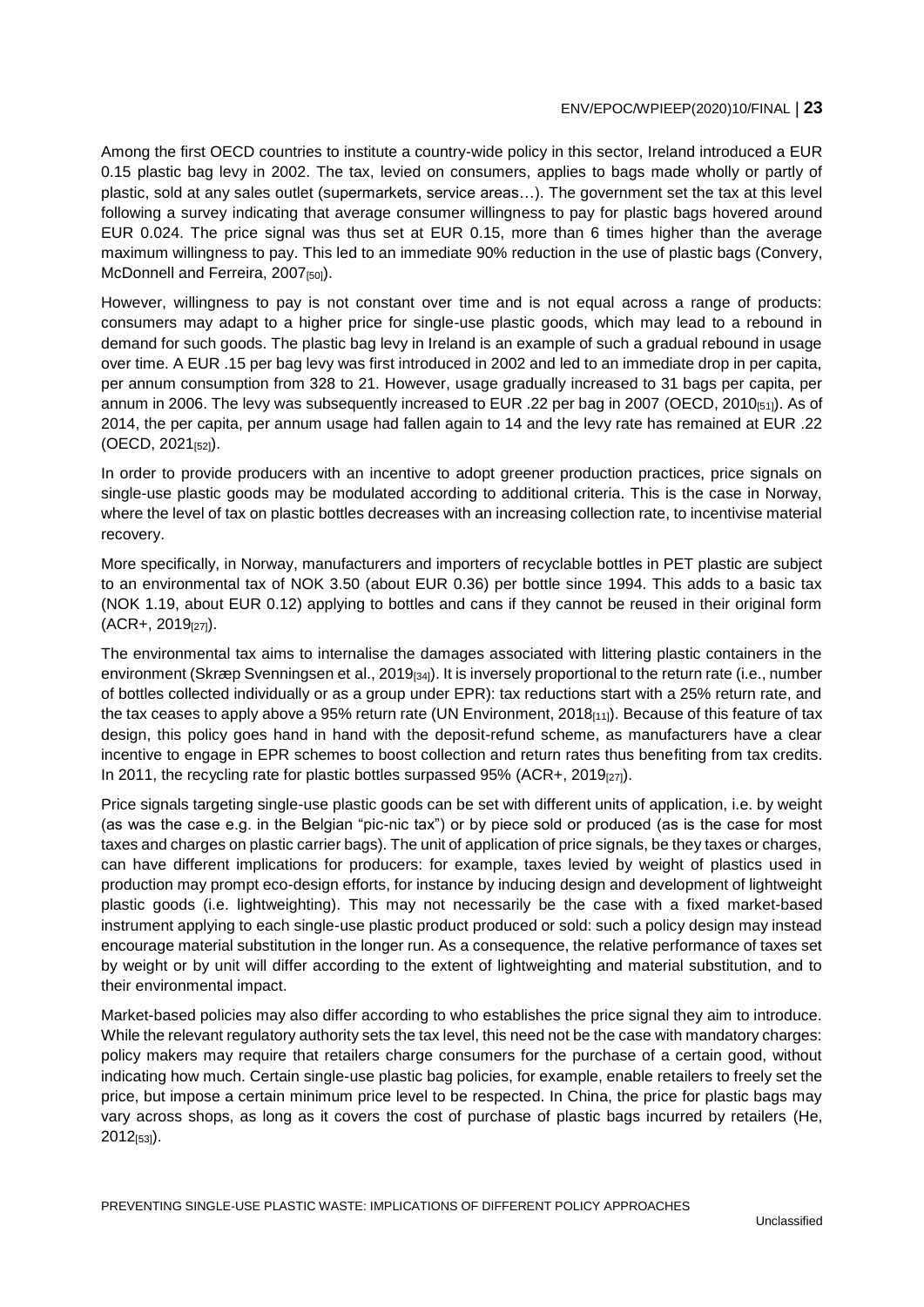[Figure 2](#page-23-1) summarises the quantitative impact of different taxes and charges on the consumption of plastic carrier bags.



<span id="page-23-1"></span>

Note: estimates relate to consumption adjustments over different periods of time, hence they are not comparable. They aim to provide an indication of the magnitude of the impact of each policy intervention.

Source: Convery et al. (2007); Priestley and Sutherland (2019); Zero Waste Scotland (2015).

## <span id="page-23-0"></span>**Destination of revenues from taxes and charges**

Whether a market-based policy entails a tax or a charge, revenues may accrue to different entities: tax revenues are typically collected by the government, whereas charges collected by retailers do not have a default destination.

As a consequence, for policy makers and regulators, a practical difference between taxes and mandatory charges collected by retailers is that the former have the advantage of generating public revenues, with obvious implications for public budgets. For example, in Ireland annual tax revenues from the levy on plastic bags have been estimated in the order of EUR 12-14 million / year in the first two years of operation of the tax (Convery, McDonnell and Ferreira, 2007[50]).<sup>11</sup>

Certain jurisdictions provide indications on the use of revenues raised through mandatory charges and taxes, encouraging their donation to charities and local causes, sometimes with a focus on environmental protection.

In Ireland, tax revenues from the levy on plastic bags are transferred to a fund dedicated to environmental issues controlled by the Minister for the Environment, Heritage and Local Government: while earmarking is not the most efficient approach for revenue recycling, directing revenues towards environmental protection causes has helped ensure policy acceptance (Convery, McDonnell and Ferreira, 2007<sub>[50]</sub>). Similarly, in Northern Ireland tax revenues are collected by the Department of Agriculture, Environment and Rural Affairs (DAERA) on a quarterly basis and devoted to financing local environmental projects (Priestley and Sutherland,  $2019_{[37]}$ ).

When it comes to mandatory charges, in England, Wales and Scotland, legislation strongly encourages donations to "good causes" (Priestley and Sutherland, 2019<sub>[37]</sub>). Certain retailers in these regions have, as a consequence, set up programmes to invite customers to express their preferences regarding the destination of proceeds from plastic bag charges. In England, around 60% of retailers, accounting for about

 $\overline{a}$ 

<sup>&</sup>lt;sup>11</sup> Tax revenues more than offset the cost of implementation, collection and administration. In fact, introducing the tax required a EUR 1.2 million investment inter alia in new IT systems, and EUR 358 000 for developing and running a broad information campaign. Annual operation costs were estimated at EUR 350 000 (Convery, McDonnell and Ferreira, 2007[50]). Implementing the Irish tax has been relatively easy, since retailers have integrated the revenue collection and reporting with the value added tax system.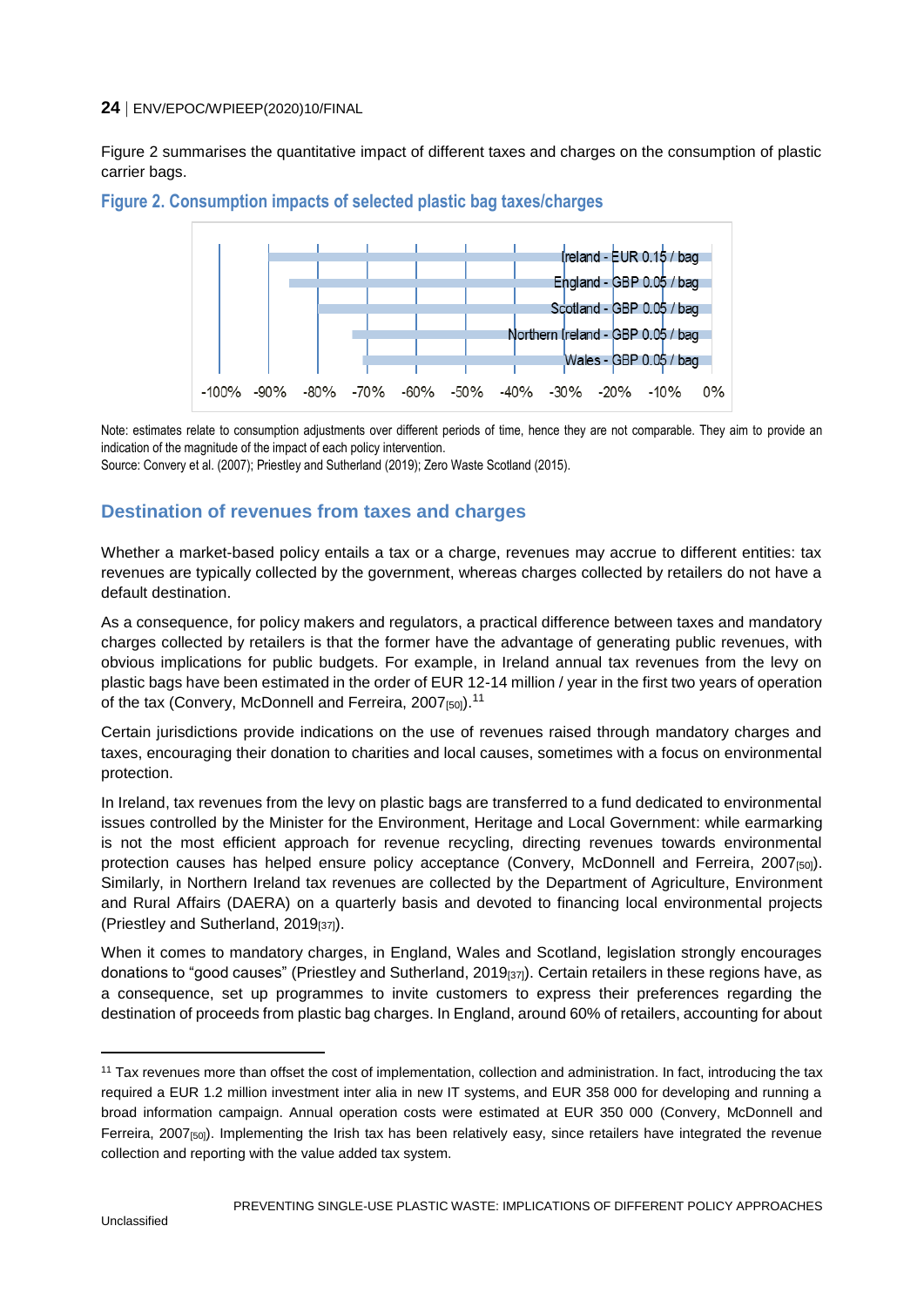80% of carrier bag sales, voluntarily reported figures on their charity donations: in 2017-2018, these amounted to GBP 51.6 million (DEFRA,  $2019_{[54]}$ ).

While charity donations and environmental protection are noble causes, such revenue earmarking may have unintended consequences: it may induce consumers to justify their purchase of single-use plastic goods as a way of financing charitable donations, which can bring a "warm glow". This may hinder behavioural change, preventing a shift to e.g. reusable options: as such, it is a question that deserves to be empirically analysed.

#### <span id="page-24-0"></span>**Accompanying measures**

 $\overline{a}$ 

In certain administrations, market-based policies targeting single-use plastics are accompanied by complementary measures: these might be aimed at ensuring awareness, buy-in and compliance, or at tilting consumption choice towards specific product alternatives deemed to be preferable from an environmental point of view.

For example, the Irish tax on single-use plastic carrier bags has been particularly successful at reducing bag consumption partly thanks to the important information campaign which, explaining policy objectives and tax revenue destinations, paved the way for widespread awareness and buy-in. A telephone survey performed among 100 consumers a year after implementation of the Irish tax indicated that 87% of surveyed consumers had a positive or neutral perception of the impact of the tax at checkout, and 90% of them reported the tax had a positive impact on the environment (Convery, McDonnell and Ferreira,  $2007_{[50]}$ ).  $^{12}$ 

Sometimes pricing policies are paired with regulatory constraints such as material requirements. For example, in January 2018 Italy mandated retailers to price small plastic bags used to wrap loose fruits and vegetables in supermarkets rather than provide them for free to consumers. The mandatory charge was associated with a requirement that all such bags be made of biodegradable and compostable plastics, with a certain proportion of renewable (plant-based) material fixed by law. As discussed in Box 5, several studies have indicated that plant-based biodegradable plastic bags are characterised by a higher life-cycle footprint with respect to conventional plastic bags. Further, their degradability is ensured only in optimal treatment conditions, which may require adaptation of organic waste treatment plants (Environment Agency, 2011<sub>[36]</sub>) (Danish Environmental Protection Agency, 2018<sub>[44]</sub>).

Similarly, China introduced a mandatory charge on single-use plastic carrier bags in 2008, coupled with a ban on thin plastic bags (with thickness below 0.025 millimetres) (He, 2012[53]).

<sup>&</sup>lt;sup>12</sup> Litter surveys reinforce this sentiment, as respondents reported that, between January 2002 and April 2003, the number of areas clear of plastic bag litter increased by 21% and the number of areas without any traces increased by 56%. While plastic bags accounted for 5% of the national litter composition prior to the introduction of the tax, this figure fell to 0.22% in 2004. This has contributed to reinforce the positive consumer response to the new tax (Convery, McDonnell and Ferreira, 2007<sub>[50]</sub>).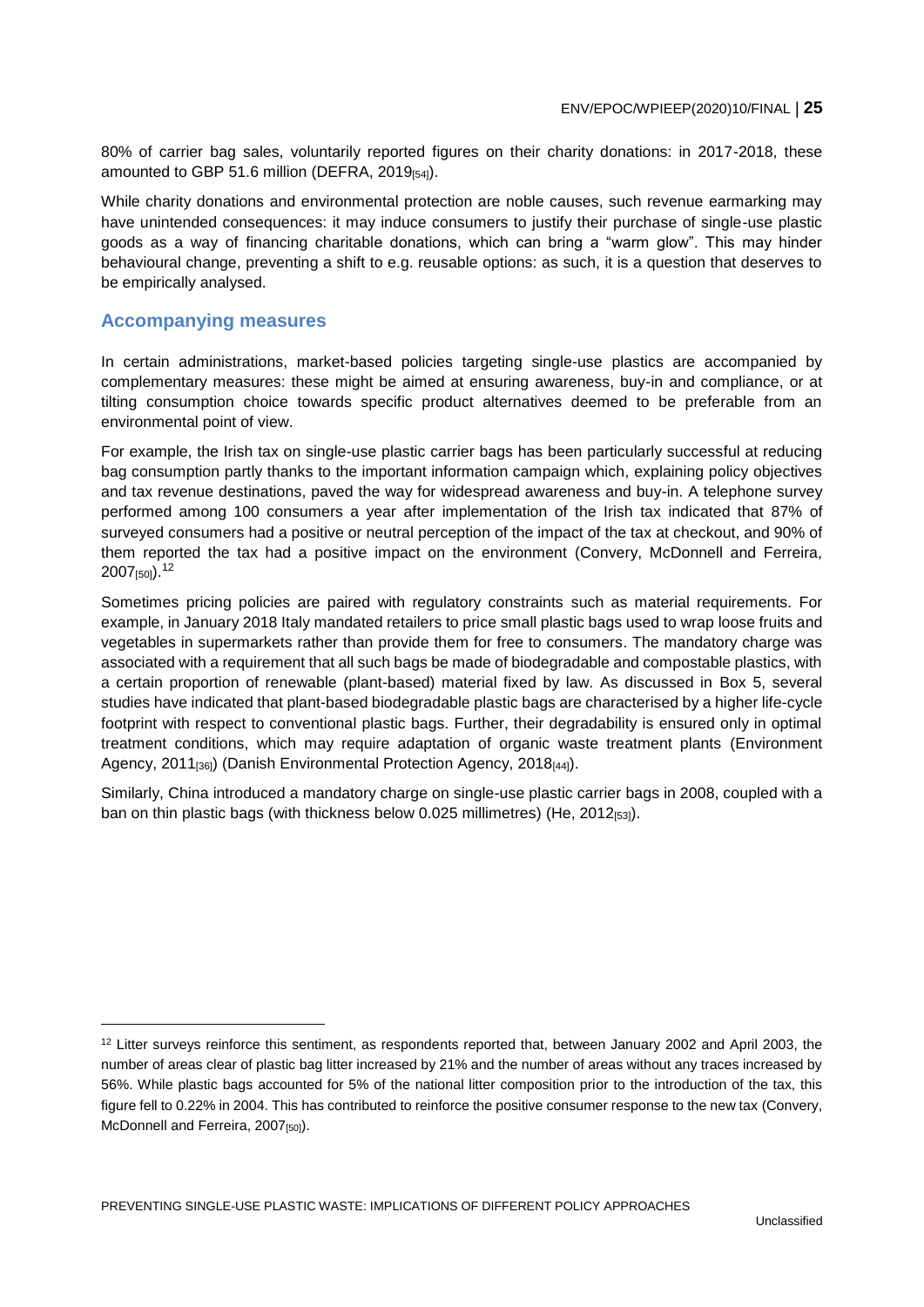## <span id="page-25-0"></span>**Box 7. Market-based policies: key insights**

- Most of the market-based policies aimed at preventing single-use plastics waste target final goods rather than materials or intermediate goods.
- Evidence on the impact of taxes and mandatory charges on plastic carrier bags is encouraging: generally, the implementation of taxes or mandatory charges has led to an important decrease in the sales of plastic bags, particularly where the level of the tax/charge has been set to exceed average consumer willingness-to-pay for plastic bags. However, estimates vary across countries partly due to data and methodological differences.
- Evidence on the impact of taxes on other single-use plastic goods, such as containers and other packaging, is more limited and not as clear-cut. The effectiveness of a price-signal in preventing single-use plastics waste may also depend on the frequency of consumer purchases.
- Based on the available evidence, the impact of market-based policies targeting single-use plastic goods is expected to be maximised if alternatives to plastics are readily available and if exemptions (e.g. for specific materials or groups of stakeholders) are minimal.
- If single-use plastics are replaced with alternatives characterised by larger overall environmental footprints (as is the case e.g. when single-use paper carrier bags replace plastic carrier bags), the environmental impact of a policy may be diminished. As such, the focus and scope of market-based policies addressing single-use plastics should be motivated by evidence from life-cycle analysis.
- Directing price signals at consumers may make them more salient than if directed upstream, inducing a stronger behavioural response.
- Earmarking revenues from taxes and mandatory charges may not be the most efficient way to manage them, but it may support policy acceptance if revenues are directed to environmental protection projects.
- Exploiting market-based instruments can deliver environmental improvements (in this case, singleuse plastic waste prevention) at a lower economic cost than inflexible regulations, enabling behavioural and production adaptation, as well as technological innovation. However, if consumer sensitivity to prices of single-use plastic goods is low, market-based policies may result in lower environmental effectiveness than regulatory policies.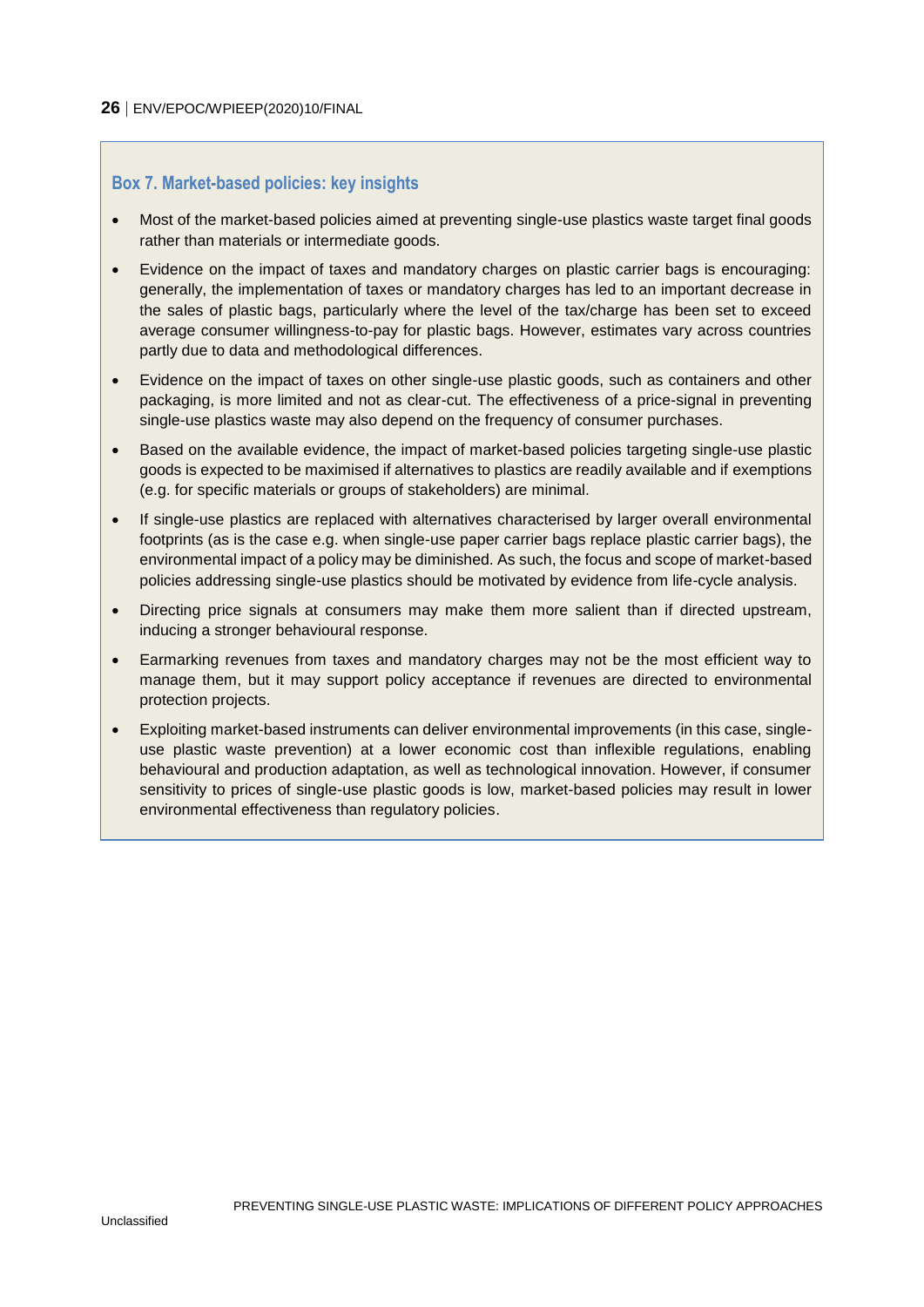## **3. Regulatory policies**

<span id="page-26-0"></span>Regulatory policy instruments, also known as command-and-control instruments, aim to constrain polluting consumption and production practices by instituting legal limits on pollution emissions or requirements of sustainable practices.

In the single-use plastics sector, this has translated into two main kinds of regulation: bans on specific products, intermediate goods or materials, and standards mandating the use of certain materials or production techniques. These regulations are discussed in detail below.

#### <span id="page-26-1"></span>**Policy coverage: products and materials**

#### *Bans*

We can distinguish different categories of bans related to single-use plastics:

- a) bans on specific *final goods*, e.g. single-use plastic carrier bags, specific packaging types, straws, cutlery;
- b) bans on *goods with specific features*, e.g. plastic carrier bags with certain thickness attributes;
- c) bans on *specific materials*, e.g. biodegradable plastics, oxo-degradable plastics;
- d) bans on *intermediate components*, e.g. plastic microbeads used in the manufacturing of cosmetics.

Worldwide, the application of regulatory policies to single-use plastics has mainly taken the form of bans on specific single-use plastic products: 91 countries have implemented bans on plastic carrier bags, while 27 countries have limited the production or consumption of other specific single-use plastic goods (e.g. straws, cutlery) or materials (e.g. polystyrene). After plastic bags, the most banned products are plastic plates, cups, stirrers and cutlery (12 bans), followed by packaging and plastic bottles (6 bans each) and take-out food packaging (5 bans): this indicates that the magnitude of policy action differs importantly across single-use plastic goods (UN Environment, 2018[11]). Box 8 presents an example of a product ban and of the range of actions put in place to support its implementation.

<span id="page-26-2"></span>**Box 8. Case study from Belgium: the Flemish ban on disposable cups at public events**

Starting in 2020, organisers of events in the region of Flanders, Belgium, will no longer be allowed to offer disposable cups for beverages, unless over 90% of them can be separately collected for recycling.

This policy initiative has been motivated by a study assessing the aggregate environmental footprint of different drinkware and tableware options for events (cups, mugs, glasses, plates, bowls and cutlery), considering different material and disposal options. Drawing upon 22 life-cycle analyses, the study presents evidence that reusable tableware products always deliver a lower environmental footprint relative to single-use ones; for drinkware, the only single-use option with a comparable environmental footprint to reusable ones is using recycled PET cups. Building on this set of evidence, a handbook (OVAM, 2017 $_{[55]}$ ) and an online tool (OVAM, 2019 $_{[56]}$ ) addressing event organisers have been developed to explain the rationale of the policy initiative and to support and simplify product choice considering specific needs and contextual features.

A similar measure has been put in place within public institutions: starting in 2020 and 2022, disposable packaging (in plastic, glass, paper) can no longer be used respectively to serve drinks and prepared foods.

Source: personal communications with OVAM; (OVAM, 2017<sub>[55]</sub>).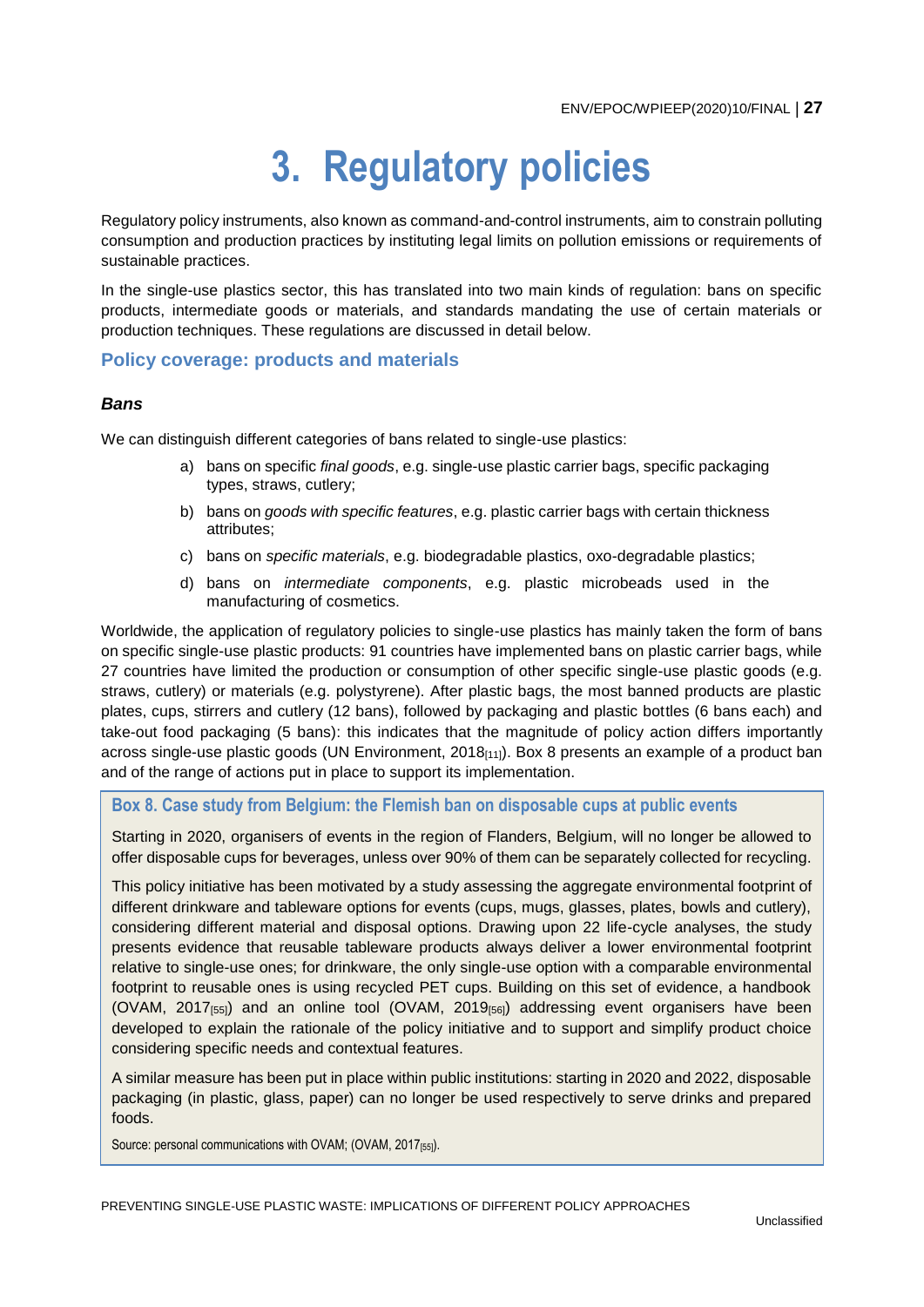Empirical evidence on the effectiveness of such bans is limited: aside from certain pioneering efforts implemented in the early 2000s, most of these policies have been implemented in the past 5 years: data on their outcomes is thus relatively limited.

While the environmental effectiveness of a tax or charge in preventing waste generation depends both on the variation in demand for targeted and for substitute goods, the impact of product bans depends entirely on the substitution effects they entail, i.e. on the environmental footprint of goods they are substituted with. As such, assessing the behavioural and environmental impact of bans requires the observation of consumption patterns of substitute goods.<sup>13</sup> As the set of substitute goods may be considerably large, a complete evaluation of substitution patterns may be complex: this could be an explanation for the limited number of studies empirically assessing the impacts of bans.

The environmental effectiveness of many such product bans has been measured through the lens of reduced littering, which has often been the lead motivation for their implementation, alongside objectives for waste prevention: some evidence is presented in Box 9. In contexts where single-use plastic waste is incinerated outside specialised plants, incineration leads to toxic air pollution emissions: bans on singleuse plastic goods, reducing this stream of waste, indirectly contribute to curbing such emissions (UN Environment, 2019[57]).

## <span id="page-27-0"></span>**Box 9. The impact of product bans on littering. Evidence from California**

If a product ban is appropriately implemented, it will stop the littering of banned products by removing them from the market. However, if these products are replaced with single-use items made of other materials, a ban will not prevent waste generation nor littering altogether.

Certain bans have successfully curbed littering: following the implementation of a ban on single-use plastic bags in 2011, the city of San Jose, California, reported litter reduction by "approximately 89 percent in the storm drain system, 60 percent in the creeks and rivers, and 59 percent in City streets and neighborhoods" (Scientific American,  $2014<sub>[58]</sub>$ ) compared to pre-ban levels.

On a larger scale, after California implemented a state-wide ban on the sale of single-use plastic bags in January 2017 (CalRecycle, 2019<sub>[59]</sub>), plastic bag litter recovered during yearly clean-up operations was reported to drop by 76% compared to 2010, with plastic bags accounting for less than 1.5% of total littered items, compared to 7.4% in 2010 (Ocean Conservancy and International Coastal Cleanup, 2011[60]; 2018[13]).

However, there are also examples of bans leading to rebound effects in littering: waste audits indicated an important increase in the littering of substitutes of expanded polystyrene foam cups following their ban in the city of San Francisco in 2007. While the waste audit indicated a 34% reduction in littered polystyrene cups in 2009 relative to the 2007 baseline, littering of paper cups for hot beverages and of plastic cups increased respectively by 141% 72% (HDR / BVA Engineering and MGM Management, 2009[61]).

Considering the full environmental impact of bans is complex: in the case of plastic bags, evidence presented in Box 5 indicates that the life-cycle environmental footprint of the most common alternatives (i.e. paper or bioplastic bags) may be greater than that of plastic bags. Thus, unless bans induce shifts to other, more sustainable substitute goods, they may have an overall negative environmental impact.<sup>14</sup>

 $\overline{a}$ 

 $13$  This relies on the assumption that bans are perfectly enforced, or banned products may still leak on the market.

<sup>&</sup>lt;sup>14</sup> The efficacy of bans is often measured through their impact on littering. However, the LCAs considered in this study (Box 5) have not considered littering in the system boundary. Instead, the studies modelled impacts based on more formal waste management.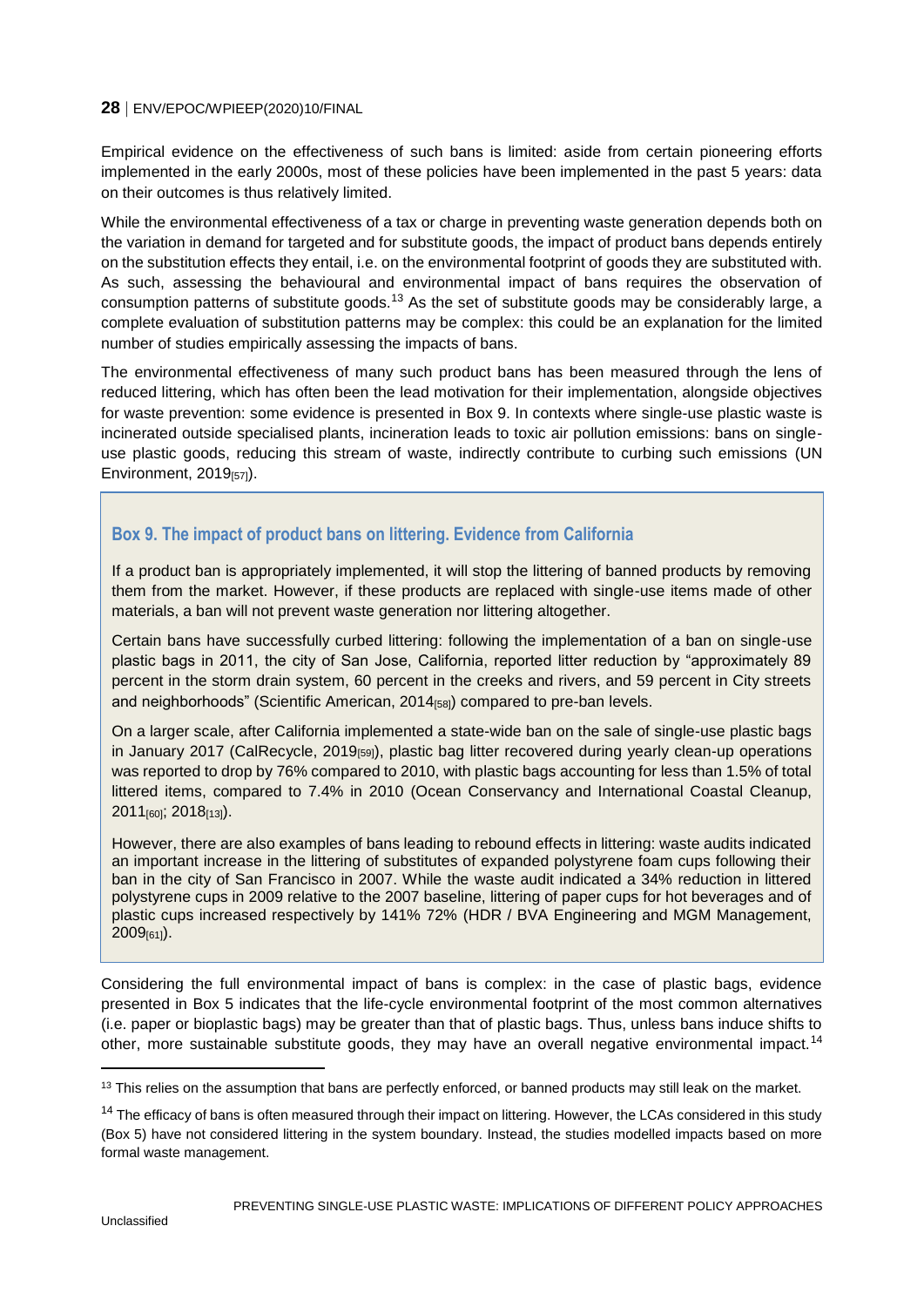Figure 3 provides a visual depiction of the littering effects of bans implemented at local level in California, United States.



## <span id="page-28-0"></span>**Figure 3. Littering impacts of selected bans on single-use plastic goods**

Note: estimates relate to the impacts of different bans on littering over different periods of time, hence they are not comparable. Estimates from San Francisco refer to littering of polystyrene cups and their substitutes in plastics and paper. Estimates from San Jose report the effect of the ban on littering of plastic bags in different milieus.

Source: (HDR / BVA Engineering and MGM Management, 2009<sub>[61]</sub>), (Scientific American, 2014<sub>[58]</sub>).

Nonetheless, in certain cases bans may be justified to prevent and counter specific environmental hazards: for example, bans on plastic microbeads can be justified in order to avoid the risk these particles pose to ecosystems, animal and human health. Such bans focus on a specific intermediate good, which reaches the market as part of other more complex products (e.g. cosmetics). As of July 2018, microbeads bans exist in Canada, France, Italy, Korea, New Zealand, Sweden, the United Kingdom, and the United States. While most regulations only concern cosmetics and toiletries, the ban in New Zealand also applies to abrasive cleaning products and car or industrial cleaning products (UN Environment,  $2018_{[11]}$ ).

Product bans implemented thus far have rarely encompassed the entirety of a specific sector, even in the case of plastic bags. Certain bans apply to goods with specific characteristics, such as lightweight bags, <sup>15</sup> which are particularly fragile and thus harder to reuse and more prone to littering and clogging pipes: varying thickness restrictions have been implemented in 38 countries worldwide (UN Environment, 2018[11]).

Conversely, certain categories of use are often exempted from plastic bag bans: examples include bags used to wrap fresh, perishable food, dry-cleaned garments or items purchased at duty-free shops in airports.

Goods manufactured with *specific materials* (e.g. recycled plastics or biodegradable plastics) have at times been exempted from bans, similarly to the approach taken with some taxes and charges. For example, Italy banned non-biodegradable plastic carrier bags in January 2011: this measure has effectively made biodegradable compostable carrier bags the new default options available for sale at major retail chains (Corriere della Sera, 2011[62]). As indicated in Box 5, this change in materials use may entail environmental burden-shifting.

 $15$  Some countries specify the thickness of bags concerned by regulation (e.g. below 50 microns), but the definition of thin or lightweight bags varies across countries.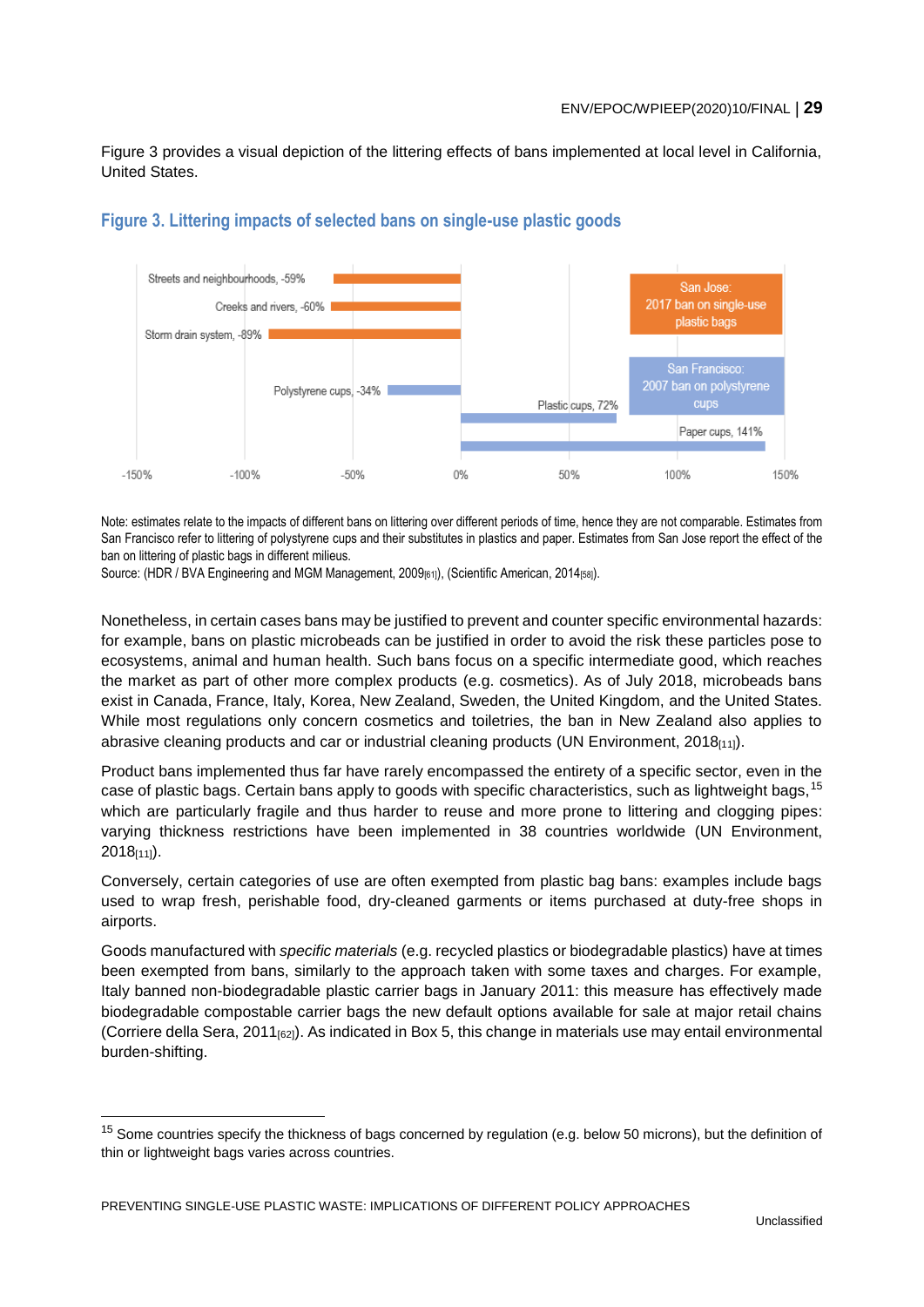Bans on specific plastic polymers, such as polystyrene, are common in Pacific islands (UN Environment,  $2018_{[11]}$ ) and, at city and county level, in the United States, where several local-level bans on polystyrene in the restaurant sector have been implemented in the past 10 years (Wagner, 2020<sub>[63]</sub>). The state of Maine, for example, recently passed a law introducing a ban on polystyrene food containers, which will become operational in 2021 (Del Valle,  $2019_{[64]}$ ).

Oxo-degradable plastics, or oxo-plastics, are another material category that has attracted the attention of regulators. These are "conventional plastics that contain additives which promote the oxidation of the material under certain conditions" (ECHA, 2018<sub>[65]</sub>), potentially disintegrating into microplastics. They are used in single-use items such as carrier bags and food packaging, but also in agricultural film and landfill covers. At the EU level, the EU Plastics Strategy has requested the European Chemical Agency to assess the scientific basis on oxo-plastics for taking regulatory action at EU level (European Commission, 2018<sub>[14]</sub>). Certain countries have already taken regulatory action: for example, partly or entirely oxo-degradable packaging or bags have been banned since 2015 in France (JORF, 2015<sub>[66]</sub>) and the EU has banned the use of oxo-degradable plastics in all products (EU Lex, 2019[67]).

Material-specific bans are likely to elicit different behavioural responses with respect to bans on intermediate goods or on products with specific features. Banning a specific material or an intermediate good puts the onus on producers, who need to opt for alternative inputs into their production process in order to deliver a final good with the same features. As the development of suitable alternatives may require time, consumers' welfare may be reduced in the short term. Conversely, a ban on specific product features (e.g. thin plastic bags) need not necessarily reduce consumer welfare, as suitable alternatives are likely to be more promptly available. If producers have a portfolio of goods with, for example, different thickness features, they may be able to swiftly put alternatives on the market.

Likewise, different regulatory exemptions and requirements entail different environmental impacts. The impact of a ban on a good manufactured with specific materials or features depends on the environmental footprint of the alternatives which will replace it. For example, if single-use plastic bags are banned and mainly replaced with biodegradable plastic bags, the life-cycle analyses discussed in Box 5 have shown the overall environmental impact may be negative. Further, littering habits may not necessarily change with similar goods manufactured with different materials, but bans may still visibly reduce single-use plastic litter. Box 10 provides further evidence on the environmental footprint of other single-use products when manufactured in plastics as opposed to paper or wood.

## <span id="page-29-0"></span>**Box 10. Environmental impact of different materials for single-use products: evidence from LCA**

In order to assess the potential implications of a large-scale EU ban on a range of single-use plastic items, the Danish Environmental Protection Agency commissioned a life-cycle analysis comparing the impact of single-use plastic and non-plastic (paper, wood) goods such as cotton buds, cutlery, food containers, straws and stirrers (Takou et al., 2018<sub>[68]</sub>). Biodegradable plastics and reusable options are not considered. The focus is on the environmental impacts of production and end-of-life management (recycling and incineration), excluding transport to market and use. The impact categories considered include climate change, human and ecosystem ecotoxicity, eutrophication, acidification and resource depletion. The geographical area of reference is Denmark.

For all products considered aside from food containers, single-use non-plastic options performed on average better or on par with single-use plastic options. Product weight matters for the definition of preferable options whenever indirect land use changes are an issue: nonetheless, for average product weight, the wooden option performed better than the plastic option in cutlery and stirrers. Conversely, the polypropylene cotton buds performed better than the paper ones.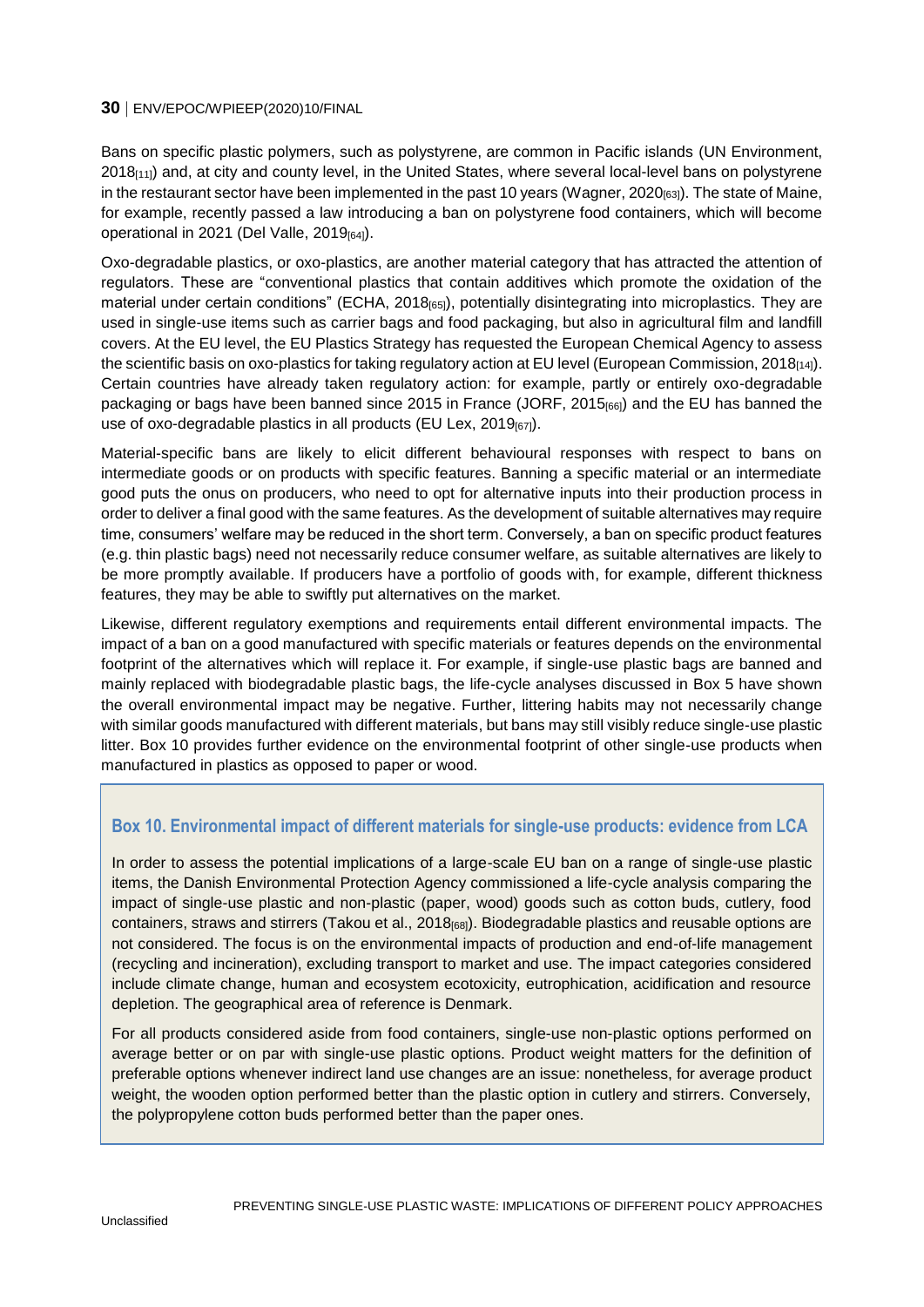The lower weight of plastics packaging with respect to equivalent packaging manufactured with other materials is an important driver of their difference in environmental footprint. A 2016 report commissioned by the American Chemistry Council quantifies the environmental cost of consumer goods and packaging manufactured in plastics as opposed to alternative materials (e.g. aluminium, paper, glass, steel and tin plate), considering GHG emissions, air, water and land pollution, water depletion and ocean impacts (Trucost, 2016<sub>[69]</sub>). While for most materials, the environmental cost per kg is lower than that of plastics, alternative materials are generally needed in larger quantities (on average, up to 3.8 times more) to perform the same function, increasing the environmental footprint of the same product. However, the report does not compare plastics-manufactured packaging with similar packaging produced with an alternative material, but rather considers a weighted average of alternative materials available on the US market, complicating comparisons.

The report also notes that 80% of the environmental cost of consumer plastic products and packaging is associated with resin production, product manufacturing and transport to market. Costs associated with potential littering are disregarded.

A recent study by Zero Waste Europe and Friends of the Earth Europe for the Rethink Plastic Alliance provides a critical assessment of selected LCA studies focusing on food and beverage packaging. By generally ignoring littering as a potential disposal mode of packaging, studies tend to downplay endof-life environmental impacts. Associating a relatively greater weight to GHG emissions than to endof-life environmental impacts of packaging may have contributed to the popularity of food and beverage packaging options which are harder to reuse and recycle (e.g. pouches) (Schweitzer, 2018[70]).

#### *Standards: material requirements*

Material requirements are standards imposed on the use of specific materials for the manufacturing of certain goods. Such regulatory tools can be modulated to require goods to be manufactured fully or partly according to certain standards (e.g. requirement to include a certain percentage of plant-based plastics or recycled plastics in manufacturing of specific products).

The Italian mandatory charge on bags used to wrap fruits and vegetables in the retail sector has been paired with a requirement that such bags be manufactured with biodegradable, compostable plastics. Similarly, the city of Seattle, in the United States, implemented a ban on expanded polystyrene in 2009 and a ban on non-recyclable, non-compostable disposable food packaging and service ware in 2010. A further ban in 2018 was implemented on single-use plastic utensils and straws (Seattle Public Utilities,  $2021_{[71]}$ ). Therefore, businesses must opt instead for compostable or recyclable products. The city has issued approved product listings to ensure that compostable products are compatible with technology used in local composting plants (Seattle Public Utilities, 2019<sub>[72]</sub>).

Material requirements can be leveraged to support markets for secondary plastics: in the region of Flanders, Belgium, waste bags will need to include a minimum of 80% recycled plastics as of 2021, reaching 100% in the longer run.<sup>16</sup> The feasibility of such standards depends on the characteristics of the goods it applies to: products without strict hygienic requirements might be lower-hanging fruits.

As they affect technology choices for producers by limiting their input choice, material requirements are a special type of technology standard. They ensure both relatively higher adoption and compliance incentives with respect to price signals, and certainty over the type of materials used by each producer and over the associated emissions. On the other hand, mandating the use of certain materials under the assumption they are preferable for their end-of-life impacts allows no flexibility over the choice of technologies to minimise waste generation: as a consequence, this type of standard provides no incentives

<sup>16</sup> Source: personal communications with OVAM.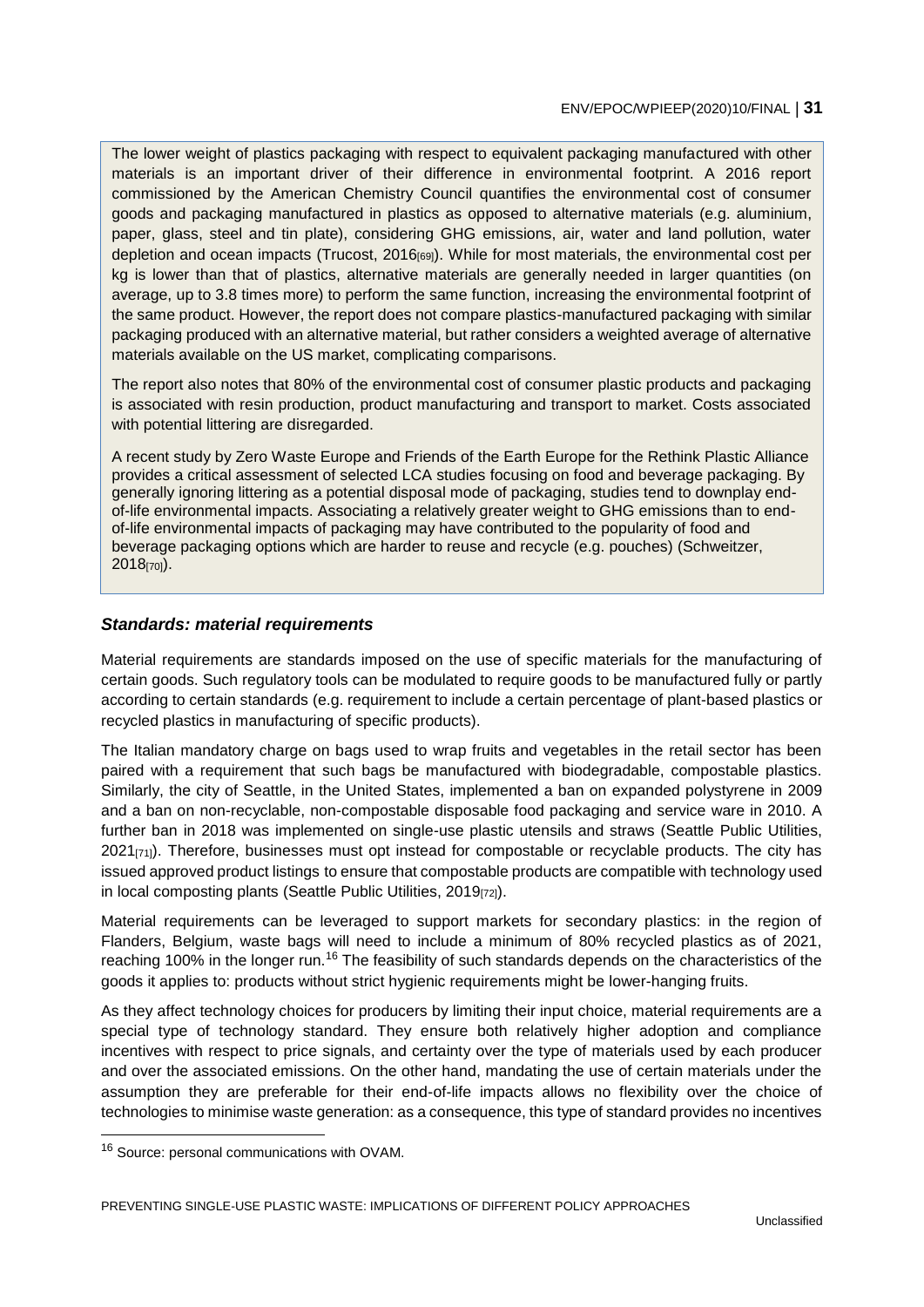to innovate and cannot be easily adapted as the context evolves. Further, monitoring compliance with material requirements may be costly, when these can be mixed in certain proportions with other materials (OECD, 2011[73]).

According to the cost of the mandated material relative to that of materials currently used in production, the material requirement is going to alter production costs for single-use plastic goods and, as such, their market price. As a consequence, the behavioural response of consumers will depend on their sensitivity to price variation as well as on their preferences for specific materials.

In terms of environmental impacts, as the production of virgin polymers is more energy-intensive than the recycling of secondary plastics, the latter process has the potential for reducing an important share of the greenhouse gas emissions associated with the plastics lifecycle (Michaud et al.,  $2010_{[74]}$ ). The environmental impact of biodegradable plastics has been discussed in Box 5 for the use case of carrier bags; similar lifecycle analyses should be performed prior to mandating such material requirements.

## <span id="page-31-0"></span>**Policy target: life-cycle stages**

Bans can be designed to target the manufacture, import, or retail stage, thus applying to different actors along the value chain of the same good. However, about half of the countries banning single-use plastic bags or other single-use plastic goods have jointly addressed all market entry options (manufacture, importation and retail). Countries regulating microbeads generally ban them from sale, with few also including bans on manufacturing and imports.

The choice of policy approach varies somewhat across regions: when it comes to the regulation of plastic bags, for example, African countries have opted for broad restrictions, covering both manufacture, retail distribution and import, whereas European countries have mainly acted through bans at the retail distribution level.

For consumers, bans on the production or sale of single-use plastic goods lead to the same effects: as these regulatory interventions effectively remove a consumption option from the market, bans do not provide multiple margins for behaviour to adapt. The only behavioural response for consumers is to choose among the available alternatives.

In presence of a ban on sales of single-use plastic goods, producers need to shift production processes towards alternative inputs while maintaining the same product features, if they are to preserve their market share or remain in business. However, this might be difficult or impossible for certain goods: maintaining their performance may require additional R&D efforts. Alternatively, products could be exported to markets where single-use plastics are allowed – which is not possible if the ban addresses manufacturing rather than sales.

## <span id="page-31-1"></span>**Stakeholders: governance, focus and coverage**

Bans on single-use plastic goods have been implemented both at national and sub-national levels, with several cities, counties and provinces taking regulatory action e.g. in the United States and Canada. In the United States, some states have passed laws preventing counties and cities to implement policies constraining the consumption of single-use plastic goods (NCSL, 2019[75]).

When it comes to the stakeholder coverage of regulatory policies, specific categories of stakeholders can be temporarily or permanently exempted from the application of single-use plastic bans, for feasibility or equity reasons.

For example, while Chile has implemented a ban on plastic bags at checkout in supermarkets in February 2019, small shops have been granted an additional two years to adapt to the policy (El País, 2018 $_{[76]}$ ). As discussed in the case of tax exemptions for specific categories of shops, such exemptions may hinder behavioural change, as consumers are faced with asymmetric commercial practices across the retail sector.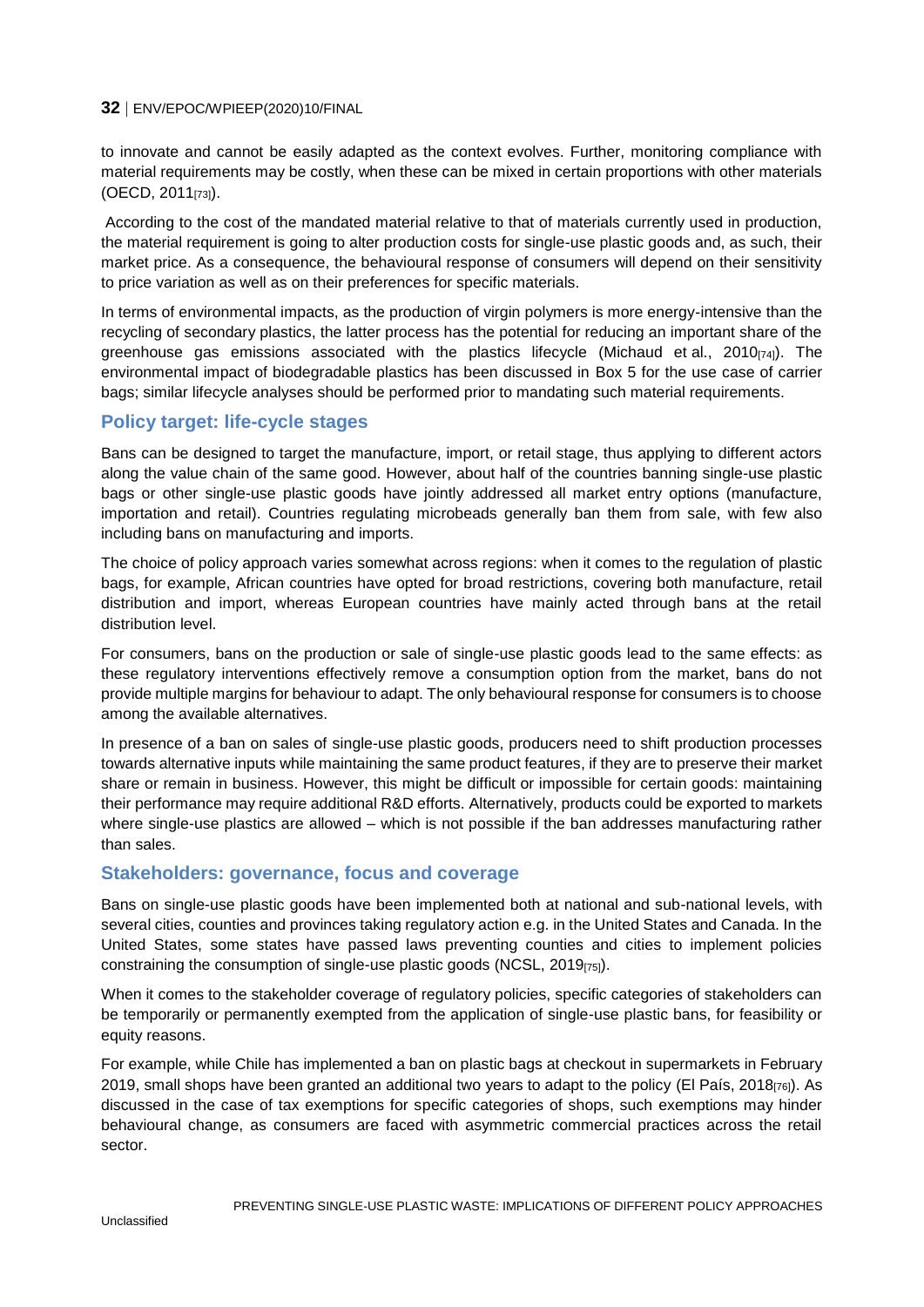Bans can also involve exemptions for vulnerable consumer categories: in the city of Seattle, United States, the ban on single-use plastic straws does not apply to people relying on them because of a medical condition (Seattle Public Utilities, 2019<sub>[72]</sub>). This type of exemption has the objective of enabling a small number of users with particular needs to still benefit from goods which are generally prone to littering, protecting these social groups from disproportionately negative policy impacts.

## <span id="page-32-0"></span>**Accompanying measures**

In certain jurisdictions, bans on single-use plastic goods have been implemented together with mandatory charges, generating hybrid market-based and regulatory policies.

The joint impact of such hybrid policies has been assessed, for example, in the context of three Californian cities which have banned single-use plastic bags while mandating that all reusable bags be priced at least USD 0.05 as of January 2014 (Taylor and Villas-Boas, 2016[77]). Even when a ban on plastic bags is coupled with paper bag charges, the demand for the latter, which become the default single-use option, generally undergoes a significant increase. However, single-use paper bag consumption increases less at stores providing cheap, reusable options: the addition of an affordable reusable carrier bag seems to be crucial in preventing the shift from a single-use, plastic-based option to an alternative single-use option.

As a consequence, the availability of different reusable and single-use options at a range of affordable prices is determinant for the aggregate environmental impact of the policy, as each type of bag as a different environmental footprint.

## <span id="page-32-1"></span>**Box 11. Regulatory policies: key insights**

- The most common regulatory policy for plastic waste prevention is the plastic bag ban. The empirical evidence on the impacts of plastic bag bans is limited and very circumstantial; many studies have focused on bans applied to local communities.
- The environmental impact of a ban entirely depends on the alternatives available to consumers and producers and on their behavioural and technological response: if other single-use goods replace single-use plastics, the environmental effectiveness of these regulatory policies may be limited.
- Material requirements are a special type of technology standard, mandating producers to adopt certain materials in specific proportions (e.g. biodegradable or recycled plastics). Such standards have at times been paired with market-based policies, in order to support alternatives to virgin plastics.
- When aiming to reach a certain pollution abatement target (in this case, a given objective for plastic waste prevention), the inflexible nature of regulatory policies may cause them to be a costlier option for the economy as a whole than market-based policies. However, implementing stringent regulatory policies may be justified by the precautionary principle, in jurisdictions where this is relevant, as is the case e.g. for bans on microbeads.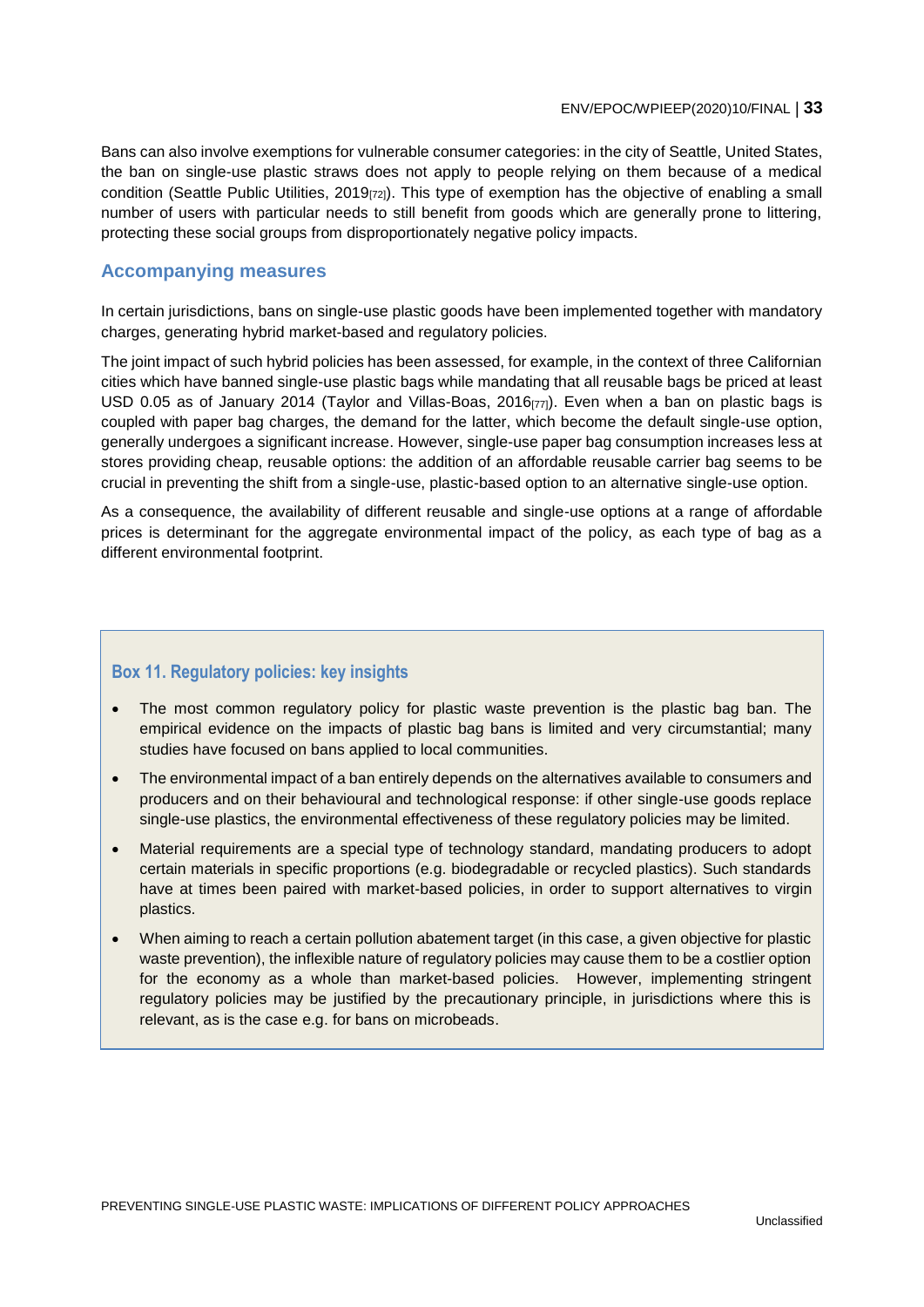## <span id="page-33-0"></span>**4. Voluntary approaches and other policy measures**

Voluntary approaches towards environmental preservation (in this case, waste prevention) through the discussion between policy makers and industry are commitments to improve environmental performance beyond legal requirements, often designed with the participation of third parties such as environmental NGOs. Their objective is to provide a prompter and more flexible solution to emerging environmental issues than by designing, implementing and enforcing other policy measures such as market-based and regulatory instruments (OECD, 1999[78]).

The speed at which the topic of plastics has gathered high attention into the public sphere has generated the momentum for voluntary approaches, with industry keen to show efforts to curb the negative externalities associated with plastics production, littering and with improper disposal. Because of this combination of phenomena, many voluntary initiatives have sprung up in the past five years.

|                                   |                                                                                                                                                                                                    | Typology of voluntary approaches                                                                           |                                                                                                                                                                                                                                                                      |
|-----------------------------------|----------------------------------------------------------------------------------------------------------------------------------------------------------------------------------------------------|------------------------------------------------------------------------------------------------------------|----------------------------------------------------------------------------------------------------------------------------------------------------------------------------------------------------------------------------------------------------------------------|
|                                   | Definition                                                                                                                                                                                         | Parties involved                                                                                           | Example related to single-use plastics prevention                                                                                                                                                                                                                    |
| Public<br>voluntary<br>programmes | Commitments devised by a public<br>institution (e.g. environmental agency,<br>ministry of environment, NGO) in<br>which firms are invited to participate<br>("optional regulations") <sup>17</sup> | Public authority (e.g.<br>environmental agency,<br>ministry); individual firms or<br>sectoral associations | New Plastics Economy Global Commitment (led by<br>the Ellen MacArthur Foundation);<br>Netherlands Plastics Pact (led by Ministry of<br>Environment)                                                                                                                  |
| Negotiated<br>agreements          | Commitments for environmental<br>protection developed through<br>bargaining between a public authority<br>and the industry                                                                         | Public authority (e.g.<br>environmental agency,<br>ministry); individual firms or<br>sectoral associations | UK Courtauld Commitment (funded by UK<br>governments, monitored by WRAP)                                                                                                                                                                                             |
| Unilateral<br>commitments         | Commitments set independently by the<br>industry, without any involvement of a<br>public authority                                                                                                 | Individual firms or sectoral<br>associations                                                               | Alliance to end plastic waste.<br>Initiative of the French retail association (FDD) to<br>reduce single-use plastic bags.<br>Company-level commitments within the New Plastics<br>Economy Global Commitment (led by the Ellen<br>MacArthur Foundation) <sup>18</sup> |
| Private<br>agreements             | Negotiated between a firm or sectoral<br>group and those who are harmed by its<br>pollution emissions                                                                                              | Individual firms or sectoral<br>associations; affected social<br>groups                                    |                                                                                                                                                                                                                                                                      |

## <span id="page-33-1"></span>**Table 1. Voluntary approaches for environmental policies**

Source: (OECD, 1999<sub>[78]</sub>)

 $17$  This definition expands upon the one included in OECD (1999 $_{[45]}$ ) by recognising the role played by charities (e.g. WRAP) and NGOs (e.g. Ellen MacArthur Foundation) in spearheading the voluntary approach to environmental protection.

<sup>&</sup>lt;sup>18</sup> The New Plastics Economy Global Commitment contains features of both public voluntary programmes (whereby firms sign national-level commitments connected to the broader Global Commitment, such as the UK Plastics Pact) and unilateral commitments (whereby firms make their own pledges, without connections to national policy frameworks).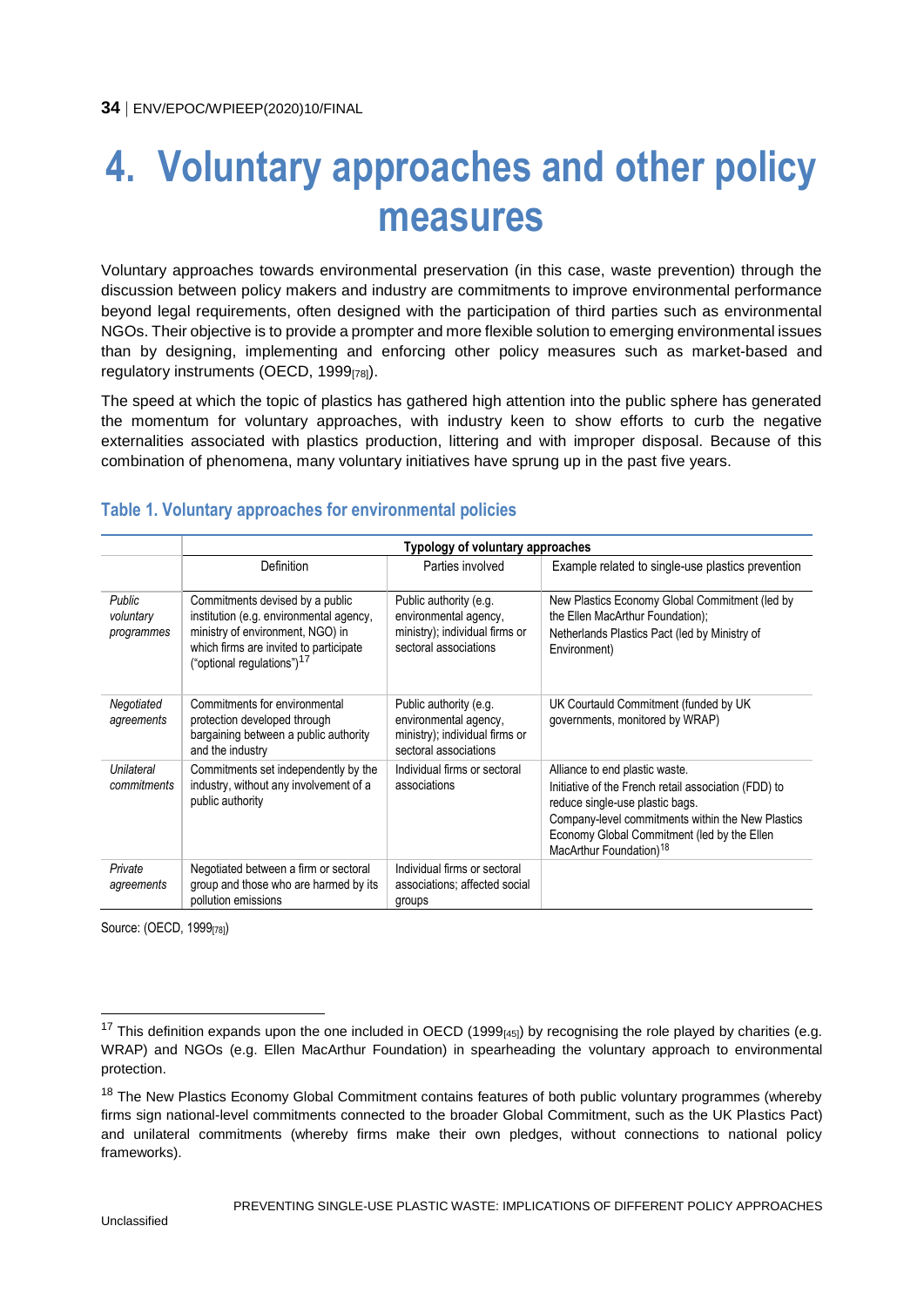[Table 1](#page-33-1) summarises the typology of voluntary approaches developed in OECD (1999[78]), providing examples of different types of agreements in the context of prevention of single-use plastics waste. Most voluntary approaches in the context of single-use plastics are public voluntary programmes, whereby businesses adhere to voluntary commitments proposed by a coordinating institution – most commonly, the Ministry of Environment, environmental regulatory agency or an NGO focusing on waste and circular economy.

Unilateral initiatives have also been popular, whereby businesses set independently more ambitious objectives than required by environmental regulations, either as an individual institution or as a sectoral association. [Table 2](#page-34-0) summarises the main features of voluntary approaches, which concern their set-up, scope, governance and enforceability. The implications of such features are discussed in the next section, with reference to specific voluntary initiatives.

Voluntary standards can help to establish requirements at the product or process level (Rousset et al., 2015<sub>[79]</sub>) and can take the form of public voluntary programmes or unilateral commitments and are typically developed by industry associations and firms (OECD, 2006[80]). For example, the European Commission co-financed the development of a certification scheme for post-consumer plastic recyclers (EU CertPlast) tied to European Standard EN 15343:2007 (EU Certplast,  $2018_{[81]}$ ). Product and process specific requirements for certification help to inform participant recyclers' customers about their supply chain and facilitates the customers' fulfilment of commitments for recycled content in single-use plastic applications.

|                                          | Main features of voluntary approaches (VAs)                                                                                                                                                                                                                                                                                                                                     |                                                                                                                                                     |
|------------------------------------------|---------------------------------------------------------------------------------------------------------------------------------------------------------------------------------------------------------------------------------------------------------------------------------------------------------------------------------------------------------------------------------|-----------------------------------------------------------------------------------------------------------------------------------------------------|
| Individual / collective                  | Individual VAs involve single firms. Collective VAs<br>involve multiple firms from the same industry, sector or<br>value chain,                                                                                                                                                                                                                                                 | Most VAs in this sector are collective, but specific<br>private actors (e.g. retail chains) may put in place<br>individual, unilateral commitments. |
| Local /  / global                        | VAs can be negotiated at the local level, between an<br>environment agency and a specific firm to solve a<br>specific environmental issue. For broader<br>environmental problems, VAs can be negotiated and<br>implemented at regional, federal, national or global<br>level.                                                                                                   | Local VA: Netherlands Plastics Pact.<br>Global VA : Ellen MacArthur Foundation Global<br>Commitment                                                 |
| Binding / non-binding                    | With binding VAs, contractual obligations lie with the<br>industry, while public authorities may be in charge of<br>specific tasks (e.g. set up a database to monitor<br>baseline situations and evolving efforts, facilitate<br>knowledge-sharing). Enforcement can rely on a body<br>specified in the contract (e.g. arbitration committee) or<br>on contract law litigation. | Binding VA: Netherlands Plastics Pact.                                                                                                              |
| Open / closed access to<br>third parties | VAs may be open or closed to third parties such as<br>green NGOs or academic experts.                                                                                                                                                                                                                                                                                           | VA open to third parties: the New Plastics Economy<br>Global Commitment includes governments, industry,<br>research groups, NGOs.                   |
| Target-based /<br>implementation-based   | Target-based VAs set specific pollution abatement<br>objectives.<br>Implementation-based VAs establish the<br>implementation measures needed to reach objectives<br>set in legislation.                                                                                                                                                                                         | Most VAs in this field are target-based.                                                                                                            |

## <span id="page-34-0"></span>**Table 2. Main features of voluntary approaches**

Source: (OECD, 1999<sub>[78]</sub>)

Over the past five years, the number of international and national voluntary initiatives has increased, brokered by both public institutions and specialised NGOs. These initiatives are very important for their scope and ambition, as they set quantitative objectives affecting a number of economic actors and singleuse plastic goods, but because they are very recent initiatives, evidence on their impacts is very limited.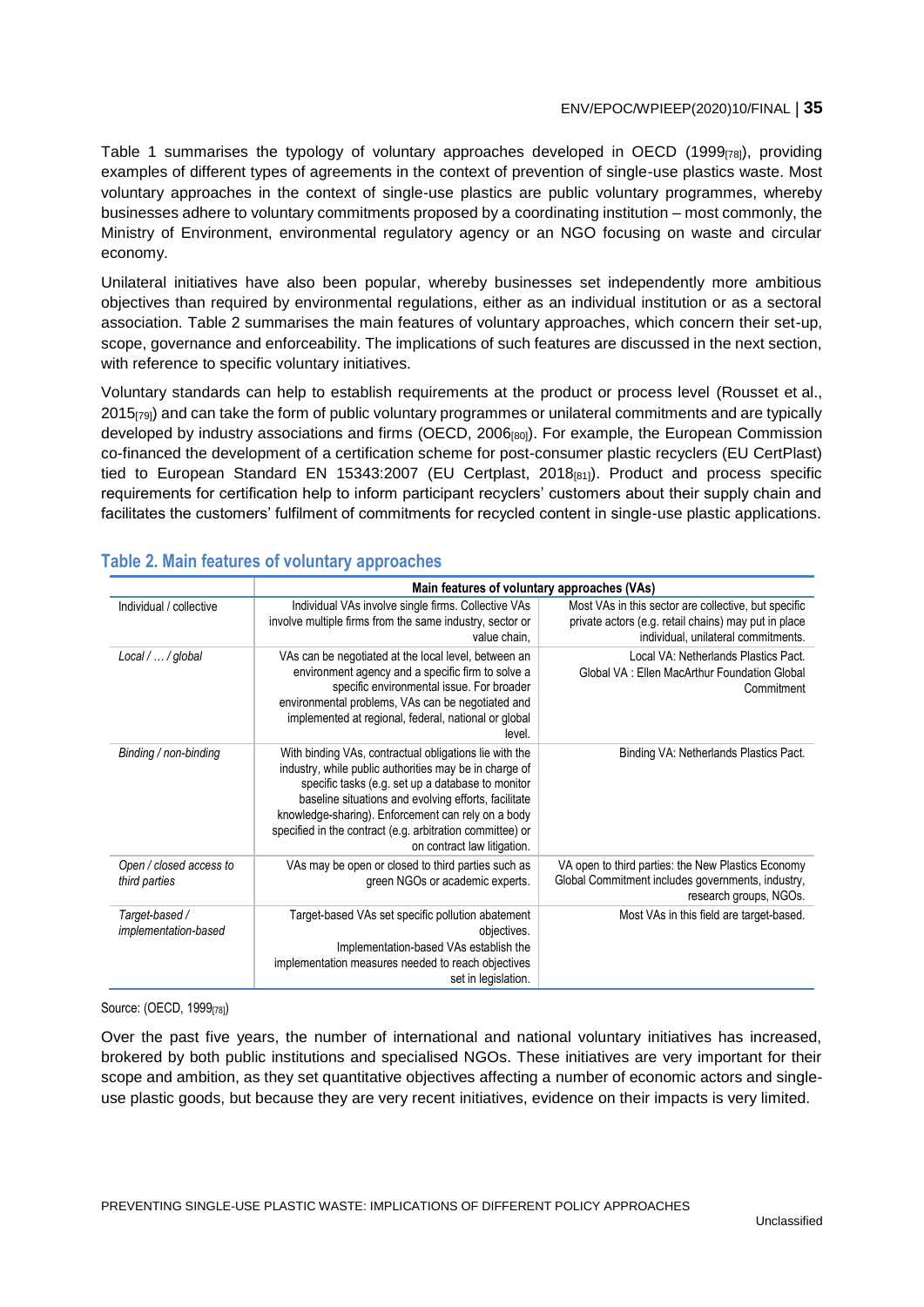However, some evidence can be drawn from longer-lived agreements implemented in the 1990s or in the early 2000s, often with a national geographical coverage and a narrower product focus (e.g. plastic bags).

Previous OECD work on voluntary approaches in environmental policy making can also help shed light on the economic effects of VAs (OECD, 2003<sub>[82]</sub>): because of the flexibility characterising such approaches, it is unlikely that they will achieve maximum economic efficiency by equalising the marginal costs of pollution abatement – in this case, of curbing the generation of single-use plastics waste.

Voluntary approaches can effectively deliver environmental improvements beyond business-as-usual levels if they push forward ambitious objectives. This depends on a credible threat of additional regulatory action to ensure concrete additional efforts from involved parties. If voluntary targets are not sufficiently ambitious, because of excess caution or uncertainty regarding pollution abatement costs, VAs may not provide a substantial incentive in terms of environmental improvements, while still allowing participating businesses to claim such abatement efforts as additional. As such, investing in background work, including the understanding of background levels of single-use plastics production, consumption and waste generation, together with the relative costs, is fundamental in order to design realistic yet ambitious voluntary approaches (OECD, 2003[82]).

## <span id="page-35-0"></span>**Policy target: life-cycle stages**

Voluntary initiatives focusing on single-use plastics can separately or jointly address the different stages of the plastics life cycle: plastics production, manufacturing of consumer goods and packaging, retail and end-of-life (including e.g. actions to support recycling and actions to limit littering).

The New Plastics Economy Global Commitment, described in detail in Box 12, is arguably the plasticsrelated voluntary initiatives with the broadest coverage in terms of stakeholders involved. More specifically, the Global Commitment brings together producers of raw materials, manufacturers (producers of consumer goods, packaging, durable goods as well as their suppliers), retailers as well as investors.

As shown in [Figure 4,](#page-35-1) while manufacturers and retailers are numerous among the signatories and make up for over 20% of the global packaging market, recent progress report states that "[t]he step in the value chain currently least represented by the signatories to the Global Commitment is raw material producers" (Ellen MacArthur Foundation, 2019[83]).

## <span id="page-35-1"></span>**Figure 4. Business signatories to the New Plastics Economy Global Commitment**



#### Source: data from (Ellen MacArthur Foundation, 2019[83]).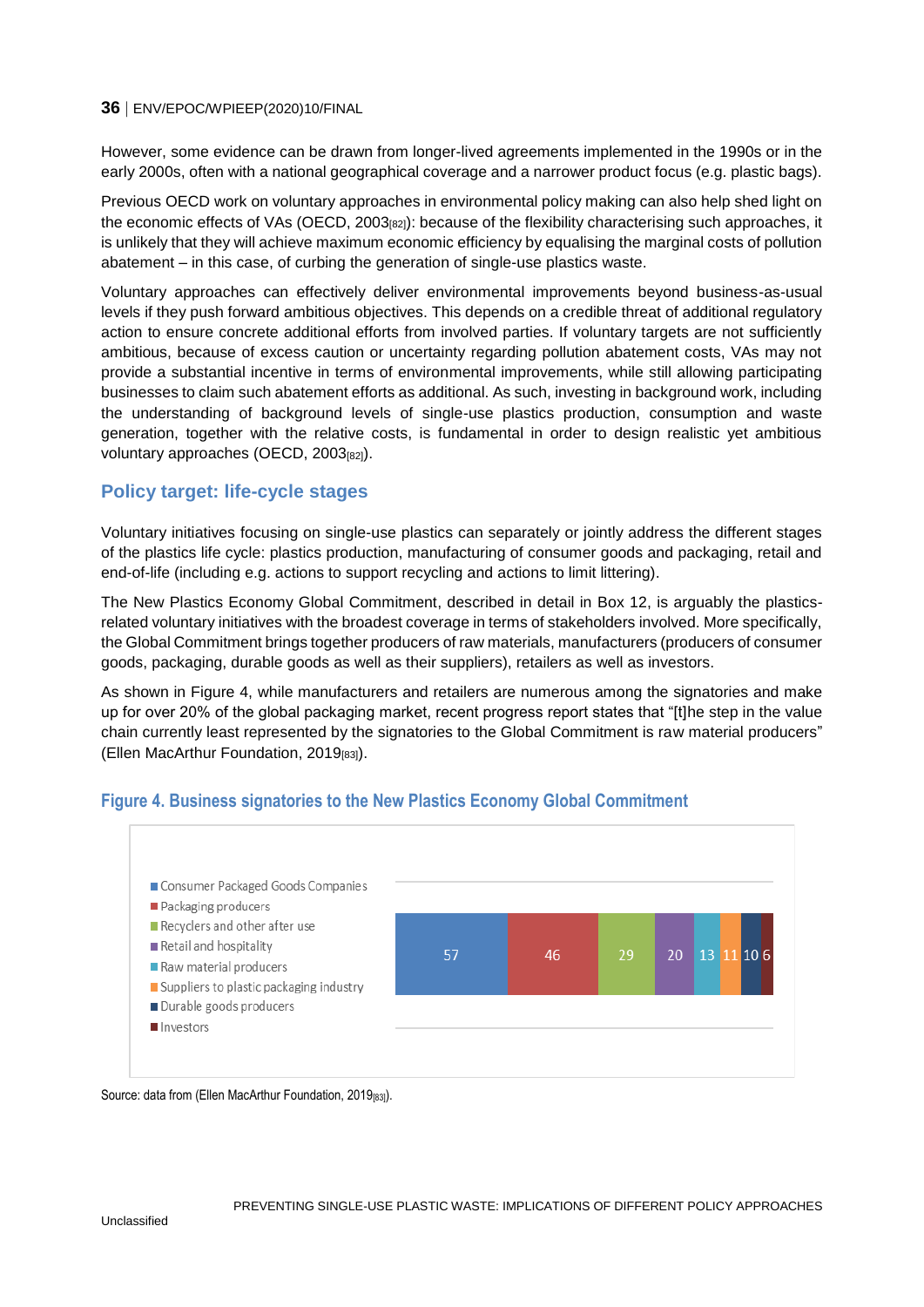## <span id="page-36-0"></span>**Box 12. The New Plastics Economy Global Commitment**

The New Plastics Economy Global Commitment is a voluntary initiative spearheaded by the Ellen MacArthur Foundation, a leading NGO in the circular economy sector, in collaboration with UN Environment. It contains features of both public voluntary programmes (whereby firms sign nationallevel commitments connected to the broader Global Commitment, such as the UK Plastics Pact) and unilateral commitments (whereby firms make their own pledges, without connections to national policy frameworks).

The Global Commitment lays out a vision for a circular economy of plastics. More specifically, for *plastics packaging*, this vision is described by the six following characteristics:

- 1. Elimination of problematic or unnecessary plastic packaging through redesign, innovation, and new delivery models is a priority.
- 2. Reuse models are applied where relevant, reducing the need for single-use packaging.
- 3. All plastic packaging is 100% reusable, recyclable, or compostable.
- 4. All plastic packaging is reused, recycled, or composted in practice.
- 5. The use of plastics is fully decoupled from the consumption of finite resources.
- 6. All plastic packaging is free of hazardous chemicals, and the health, safety, and rights of all people involved are respected.

This vision sets the tone for specific commitments for all signatories, which include businesses, governments as well as research institutions and NGOs. Business commitment include quantitative objectives with the time horizon of 2025: the 123 consumer packaged goods, retail, and packaging producing signatories have pledged to making 100% of their plastic packaging reusable, recyclable, or compostable. Consumer packaged goods and retailers have committed to a material requirement which will bring the average recycled content in plastic packaging from an estimated 2.5% to 25%.

While there is no formal monitoring or enforcing authority in a voluntary agreement, mutual peer pressure and transparency are the keys to advancing towards voluntary goals: in this case, adhering businesses commit to reporting annually and publicly on progress towards their objectives and pledges.

The governments of Chile (June 2019), France (February 2019) and the United Kingdom (April 2018) have already launched national Plastics Pacts building upon the Global Commitment, with more specific quantitative objectives and standards (see [Table 3\)](#page-37-1).

A similar agreement developed at a larger scale, the European Plastics Pact, is being led by France, the Netherlands and Denmark: it is a coalition network of companies, governments and NGOs whose aims are to cooperate along the value chain of single-use plastic products and packaging, share good practices and harmonise actions across borders (European Plastics Pact, 2020[84]).

Source: (Ellen MacArthur Foundation, 2019<sub>[83]</sub>).

The Netherlands Plastics Pact led by the Ministry of Infrastructure and Water Management counts 75 signatories, including businesses, foundations and sectoral associations. Among them are 37 plasticsusing companies in the manufacturing of consumer goods or packaging (i.e. food, beverage and packaging industry) or in operations (i.e. retailers, hospitality industry, logistic providers, caterers and event organisers). Conversely, only 17 plastics-producing companies are represented (including producers of virgin, bio-based and recycled plastics in the chemical industry, in the fossil-based and bio-based plastics industry and/or in the waste processing and recycling industry).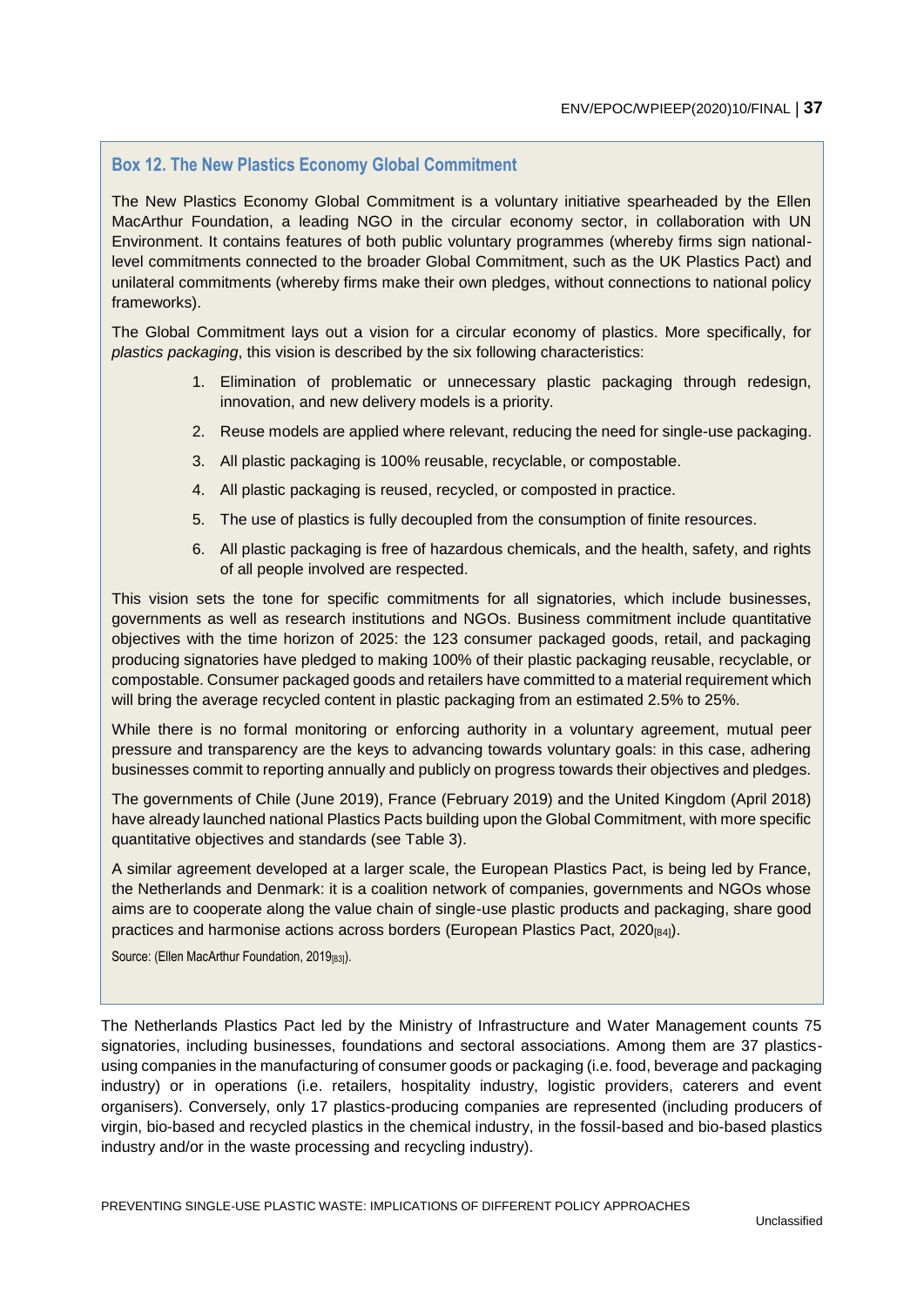The possible reason behind this relative under-representation of raw material producers is due to the fact these voluntary initiatives have recently explicitly focused on packaging – such explicit focus is present both in the Global Commitment, in the British, French and Dutch Plastics Pact. As such, it is natural that manufacturers have responded in greater numbers to the call to action. Further, the market segment of plastic production tends to be more concentrated than that of packaging manufacturing, presenting fewer economic actors. These policy initiatives, government commitments supported both by voluntary agreements with businesses and with other policy actions, are schematically described in [Table 3.](#page-37-1)

|                                       | France                                                                                                                                                                                                     | UK                                                                                                                                                                                                                                            | <b>Netherlands</b>                                                                                                                                                                                                                                                                                                 |
|---------------------------------------|------------------------------------------------------------------------------------------------------------------------------------------------------------------------------------------------------------|-----------------------------------------------------------------------------------------------------------------------------------------------------------------------------------------------------------------------------------------------|--------------------------------------------------------------------------------------------------------------------------------------------------------------------------------------------------------------------------------------------------------------------------------------------------------------------|
|                                       | By 2022 / 2025                                                                                                                                                                                             | By 2025                                                                                                                                                                                                                                       | By 2025                                                                                                                                                                                                                                                                                                            |
| Avoidance                             | End the use of PVC in household,<br>commercial and industrial<br>packaging by 2022, and take<br>steps to eliminate other<br>problematic or unnecessary<br>plastic packaging by 2025,<br>starting with EPS. | Eliminate problematic or unnecessary<br>single-use packaging through redesign,<br>innovation or alternative (reuse)<br>delivery models.<br>Note: this includes broad categories<br>such as oxo-degradables, PVC and<br>polystyrene packaging. | Avoid unnecessary use of plastic materials<br>through reduced use, more reuse and/or use<br>of alternative, more sustainable materials,<br>resulting in a 20% reduction in the amount of<br>plastics (in kg) relative to the total amount of<br>single-use products and packaging placed on<br>the market in 2017. |
| οf<br><b>Features</b><br>packaging    | Reusable and 100% recyclable by<br>2025                                                                                                                                                                    | 100% should be reusable, recyclable or<br>compostable                                                                                                                                                                                         | All are reusable where possible and<br>appropriate, and in any case 100%<br>recyclable.                                                                                                                                                                                                                            |
| Recyclability<br>or<br>compostability | 60% recycled by 2022                                                                                                                                                                                       | 70% should be effectively composted or<br>recycled                                                                                                                                                                                            | At least 70% (by weight) are recycled to a<br>high standard                                                                                                                                                                                                                                                        |
| Recycled<br>content                   | 30% average recycled content<br>across all plastic packaging                                                                                                                                               | 30% average recycled content across<br>all plastic packaging                                                                                                                                                                                  | Highest possible percentage of recycled<br>plastics (in kg), with each company achieving<br>an average of at least 35%. The plastics used<br>will as much as possible be sustainably<br>produced biobased plastics, in order to<br>reduce the use of virgin fossil-based plastics.                                 |

## <span id="page-37-1"></span>**Table 3. National Plastics Pacts: a comparison of objectives**

Source: (Ministère de la Transition Écologique et Solidaire, 2019<sub>[85]</sub>) (WRAP, 2019<sub>[86]</sub>) (Ministry of Infrastructure and Water Management of the Netherlands, 2019[87])

Other voluntary initiatives have focused on collecting single-use plastic products: an example is the implementation of the American Chemistry Council's Wrap Recycling Action Program in the United States. This program has helped states and municipalities partner with grocery and other retail stores to introduce collection points for plastic bags, wraps, and other films, as well as to increase consumer awareness of these recycling opportunities and of products containing recycled content film materials. While these types of programs do not necessarily reduce the volume of single-use plastics being produced and generated as waste, they do contribute to the prevention of littering of these products as well as the incorporation of recycled content into future products.

## <span id="page-37-0"></span>**Policy coverage: products and materials**

As mentioned in the previous section, recent voluntary approaches aimed at preventing the generation of single-use plastic waste have explicitly focused on packaging goods. Thus, this type of policy approach has recently taken aim at specific products while specific materials (in this case, polymers) have not been as central in discussions.

This marks an important development with respect to recent market-based and regulatory actions, which have predominantly focused on specific products, largely plastic bags: in fact, the coverage of recent voluntary approaches is substantially broader, reflecting the complexity of plastics as a multi-purpose material.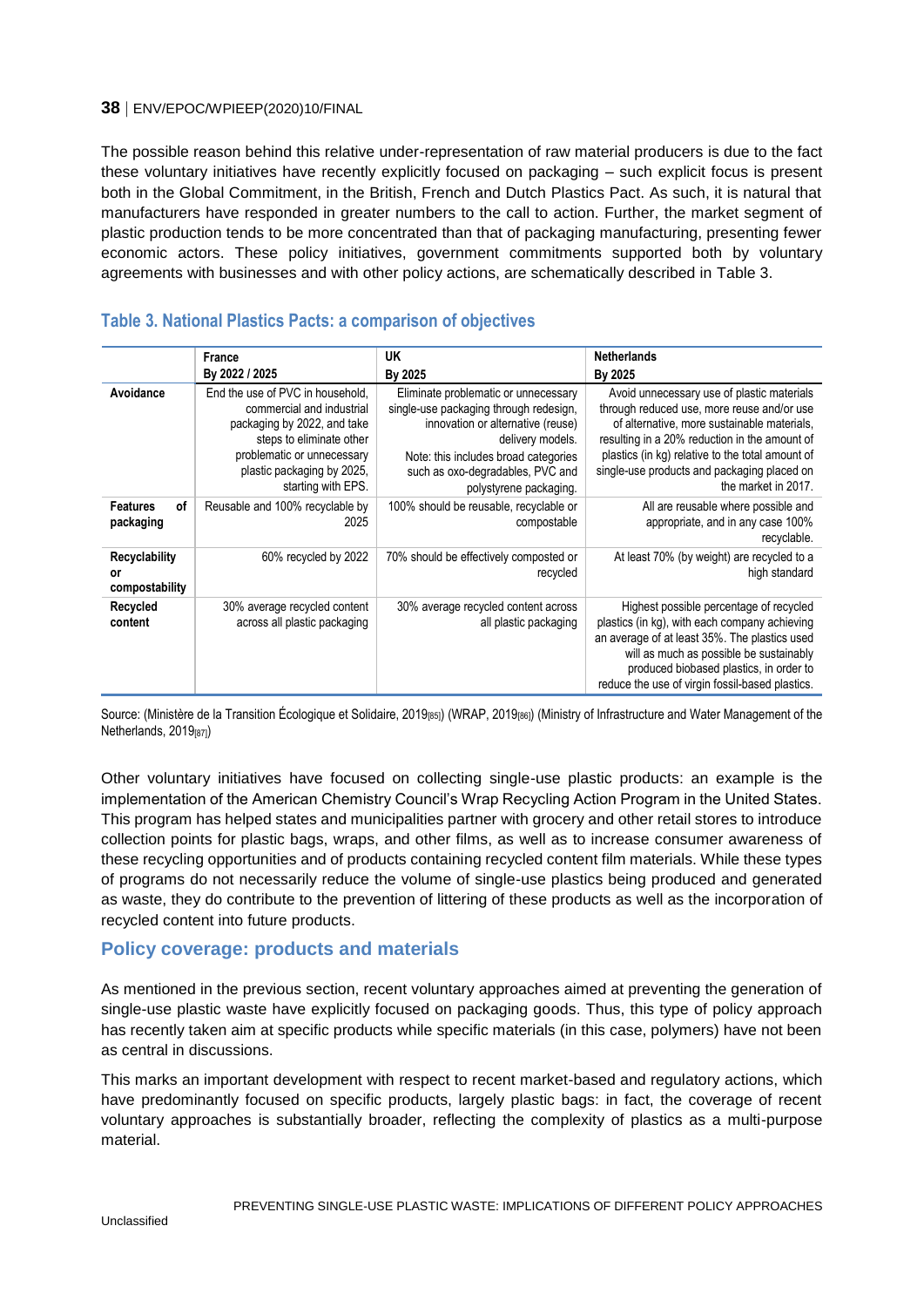As indicated in [Table 3,](#page-37-1) the UK Plastics Pact aims to eliminate problematic or unnecessary single-use packaging. Such products are defined as problematic or unnecessary if their use is avoidable, if reusable alternatives are available, if they are not recyclable or hamper the recycling process (due to their format, composition or size) or if they pollute the environment (WRAP, 2019<sub>[86]</sub>). The eight categories of plastic products which are to be phased out by the end of 2020 are: disposable plastic cutlery, cotton buds, stirrers, straws, disposable plates and bowls, oxo-degradables, all polystyrene packaging and PVC (polyvinyl chloride) packaging. The list includes both specific products and broader polymer applications (i.e. PVC and polystyrene for packaging) (WRAP, 2019[88]). Similar references to PVC and EPS (expanded polystyrene) are included in the French Plastics Pact (Ministère de la Transition Écologique et Solidaire, 2019[85]).

While the UK Plastics Pact has identified eight goods as priority for business commitments, it has also pinned down a broader set of 19 problematic and unnecessary single-use items and materials to be further investigated, proposing key actions for Pact members to consider in order to start addressing their adverse impacts (WRAP, 2019[88]). A progress report (WRAP, 2019[89]) published a year after the launch of the Pact highlights the achievement and planned actions of 45 adherents with respect to the four objectives listed in the Pact (see [Table 3\)](#page-37-1). While it is not mandatory for signatories to follow specific guidelines for reporting, some of them attempt to quantify the waste prevention impact of their initiatives. Overall, the report states that these concrete actions have prevented tons of plastics waste generation thanks to packaging optimisation, removal of single-use plastics options from sale, as well as resource-efficient design innovations and shifts towards recyclable materials (WRAP, 2019[89]).

Previous national voluntary initiatives, such as the 1991 Covenant on Packaging in the Netherlands and the 2005 Courtauld Commitment in the United Kingdom focused on packaging as a whole, thus covering both plastics and other materials such as plastics, cardboard, glass. Box 13 and Box 14 provide some evidence on the effects of these older agreements.

## <span id="page-38-0"></span>**Box 13. The Dutch Covenants**

In the Netherlands, covenants (voluntary agreements negotiated between industry and governments) have been long established as a useful policy instrument to engage relevant stakeholders early in the decision-making process for new environmental policies. This approach can help minimise any opposition to proposed measures at later stages.

The prevention and recycling targets for packaging, established in the 1988 Memorandum on the Prevention and Recycling of Waste, were:

- no increase in the amount of packaging generated;
- **e** elimination of landfilling of packaging waste;
- an increase in recycling from an estimated 25 per cent of packaging in 1986 to 60 per cent in the year 2000;
- qualitative waste reduction by removing hazardous materials (e.g. heavy metals, PVC) from the waste stream.

This was followed by a specific Packaging Covenant, which was signed in 1991 and which set the following goals for the year 2000:

 to substitute hazardous packaging materials with less hazardous materials by the year 2000. Beyond 2000, packaging should not contain any hazardous substances, e.g. heavy metals;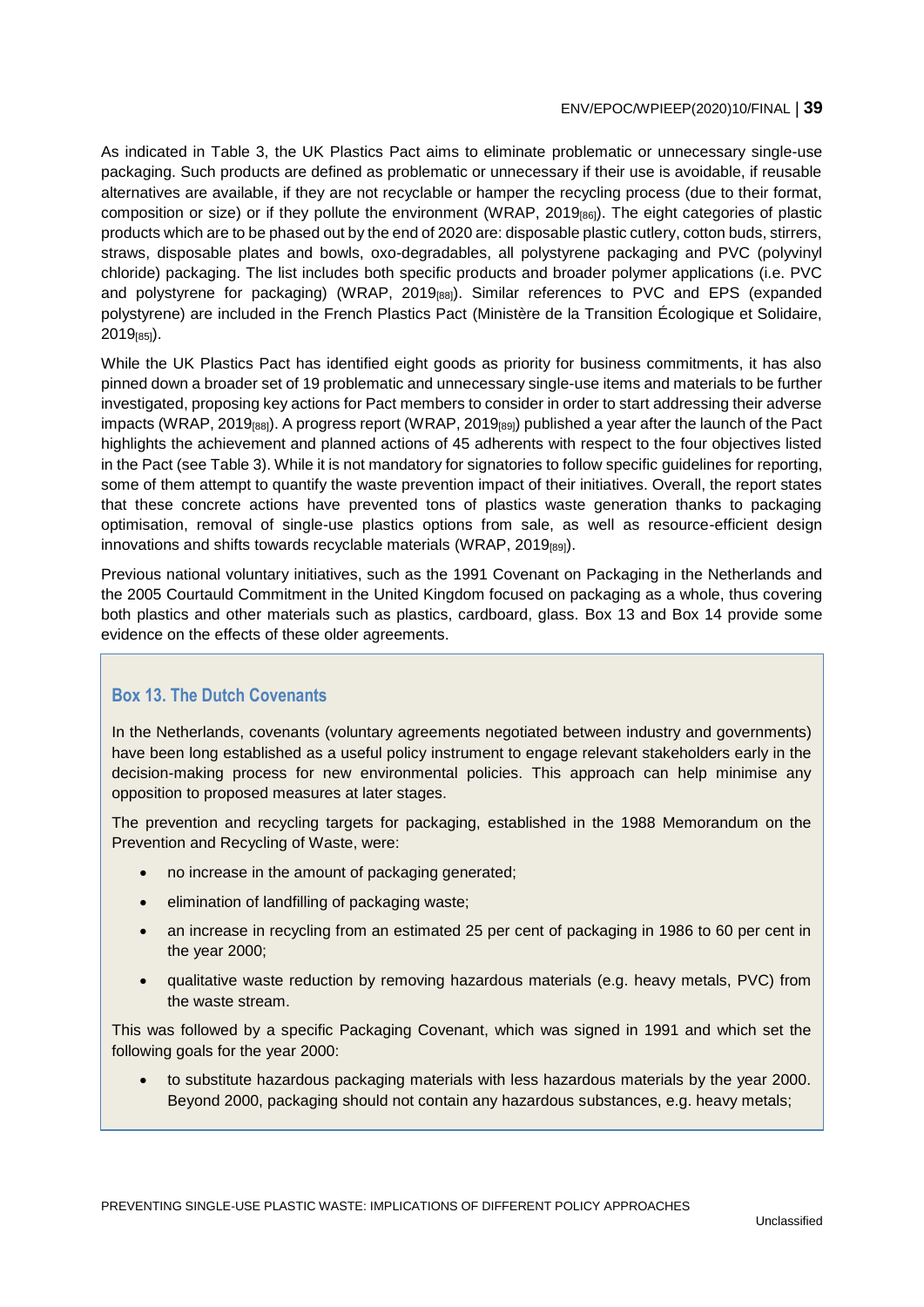- to reduce the total amount of packaging to the 1986 level and, if possible, strive for an additional 10 per cent reduction;
- to promote re-usable packaging, with a target of 60 per cent recycling of disposable packaging, and prohibit packaging disposal in landfills.

Although companies voluntarily sign up to the collectively negotiated objectives included in the Packaging Covenant, they are legally bound by its conditions. If these are not met, they would be enforceable under civil law.

While the Packaging Covenant included specific, more ambitious objectives for paper, cardboard and glass packaging, it did not specifically address plastics packaging. An intermediate review of progress indicated that all of the targets set for packaging waste reduction in 1994 were met. All the goals for product and material re-use for specific waste streams were met, except for plastics.

Source: (OECD, 1998<sub>[90]</sub>).

## <span id="page-39-0"></span>**Box 14. The Courtauld Commitment**

Between 2005 and 2015, the Courtauld Commitment brought together grocery retailers and suppliers with the objective of reducing food packaging waste (including but not limited to plastics) and household food waste. The agreement involved quantitative objectives along three phases (2005-2010; 2010- 2012; 2013-2015), indicating the increasing and renewed ambition of signatories (WRAP, 2019[91]).

The industry agreement was designed and negotiated by WRAP, the Waste and Resources Action Programme, a UK charity focusing on resource efficiency. WRAP also collects waste data from signatories and publishes annual reports, which assess both collective and individual progress with respect to baselines (Ellen MacArthur Foundation, 2019[92]).

Phases 1 of the agreement included objectives to limit the increase in primary packaging waste, and Phase 2 also discussed secondary and tertiary packaging. Quantitative targets involved both the weight and carbon footprint of grocery packaging.

For example, the Commitment aimed to stop growth in packaging waste by 2008 (relative decoupling) and to achieve absolute reductions in packaging waste growth by March 2010 (absolute decoupling). Packaging growth was successfully halted in 2007 despite 1.8% growth in the grocery sector (BIO Intelligence Service, 2009[93]). Further, the agreement successfully prompted packaging innovation, both reducing the material intensity of packaging (e.g. through light weighting) and improving food conservation thus curbing household food waste (e.g. through re-sealable packs).

A new phase of the Courtauld Commitment, launched in 2016, includes objectives to 2025 and focuses on food waste prevention. The UK Plastics Pact instead pushes forward voluntary action concerning plastic waste prevention.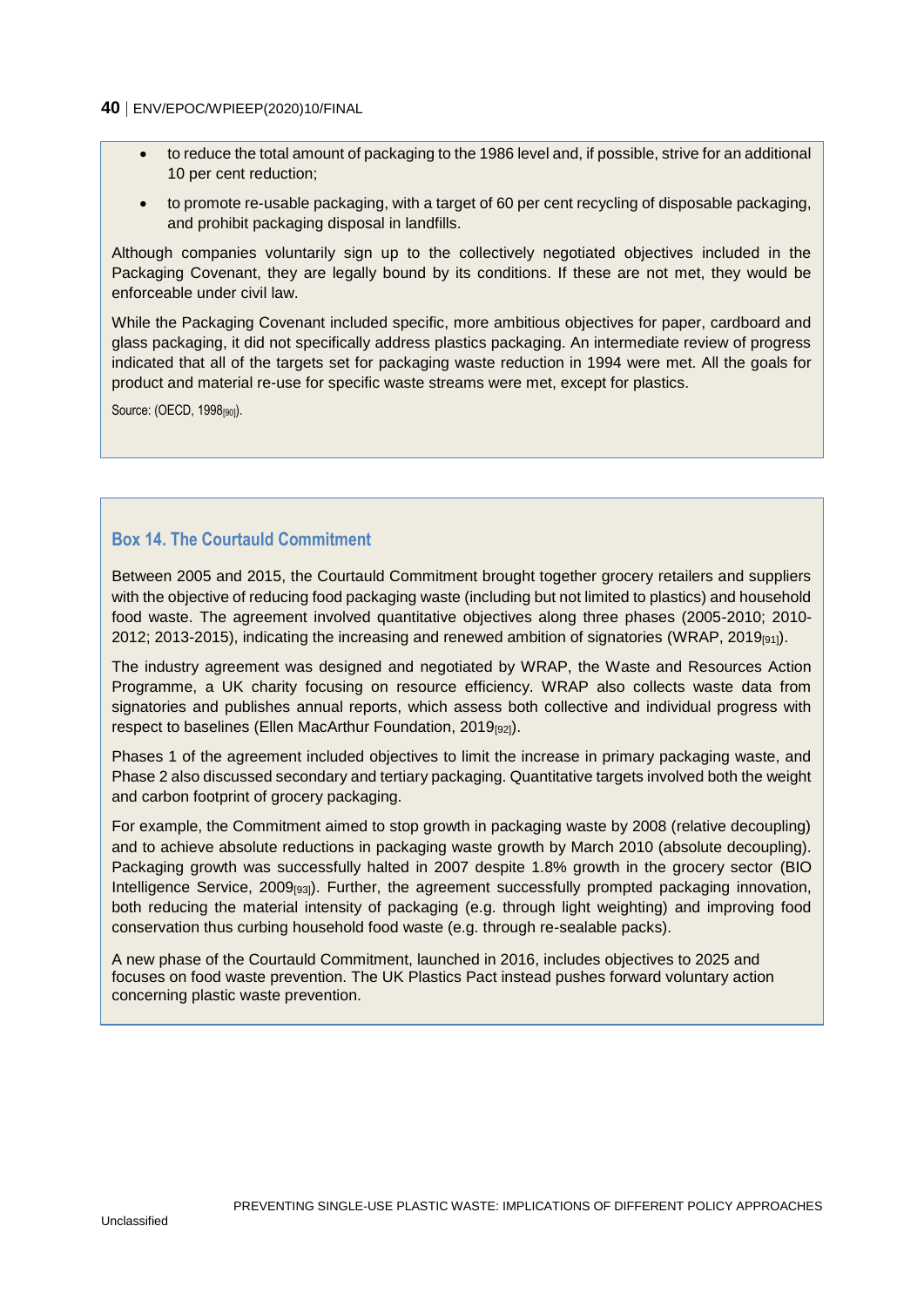## <span id="page-40-0"></span>**Stakeholders: governance, focus and coverage**

As summarised in [Table 2,](#page-34-0) the governance of voluntary approaches can be diverse (OECD, 1999 $_{[78]}$ ). According to the number and categories of stakeholders involved as signatories or observers, voluntary initiatives can be individual or collective, and open or closed to parties other than governmental institutions and private firms. According to the geographical scope of their ambition, voluntary approaches may be local, national or global. According to the governance structure of the agreement, they might be binding or not, and signatories may have to report progress and provide data and information to a public overseeing institution or NGO appointed as "broker" of the agreement by the government.

Voluntary approaches can be distinguished, inter alia, according to their geographical scope of ambition. From the local and national initiatives implemented in the 1990s and early 2000s, booming public attention to the issue of plastics pollution has motivated the emergence and implementation of global-level voluntary initiatives.

The high profile of the issue of plastics pollution in public debate has also mobilised attention of different stakeholders. This has reflected in varied leadership of public voluntary initiatives, which have been led not only by governments (e.g. Dutch Plastics Pact), but also by NGOs (e.g. New Plastics Economy Global Commitment, led by the Ellen MacArthur Foundation) and private firms (e.g. Alliance to end plastic waste).

Rather than including only environmental regulatory agencies and private firms, it is the norm for voluntary approaches to be open to third parties as well: for example, research institutions and academics, civil society groups and financial institutions have been included in recent Plastics Pacts. The presence of civil society associations in voluntary approaches can increase pressure to comply with commitments and report on progress.

National governments leading voluntary initiatives have often sought the support of NGOs or other public institutions to negotiate deals (e.g. UK Plastics Pact and Courtauld Agreement, brokered by WRAP) and to monitor progress and compliance (e.g. Dutch Plastics Pact, monitored by the National Institute of Public Health and the Environment).

In Costa Rica, a National Strategy aims to encourage voluntary interventions to shift from single-use plastics to renewable and compostable alternatives. The Strategy explicitly mentions municipalities as another key actor to involve in this effort, alongside public institutions, businesses and civil society (Ministerio de Salud de Costa Rica, 2017<sup>[94]</sup>).

Voluntary approaches can have binding features: for example, the Dutch Plastics Pact requires signatories to make available baseline data as well as regular data updates to the National Institute of Public Health and the Environment in order to enable consistent monitoring and reporting. Parties to the 1991 Packaging Covenant (see Box 13) were legally bound by its conditions, which were enforceable under civil law.

When voluntary approaches are not legally enforceable, peer pressure from other signatories and observers, together with civil society's scrutiny of regular progress reports, can provide signatories with a strong incentive for compliance and transparency. For example, in the Global Commitment, businesses have agreed to make public both their commitments, action plans and regular progress towards common objectives. Further, 40 businesses have disclosed sensitive information such as annual volumes of plastic packaging production and use, some of them for the first time (Ellen MacArthur Foundation, 2019[83]).

#### <span id="page-40-1"></span>**Policy set-up: target-based and implementation-based agreements**

Voluntary approaches can be target-based, setting specific pollution abatement objectives, or implementation-based, establishing the implementation measures needed to reach objectives set in legislation.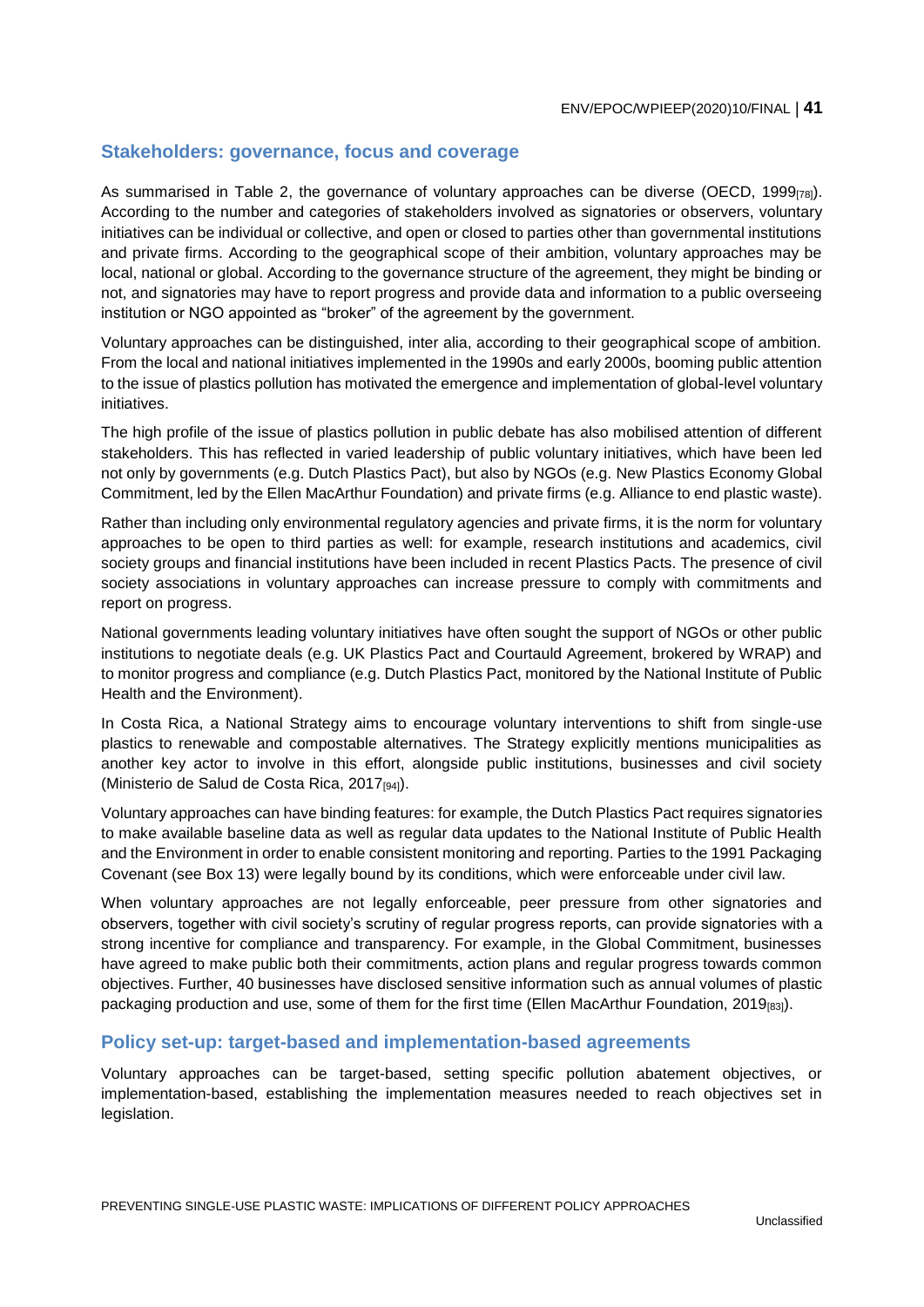Most voluntary approaches on plastic waste appear to involve quantitative targets, such as those listed in [Table 3:](#page-37-1) recently launched Plastics Pacts involve targets both on waste prevention (e.g. through avoidance of unnecessary single-use plastic items) and on increased recycling.

Previous approaches also involved commitments on the reduction of single-use plastic waste, stated either by weight or by number: for example, in a unilateral commitment launched in 2003, the French retail federation (FCD, Fédération du commerce et de la distribution) committed to cut by 15% the number of single-use plastic bags issued at checkout between 2003 and 2006. This objective was attained in one year. More broadly, this number dropped from over 10 billion in 2002 to 500 million in 2015 (BFM Business, 2016[95]).

Recent agreements also include some general implementation-based elements: for example, the Global Commitment recognizes that eliminating problematic or unnecessary plastic packaging requires efforts in redesign, innovation, and new delivery models. As such, government signatories of the Commitment agree to set up incentives for e.g. reuse models in order to support the achievement of quantitative objectives.

#### <span id="page-41-0"></span>**Accompanying measures**

Voluntary approaches aim to mainstream the uptake of more stringent standards or the implementation of more ambitious initiatives than required by environmental legislation. These can include market-based initiatives, regulatory initiatives but also information provision and behavioural interventions.

For example, retail chains can voluntarily introduce market-based initiatives: as discussed in Box 15, this can involve the introduction of price signals such as charges on single-use plastic bags or discounts for customers opting for their own reusable bags or mugs.

#### <span id="page-41-1"></span>**Box 15. Voluntary price signals**

In order to provide customers with an incentive to shift to reusable options and thus curb single-use plastic waste, businesses may voluntarily introduce price signals such as charges on single-use plastic goods and bonuses for reusable ones.

In theory, these two types of signals, if set at the same level, should result in the same incentive and thus prompt the same behavioural change in customers, provided the cost of behavioural change is perceived as lower than paying such a charge, or higher than receiving such a bonus. However, this may not always be the case because of a behavioural bias known as loss aversion, whereby individuals perceive losses more strongly than gains (Kahneman and Tversky, 1979[96]).

In order to investigate whether loss aversion affects consumption choices even when it concerns very small amounts, Homonoff (2018 $_{[16]}$ ) analyses the effects of a 0.05 USD tax on disposable bags and a 0.05 USD bonus for using reusable bags, implemented in neighbouring US counties. She finds that only 40% of consumers exposed to the tax used at least one single-use bag per shopping trip, compared to 82% prior to the tax. Conversely, the same-sized bonus for reusable bags, voluntarily implemented by some businesses, had virtually no impact on the use of disposable bags.

Another example of a voluntary price signal is the 0.05 GBP charge on single-use plastic-lined paper cups tested by Starbucks in a subset of its London cafés for three months in year 2018, in collaboration with NGO Hubbub. This added to a pre-existing 0.25 GBP discount for consumers using a reusable mug. The charge led to increased uptake of reusable cups: more specifically, in the stores trialling the charge, the average percentage of beverages served in reusable cups increased from 2.2% before the trial to 5.8% (Hubbub, 2018[97]). Following this pilot, Starbucks announced it would trial the charge on disposable cups across all its 950 cafés in the United Kingdom (Restorick, 2018[98]).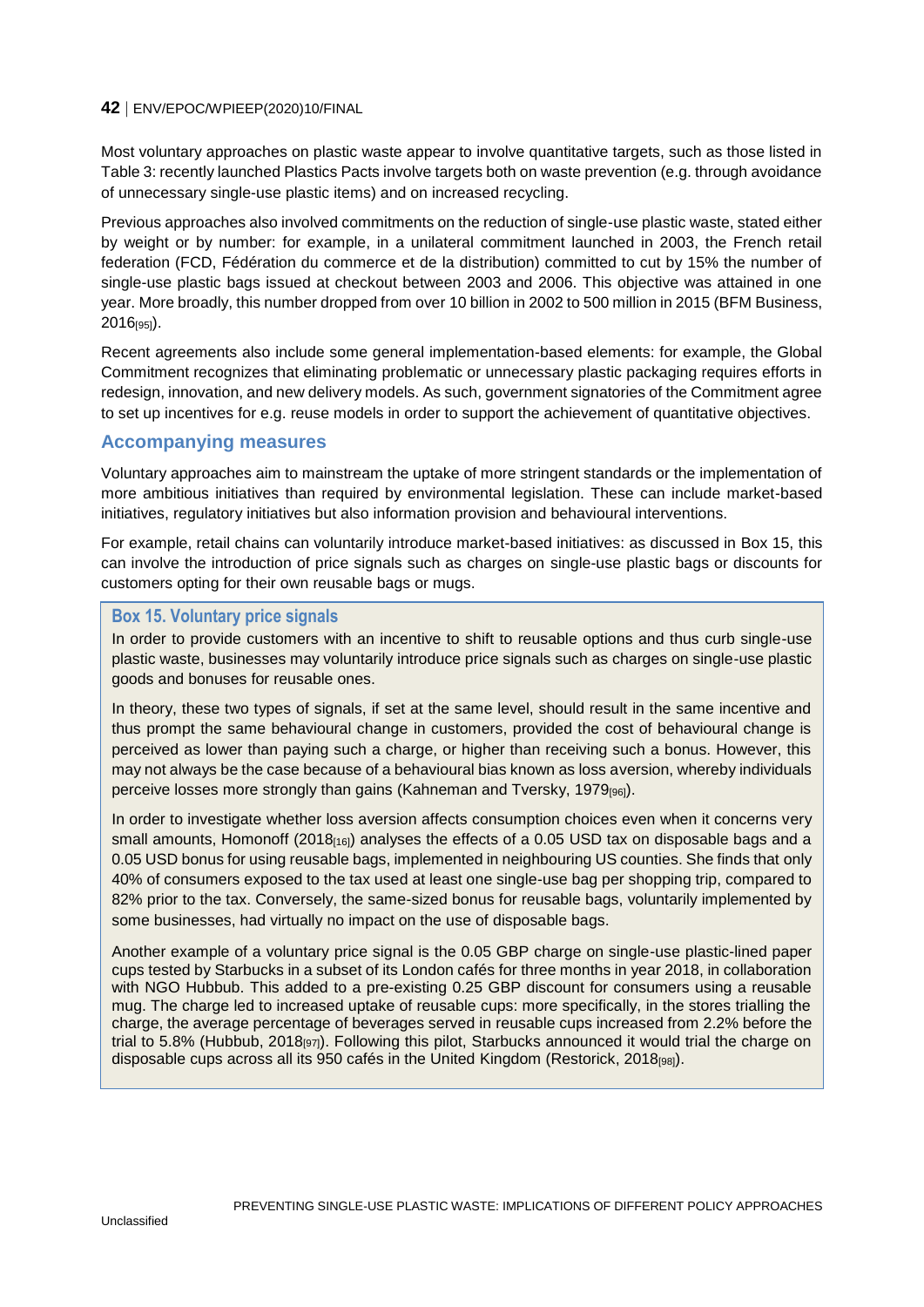Recent voluntary initiatives de facto include bans and standards. For example, the UK Plastics Pact includes a commitment of businesses to rule out specific categories of problematic and unnecessary plastic goods (e.g. cotton buds). The Dutch Plastics Pact includes a standard for recycled material content, which requires signatories to include an average of 35% recycled plastics in single-use plastics products and packaging goods.

Information provision can help in supporting the momentum for voluntary commitments from businesses, but also increase the environmental awareness of the public and the acceptance for policy measures requiring behavioural change. Information initiatives can take multiple forms, from public information campaigns, to publications for targeted groups, to mandatory or voluntary product labels.

As part of the UK Plastics Pact, WRAP has produced guidebooks with recommendations on best in class polymers (WRAP, 2019[99]) and eco-design tips for manufacturers (WRAP, 2018[100]), to support the achievement of objectives on recycled plastics content. As part of the Dutch Plastics Pact, the development of a raw materials information system is under consideration.<sup>19</sup>

Finally, businesses and public institutions can put in place voluntary initiatives building upon behavioural insights in order to prevent single-use plastics waste generation. In fact, many behavioural biases affect individual choices surrounding waste generation, sorting, recycling, as well as the choice between singleuse and reusable products: Box 16 discusses some of these biases from the perspective of behavioural insights.

An example of a voluntary business initiative building on behavioural insights is food delivery company Deliveroo's shift to offering single-use cutlery on demand rather than by default (Deliveroo, 2018<sub>[101]</sub>). As discussed in Box 16, because of the so-called status-quo bias, consumers tend to opt for default options built-into transactions rather than to exert effort to opt out of them: if disposable cutlery is offered by default with meal orders, it might be provided also to consumers who do not need it and might throw it away directly. Conversely, asking consumers to explicitly opt in to obtain this kind of meal feature requires a conscious effort, albeit small, thus potentially reducing waste generation. Changing the default policy to a "greener" option is a way to leverage status-quo bias to nudge consumers towards a more sustainable outcome.

#### <span id="page-42-0"></span>**Box 16. Behavioural biases and waste generation**

Multiple behavioural biases affect individual choices surrounding waste generation, sorting and recycling, as well as product reuse:

- When it comes to product choice, consumers subject to status-quo bias will naturally opt for standard, default options: if retailers offer by default (and, perhaps, for free) single-use options such as bags, cups or cutlery, consumers are less likely to exert effort and turn to reusable options.
- Correct sorting and recycling is hindered by the often-unintuitive design of waste bins. Their framing (design) is often the by-product of complex waste sorting regulations; thus, correctly sorting waste requires a conscious effort rather than an automatic, effortless act.
- Littering is influenced by attitude-behaviour gaps (whereby individuals mindful of environmental issues do not recognise correct waste disposal as a fundamental contribution to the preservation of the environment), by miscalculation of the consequences of littering (both

<sup>&</sup>lt;sup>19</sup> While this initiative is not connected to a voluntary initiative but rather to the ban on disposable cups at public events (see Box 9), the Flemish agency OVAM has developed an information handbook and an online tool to simplify product choice of tableware for event organisers.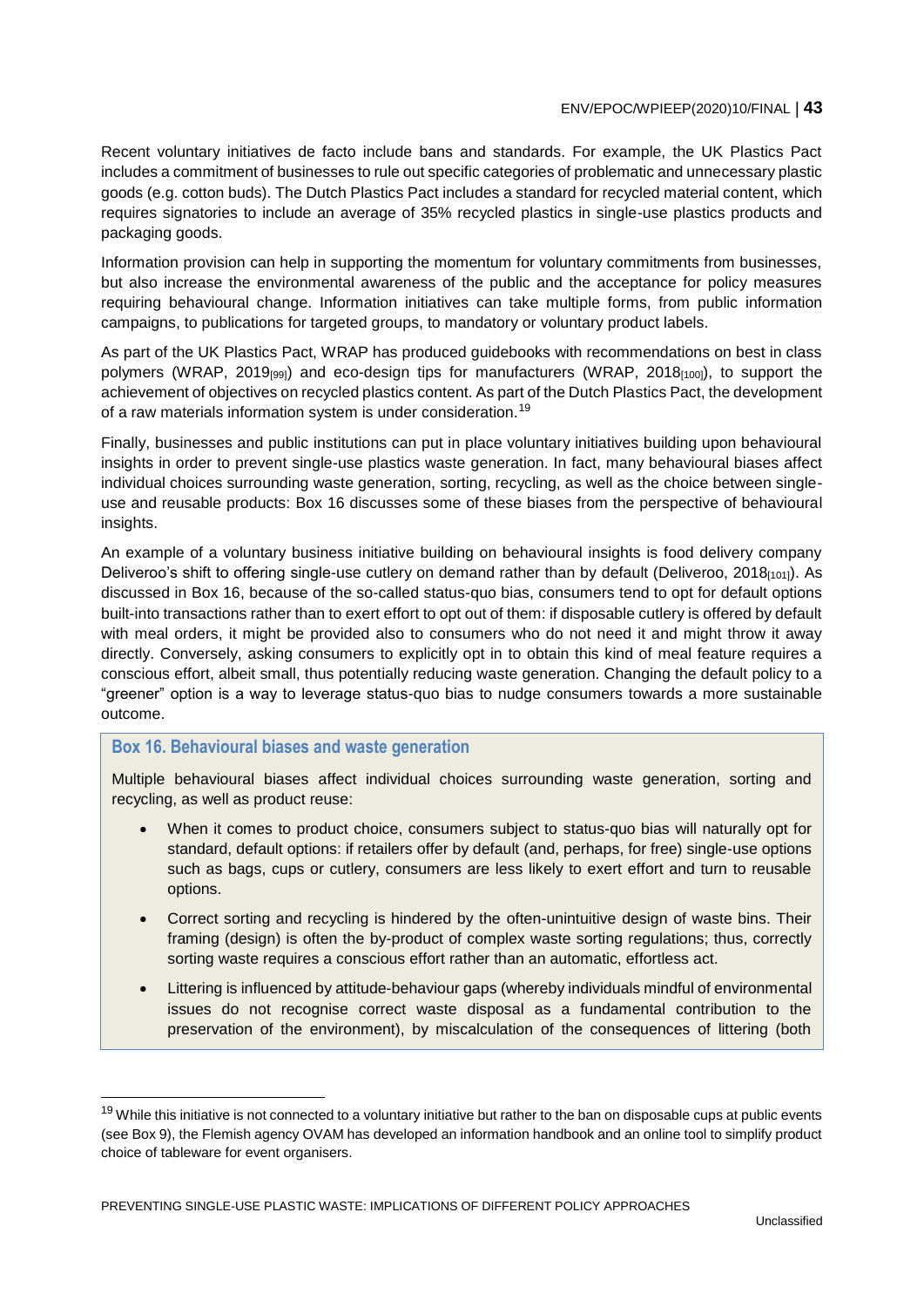personal, e.g. being fined, and public, e.g. generating an environmental externality) and by negative social norms.

Alongside behavioural biases, various market features hinder the implementation of policies aimed at closing the loop in the plastics sector. At the product choice stage, there is obvious information asymmetry between producers and consumers regarding the possibilities to recycle different materials. In the case of plastics, confusion about compostable or biodegradable plastics may also mislead consumers to think that such materials may biodegrade if abandoned in the environment.

When it comes to household waste generation, consumers rarely receive feedback regarding the amount, type and end-of-life treatment of the waste they generate. Furthermore, it may be complex to connect waste generation to the cost of waste collection, which may be billed to households by their municipality as part of a generic residence tax.

Providing feedback on the amount of waste produced – both in absolute terms and relative to meaningful benchmarks – would make the cost and benefit of waste collection more salient, and could be paired with commitment devices to help households stick to waste prevention objectives.

Source: Adapted from (OECD, 2017<sub>[102]</sub>).

## <span id="page-43-0"></span>**Box 17. Voluntary approaches: main insights**

- A wide variety of voluntary approaches address single-use plastics waste and plastics pollution at large: these include public voluntary programmes led by governmental institutions or NGOs, negotiated agreements between government and the plastics industry, and unilateral commitments from private businesses.
- After national initiatives in the 1990s and early 2000s, more recent voluntary actions have a global scope, bringing together multiple governments and multinational firms. Such initiatives have mainly focused on plastic packaging, involving more manufacturers and retailers than raw material producers.
- Some voluntary approaches can have binding features. When they are not legally enforceable, however, the credible threat of additional regulation, peer pressure and civil society's scrutiny of regular progress reports can provide each signatory with strong incentives for compliance and transparency.
- Previous voluntary approaches, focusing on all packaging rather than single-use plastics only, have effectively prevented waste generation to a certain extent. Such agreements most often included medium and long-term quantitative objectives for waste prevention, recyclability features of products and recycling rates. However, voluntary approaches are unlikely to achieve maximum economic efficiency, and thus are best accompanied by additional policy incentives.
- Other than objective-setting, voluntary approaches can also involve the implementation of voluntary price signals, such as charges and discounts; regulatory measures, such as bans and standards; information provision, or behavioural interventions.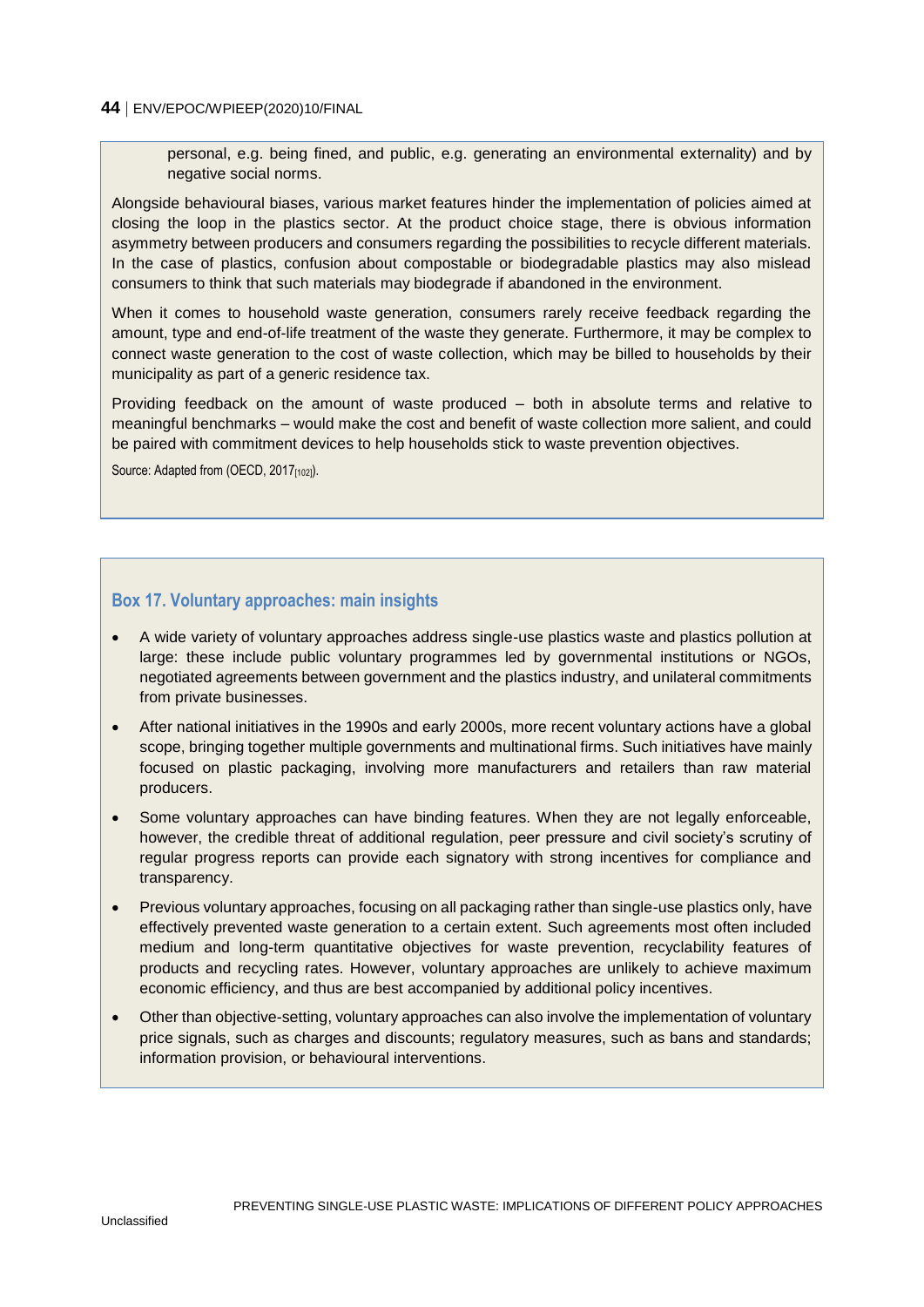## <span id="page-44-0"></span>**5. Conclusion and policy recommendations**

## <span id="page-44-1"></span>**Comparing alternative policy approaches**

This section compares different policy approaches aimed at preventing single-use plastic waste – marketbased policies, regulatory policies and voluntary approaches. It synthesises the evidence on their environmental effectiveness and economic efficiency, and explains how these relate to the way consumers and producers react to their introduction. Next, it discusses the environmental and economic implications of features of the context in which such policies are applied. It concludes by discussing areas for future work.

#### *Environmental effectiveness*

Most available evidence on the environmental effectiveness of *market-based policies* in curbing single-use plastic waste relates to taxes or charges on carrier bags. These policies have been shown to successfully curb consumption of single-use plastic carrier bags – and, therefore, waste – by 70% to 90%.<sup>20</sup> Evidence on the impact of price signals as applied to other single-use plastic goods (e.g. containers and other packaging) is scarce, as their application has been limited to a handful of cases.

Concerning *regulatory policies*, there is evidence that some *bans* have effectively reduced the littering of targeted single-use plastics in the environment. For example, following the implementation of the San Francisco ban on polystyrene cups in 2007, their littering dropped by 34%. Similarly, following their 2011 ban in San Jose, littering of plastic bags was reduced by 59% to 89%, according to locations.

Because market-based policies and regulatory policies induce different behavioural responses, the type of evidence available on their outcomes and environmental effectiveness is different. Taxes and charges on single-use plastic goods leave consumers free to adapt their consumption levels or shift to alternative options: policy effectiveness is measured by observing the reduction in sales of targeted goods. Conversely, when fully enforced, bans remove from the market specific single-use plastic goods: their environmental effectiveness is measured through the reduction in single-use plastic waste generation and littering.

Data availability on sales and disposal of single-use plastic products is critical to monitor policy effectiveness. Data on product sales can be readily available from retailers and producers, and at times, its disclosure has been built into policy requirements. However, data on waste generation and littering tends to be less detailed and not as readily available: even where plastics are collected separately from other waste streams for recycling purposes, data on specific products ending up in the waste stream may not be available. As such, tracking impacts of bans may rely on bespoke efforts such as waste audits and littering surveys.

PREVENTING SINGLE-USE PLASTIC WASTE: IMPLICATIONS OF DIFFERENT POLICY APPROACHES

<sup>&</sup>lt;sup>20</sup> Reports on environmental effectiveness often refer to different baselines and time horizons: as such, while still indicating a positive policy impact, figures on policy outcomes are not perfectly comparable. See [Figure 2](#page-23-1) for further details.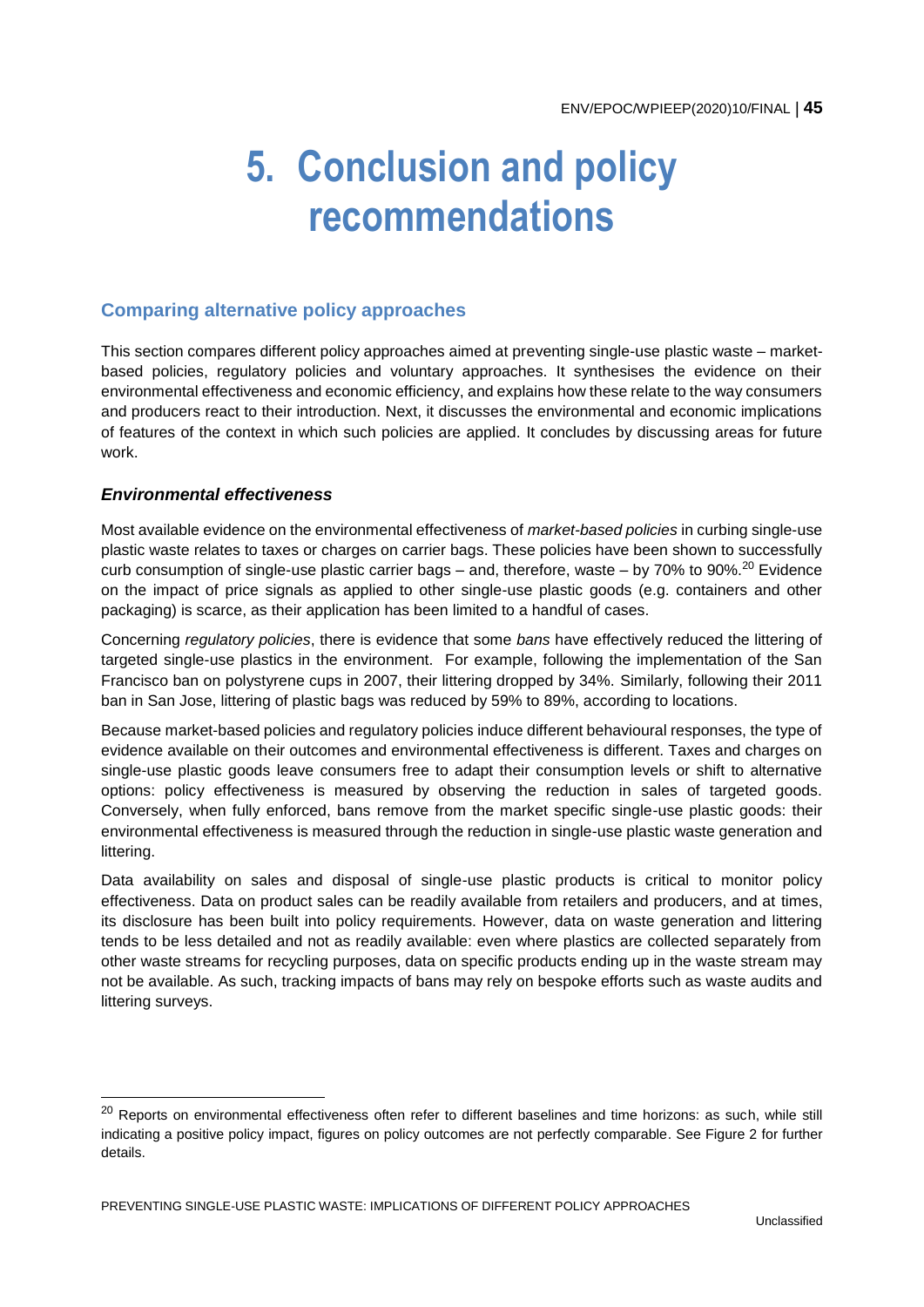In the context of single-use plastics, *standards* have been implemented as material requirements, mandating the use of, for example, biodegradable plastic film or recycled polymers in the manufacturing of specific goods. The environmental effectiveness of these standards relies on producers complying with material requirements. Monitoring compliance with technology standards is relatively straightforward when they require the installation of a specific production system or tool. However, when it comes to enforcing the use of materials that can be mixed with alternatives, as is the case with polymers, compliance checks can be more complex and costly.

Most *voluntary approaches* discussed in this report are very recent and, as such, lack a formal evaluation of their environmental effectiveness. However, previous evidence signals that the voluntary approach can successfully curb waste and, to some extent, support eco-innovation efforts, particularly when the regulatory threat is credible, when commitments are monitored and reporting is public.

Critically, during the negotiation of voluntary approaches and ahead of their approval, the regulator may have very limited knowledge of firms' marginal costs of pollution abatement (in this case, waste prevention).<sup>21</sup> As such, medium-term and long-term quantitative objectives risk being set at suboptimal levels (OECD,  $2003_{[82]}$ ).

Across all policy approaches, the focus has been on products rather than intermediate goods, materials (e.g. specific polymers) or waste. Whether this is the optimal approach to foster waste prevention is discussed in the next section on policy recommendations.

The environmental effectiveness of waste prevention policies focusing on a specific waste stream, in this case single-use plastics, rests on their capacity to curb their consumption and quick turnover into waste. However, the policies discussed can also have a range of indirect effects with important environmental implications.

Indirect effects of waste prevention policies in this sector include the shift to product or material alternatives with higher environmental footprints (e.g. biodegradable plastics, paper). Such policies may also induce spill-over effects on other environmentally-relevant behaviours (e.g. recycling practices) or on the acceptance of other environmental policies.

## *Economic efficiency*

When discussing the economic efficiency of voluntary approaches, market-based and regulatory policies, a number of broad considerations apply across markets and across pollution issues. [Table 4](#page-47-0) summarises the strengths and weaknesses of different policy approaches.

Generally, market-based policies such as environmental taxes are more economically efficient than regulatory policies: this is due to multiple reasons (Smith, 2014 $_{[103]}$ ) (OECD, 2011 $_{[104]}$ ). First, taxes provide producers with continuous incentives to innovate, in order to reduce their fiscal burden – this is not the case with bans and standards.<sup>22</sup> This means that, when facing a tax on a certain material or product, producers have an incentive to continuously invest in R&D solutions exploiting alternative, untaxed materials: this allows them to meet the same consumption needs with a different product design, with the

<sup>&</sup>lt;sup>21</sup> While asymmetric information may hinder the implementation of any policy instrument, this issue may be more acute under voluntary approaches, as coaxing information from voluntary adherents may be more complex than within e.g. a regulatory requirement. On the other hand, if the regulatory threat is credible, adherents to voluntary approaches may be willing to share information in order to avoid more stringent standards.

<sup>22</sup> Most taxes in this context are levied on *products* manufactured with specific materials rather than on *pollution emissions*. Product taxes provide producers with an incentive to change the material with which they manufacture their goods in order to dodge the tax altogether. Conversely, a tax on pollution emissions would encourage continuous innovation: installing progressively more effective pollution abatement technologies would continuously reduce the tax burden.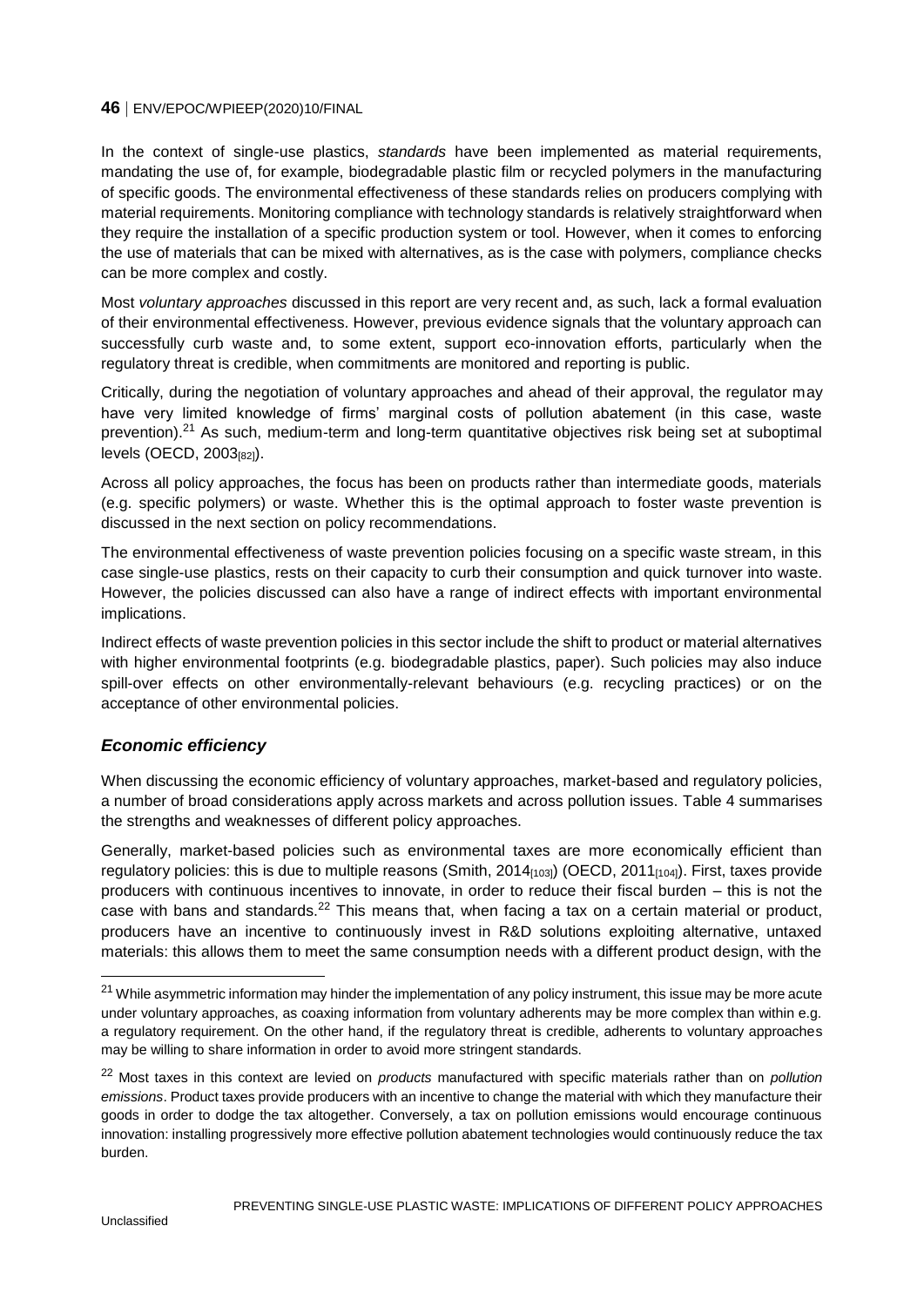ultimate aim of paying an ever-smaller amount in taxes. Second, taxes enable consumers to adapt their behaviour in different ways, either reducing their consumption of the taxed good (or of the good at the source of taxed pollution emissions) and shifting to alternatives they consider acceptable, or by keeping their consumption steady and paying the corresponding taxes. Conversely, bans remove goods from the market, leaving consumers and producers with the sole possibility of searching for alternatives, with the welfare costs this entails. Once they find a suitable alternative that complies with regulatory restrictions, producers have less of an incentive to innovate to reduce their tax liability. Third, taxes minimise total abatement costs of pollution: they effectively provide a "safety valve" to producers facing excessive costs of pollution abatement (e.g., costs of modifying product design with alternative materials), while incentivising producers who can easily and inexpensively adapt their product design (e.g. by reducing or avoiding single-use plastics) to undertake greater pollution abatement (Smith, 2014<sub>[103]</sub>).

Thus far, the vast majority of policy actions for single-use plastic waste prevention (be they market-based, regulatory or voluntary) have focused on final products rather than inputs or materials. However, additional policies exist or can be envisioned, targeting different stages of the plastics life cycle: extraction and refinement of raw materials, manufacturing (resins, intermediate inputs, and final goods), waste generation and recycling.

A different policy focus also translates into different levels of economic efficiency: taxing plastic goods is a proxy for taxing plastic waste, which entails lower efficiency relative to the latter. Taxing materials would restrict the number of economic agents subject to taxation relative to taxing goods, potentially simplifying compliance checks and lowering administrative and implementation costs. A similar consideration applies to regulatory tools: banning specific materials rather than products would also target a smaller number of economic actors, while potentially affecting a greater proportion of plastic goods (i.e., all goods manufactured with the same material).

Further, while this report focuses on the end-of-life externalities connected to single-use plastic goods, their production and consumption entail additional environmental externalities, such as the emissions of greenhouse gases associated with fossil fuel refinement and resin production. As such, multiple policy approaches should be combined to address all the externalities related to single-use plastics, straddling multiple life-cycle stages. The choice of policy tools for each life-cycle stage should be motivated by environmental effectiveness and economic efficiency considerations, and should address the potential detrimental distributional impacts they may cause on specific social groups.

Environmental policies addressing single-use plastics could also generate unintended consequences both for producers and consumers. According to available alternative materials and goods, producers and consumers behavioural responses may entail different environmental impacts. These would range from pollution emissions connected to the manufacturing of alternative materials to those associated with the management of related waste. Additionally, adapting to new fiscal and regulatory constraints requires time and effort, generating additional administrative burden, both for producers and for regulators. These aspects are further discussed in the next section on contextual features.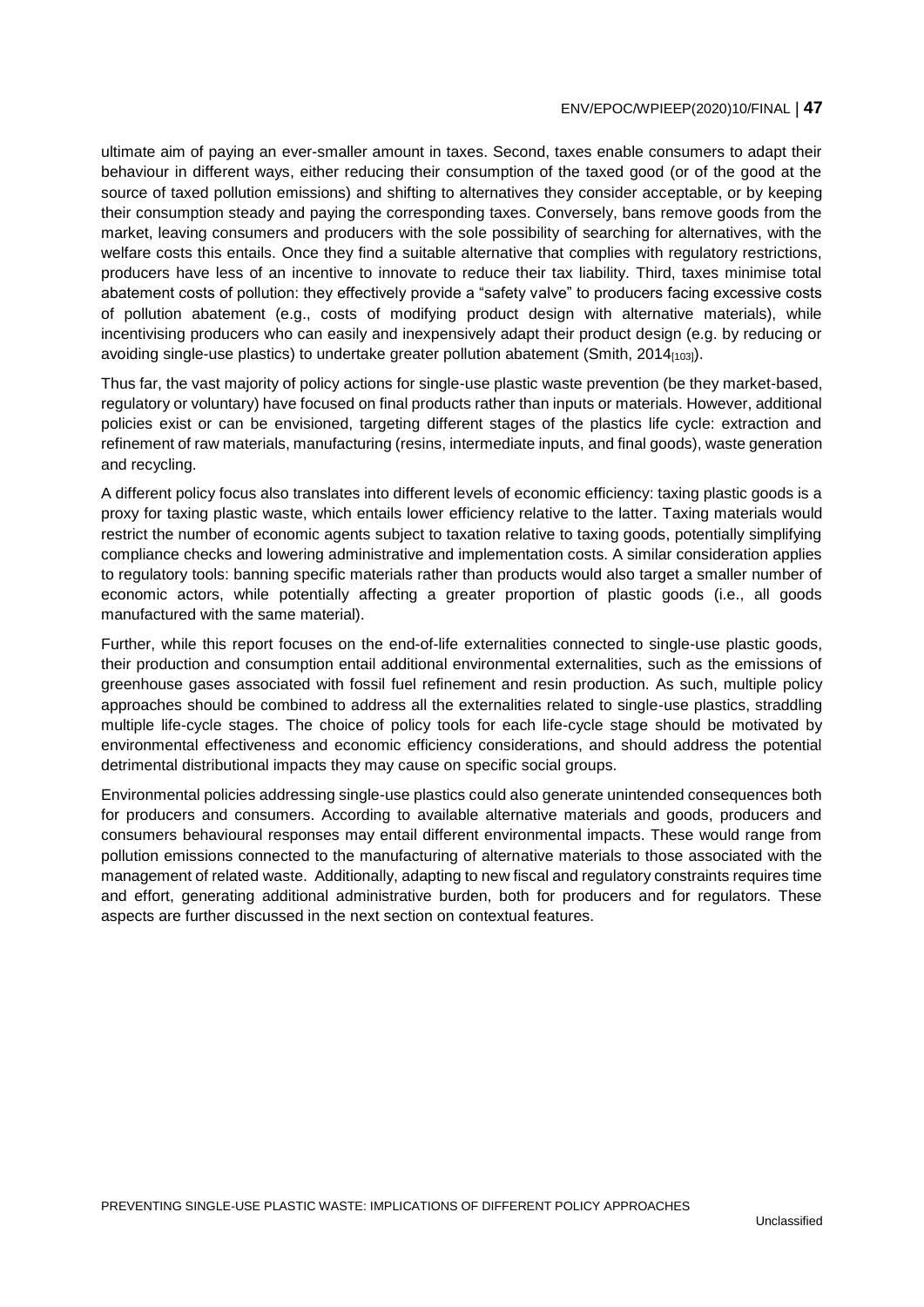## <span id="page-47-0"></span>**Table 4. Strengths and weaknesses of different policy approaches**

|                                                | <b>Strengths</b>                                                                                                                                                                                                                                                                                                                                                                                                                                                   | Weaknesses                                                                                                                                                                                                                                                                                                                                                                                                                                                                                                                                         |
|------------------------------------------------|--------------------------------------------------------------------------------------------------------------------------------------------------------------------------------------------------------------------------------------------------------------------------------------------------------------------------------------------------------------------------------------------------------------------------------------------------------------------|----------------------------------------------------------------------------------------------------------------------------------------------------------------------------------------------------------------------------------------------------------------------------------------------------------------------------------------------------------------------------------------------------------------------------------------------------------------------------------------------------------------------------------------------------|
| Market-based<br>policies: taxes<br>and charges |                                                                                                                                                                                                                                                                                                                                                                                                                                                                    |                                                                                                                                                                                                                                                                                                                                                                                                                                                                                                                                                    |
| On plastic waste                               | Tend to equalise pollution abatement costs<br>$\bullet$<br>across polluters, i.e. the cost of plastic waste<br>prevention.<br>Both taxes and charges can raise revenues,<br>$\bullet$<br>which will accrue to government / retailers /<br>producers according to design.<br>Continuous incentives to innovate to reduce<br>٠<br>abatement costs and hence the tax burden.<br>For taxes, implementation can be done<br>٠<br>through existing national institutions. | Potentially high monitoring costs<br>$\bullet$<br>Uncertainty about level of waste prevention<br>$\bullet$<br>achieved.<br>Incentives to adopt alternatives to single-use<br>$\bullet$<br>plastics are lowered by costs to producers /<br>consumers<br>Concerns of competitiveness and potential<br>$\bullet$<br>distributional impacts                                                                                                                                                                                                            |
| On final single-use<br>plastic goods           | Lower monitoring and administrative costs<br>$\bullet$<br>(relative to direct taxes on plastics waste)<br>Can be implemented through adjustment to<br>$\bullet$<br>existing taxes levied on e.g. manufacturers of<br>single-use plastic goods.<br>More salient to the public than a tax on<br>$\bullet$<br>intermediate goods or materials, thus<br>potentially triggering larger behavioural<br>response.                                                         | Taxing plastic goods is a proxy for taxing<br>$\bullet$<br>plastic waste, which causes a loss of static<br>and dynamic efficiency relative to introducing<br>a price signal for the pollution source.<br>Potentially higher number of subjects (i.e.<br>$\bullet$<br>manufacturers of single-use plastic goods)<br>with respect to taxes on intermediate goods or<br>materials. This is associated with<br>administrative complexity.<br>If implemented in isolation, it does not provide<br>$\bullet$<br>incentives for recycled resins upstream. |
| On intermediate goods or<br>materials          | Monitoring and administrative costs may be<br>$\bullet$<br>lower than taxes on final single-use plastic<br>goods, thanks to the potentially lower number<br>of subjects (i.e. plastics producers).<br>A tax on non-recycled resins or monomers<br>٠<br>reduces demand for virgin feedstock while<br>providing incentives for recycled plastics.                                                                                                                    | Requires complementary trade arrangements<br>$\bullet$<br>to ensure that imported goods or materials<br>cannot undercut those produced domestically<br>A fossil fuel tax may be preferable to a tax on<br>$\bullet$<br>monomers.<br>If including exemptions for recycled plastics,<br>$\bullet$<br>this will entail greater administrative<br>complexity.<br>Alternatives may not be readily available for all<br>$\bullet$<br>inputs or materials.                                                                                                |
| <b>Regulatory policies</b>                     |                                                                                                                                                                                                                                                                                                                                                                                                                                                                    |                                                                                                                                                                                                                                                                                                                                                                                                                                                                                                                                                    |
| <b>Bans</b>                                    | Can address pollution hotspots (e.g. littering<br>$\bullet$<br>hotspots) or specific materials or goods that<br>are prone to littering or cannot be<br>economically recycled.                                                                                                                                                                                                                                                                                      | Do not provide continuous innovation<br>$\bullet$<br>incentives.<br>Effectiveness depends on compliance checks.<br>٠                                                                                                                                                                                                                                                                                                                                                                                                                               |
| <b>Standards</b>                               | Technology standards generally imply low<br>monitoring costs<br>High adoption and compliance incentives<br>$\bullet$<br>(relative to pricing instruments)<br>Certainty over pollution emission levels (at<br>٠<br>individual units level)                                                                                                                                                                                                                          | In the case of material requirements in certain<br>٠<br>minimal quantities, monitoring costs and<br>complexity may be substantial.<br>Provides no flexibility to search for cheaper<br>٠<br>abatement options<br>Cannot be easily adapted in response to new<br>$\bullet$<br>information about costs and benefits<br>No continuous incentives to innovate<br>٠                                                                                                                                                                                     |
| <b>Voluntary approaches</b>                    | Contribute to information gathering and<br>$\bullet$<br>dissemination on abatement costs and<br>benefits<br>High (political) adoption incentives<br>٠                                                                                                                                                                                                                                                                                                              | No intrinsic mechanism to encourage adoption<br>$\bullet$<br>of least-cost abatement options<br>Uncertainty about outcomes as effectiveness<br>$\bullet$<br>varies with perceived benefits of participants<br>Risk of collusion among participants<br>٠                                                                                                                                                                                                                                                                                            |

Source: adapted from (OECD, 2011<sub>[104]</sub>) (New Economics Foundation and Zero Waste Europe, 2018<sub>[33]</sub>) (Zero Waste Europe, 2018<sub>[32]</sub>)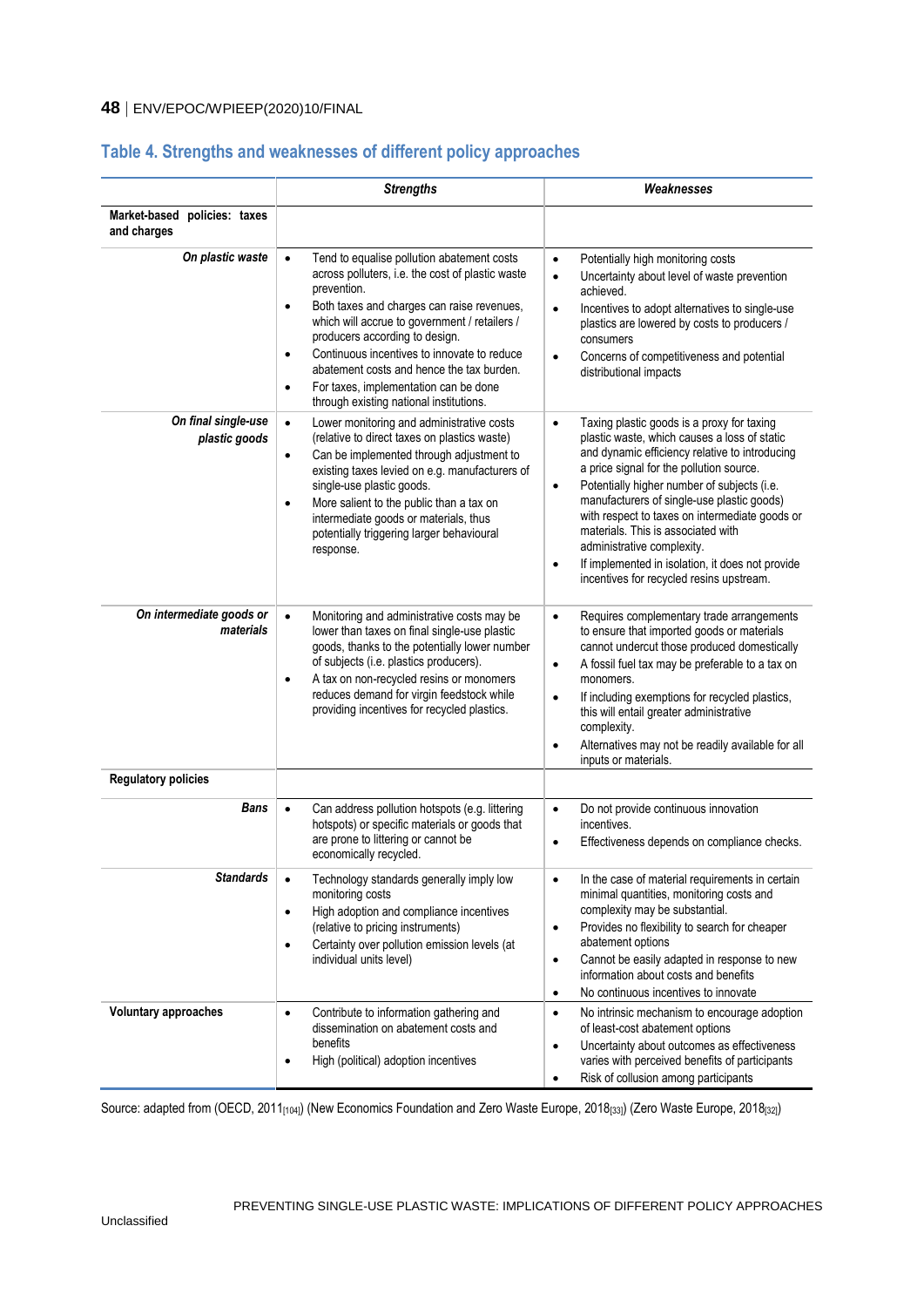## <span id="page-48-0"></span>**The importance of contextual features**

#### *Alternatives to single-use plastics and consumer preferences*

Behavioural reactions to policies vary according to the availability, popularity, price and perceived convenience of alternatives, as well as to the preferences of consumers for such alternatives. Consumers may exhibit preferences for specific materials, which may affect their behavioural response to the introduction to material-specific policies. These elements affect the sensitivity of demand for single-use plastic products (and for their alternatives, ranging from bamboo cutlery to biodegradable carrier bags or paper cups) to changes in their price, thus driving the total impact on demand for these goods. Alternatives to single-use plastic goods may include other disposables as well as reusable options –Box 18 summarises the benefits and challenges associated with recent business models aimed at providing consumers with a range of goods in reusable containers.

#### <span id="page-48-2"></span>**Box 18. Alternatives to single-use plastics: reuse-based business models**

[Table 5](#page-48-1) summarises the main benefits and challenges for each of the four most common reuse business models providing reusable packaging in business-to-consumer markets (Ellen MacArthur Foundation, 2019[105]).

|                     | How                                                                                                                 | Main benefits                                                                  | Potential challenges                                                                                                                                                                                                               |
|---------------------|---------------------------------------------------------------------------------------------------------------------|--------------------------------------------------------------------------------|------------------------------------------------------------------------------------------------------------------------------------------------------------------------------------------------------------------------------------|
| Refill<br>at home   | Users refill their reusable<br>container at home (e.g. with<br>refills delivered through a<br>subscription service) | Compact products<br>Customisation<br><b>Brand loyalty</b><br>Convenience       | Refill packs may be less appealing in store<br>Communicating benefits to users<br>Ensuring reusable, recyclable or compostable<br>packaging of refills                                                                             |
| Return<br>from home | Packaging is picked up from<br>home by a pick- up service<br>(e.g. by a logistics<br>company)                       | Superior design<br>Deposit and reward<br>Shared design<br><b>Brand loyalty</b> | Local reverse logistics, cleaning and refilling<br>infrastructure<br>Developing a deposit and reward scheme<br>Keeping track of deposits and pay-outs<br>Reducing theft risk<br>Scaling quickly to maintain affordability          |
| Refill<br>on the go | Users refill their reusable<br>container away from home<br>(e.g. at an in-store<br>dispensing system)               | Customisation<br>Smart systems<br>Compact products<br>Improved access          | Motivating users to clean and refill containers<br>Easy, safe dispensing systems<br><b>Brand protection</b><br>Build-up of distribution network<br>Product safety standards, policies, regulations                                 |
| Return<br>on the go | Users return the packaging<br>at a store or drop-off point<br>(e.g. in a deposit return<br>machine or mailbox)      | Deposit and reward<br>Shared design<br>Smart systems<br>Superior design        | Developing a deposit and reward scheme<br>Ensuring ease of return for users<br>Take-back infrastructure and storage<br>Local reverse logistics, cleaning and refilling<br>infrastructure<br>Keeping track of deposits and pay-outs |

#### <span id="page-48-1"></span>**Table 5. The four business-to-consumer reuse business models**

Source: summary of (Ellen MacArthur Foundation, 2019<sub>[105]</sub>). The report describes the features and advantages of different business models both from the consumer and producer perspective, together with over 60 concrete case studies.

Reusable packaging tends to be characterised by certain features, from compactness to customisation, which can deliver multiple benefits (Ellen MacArthur Foundation, 2019[105]):

*Compact products* can reduce packaging and transportation costs for producers;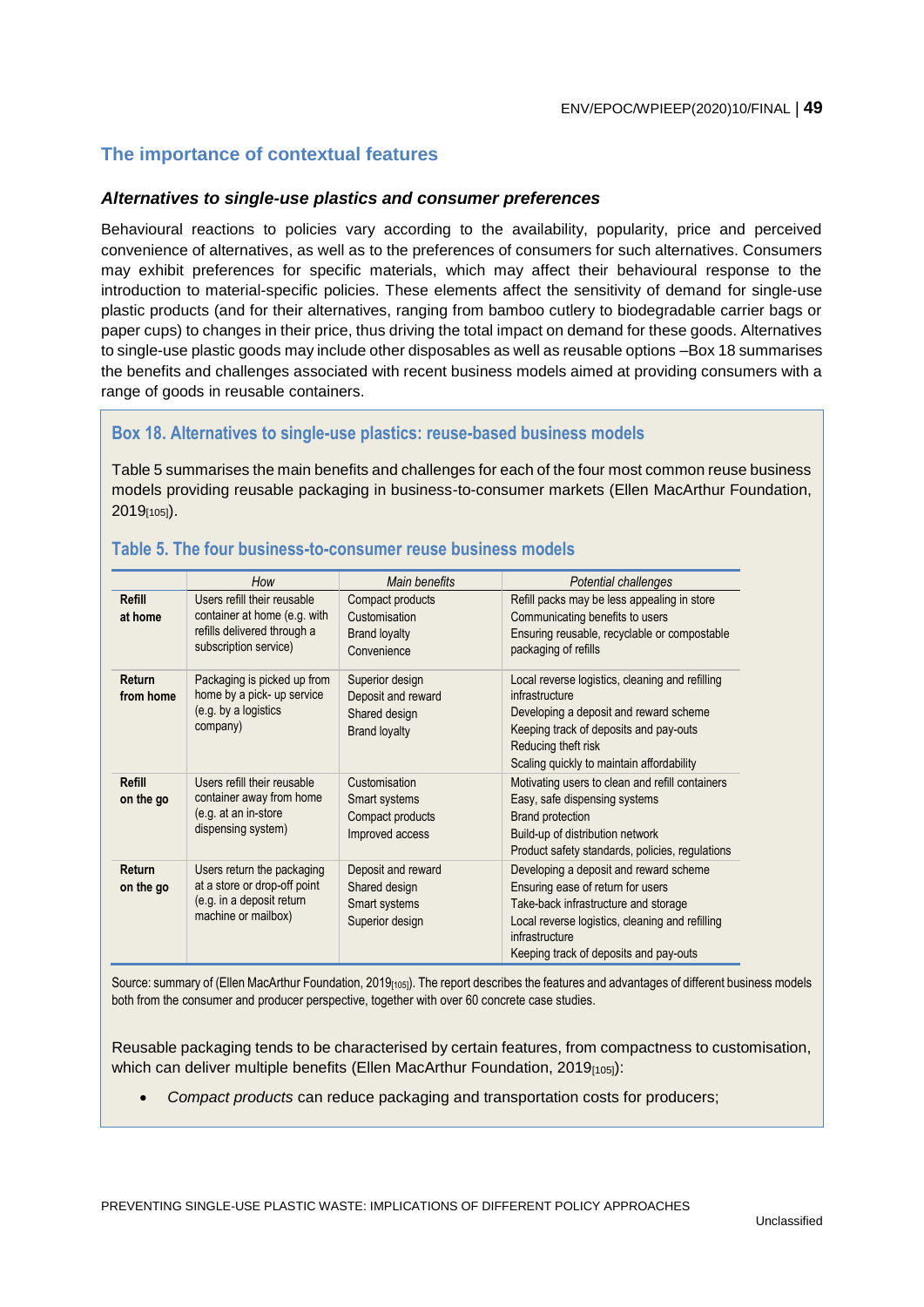- *Deposit and reward schemes* can incentivise the return of packaging and increase brand loyalty;
- *Superior design* improves product functionality and aesthetics;
- *Smart systems* can help optimise systems and gather information thanks to e.g. digital features of smart packaging;
- *Shared design* can help optimise operations, e.g. by standardising packaging and sharing dropoff points, logistics and cleaning facilities across brands or wider networks. This can translate in more drop-off points for consumers, facilitating uptake;
- *Customisation* is easier with refill schemes and subscriptions.

More generally, reuse-based business models can deliver environmental benefits through reduced plastics littering, in turn cutting the costs required from municipalities to address littering clean-up and waste management. Manufacturing reusable packaging with inert reusable materials (e.g. stainless steel, glass) can reduce the exposure to potentially hazardous substances from single-use plastics alternatives (Miller, Bolger and Copello, 2019<sub>[106]</sub>). Finally, because of features of their logistical models (e.g. return, collection, washing), reuse-based business models tend to be labour-intensive.

In order to be successfully implemented and taken up, reuse systems require investment in system infrastructure and employee training, the design of durable and universal products (which impacts the number of use cycles), the observance of hygiene requirements. It is also important to account for the minimum viable population density for their economic balance and for their life-cycle environmental impacts to avoid environmental burden shifting (Miller, Bolger and Copello, 2019<sub>[106]</sub>). Further, certain reuse models may be more appropriate than others according to the context in which they are to operate (e.g. on the go consumption vs. at-home delivery) (Ellen MacArthur Foundation, 2019[105]).

Certain consumer categories may be more willing to exert effort for environmentally friendly choices (e.g. remembering to carry reusable bags), facilitating habit change. Behavioural adaptation may vary with a range of factors, including e.g. income, education, geography, as well as with previous exposure and adherence to environmentally motivated policies targeting consumption goods (e.g. labelling). As such, the impact of the same policy might differ across countries, as cultural and macroeconomic factors might affect behavioural responses. At the same time, general and implicit behavioural mechanisms such as inertia may hinder the shift from single-use to reusable products.

According to the availability and popularity of alternatives to single-use plastic goods subject to specific policies, their producers and importers will be more or less vulnerable to such a policy measure. If consumers opt in large numbers for alternative goods, manufacturers may bear a substantial impact in terms of operation costs and, consequently, in terms of employment and competitiveness. This may pose concerns in jurisdictions where plastic good production employs a substantial share of the population. Further upstream, producers of specific resins and polymers used in the manufacturing of taxed goods may be affected according to the importance such goods have in their order book. In the longer run, if such policy measures persist, they might induce manufacturers to consider the expansion of their production plans: adopting alternative input materials to plastics requires important investments, both in terms of financial and human resources and in terms of time.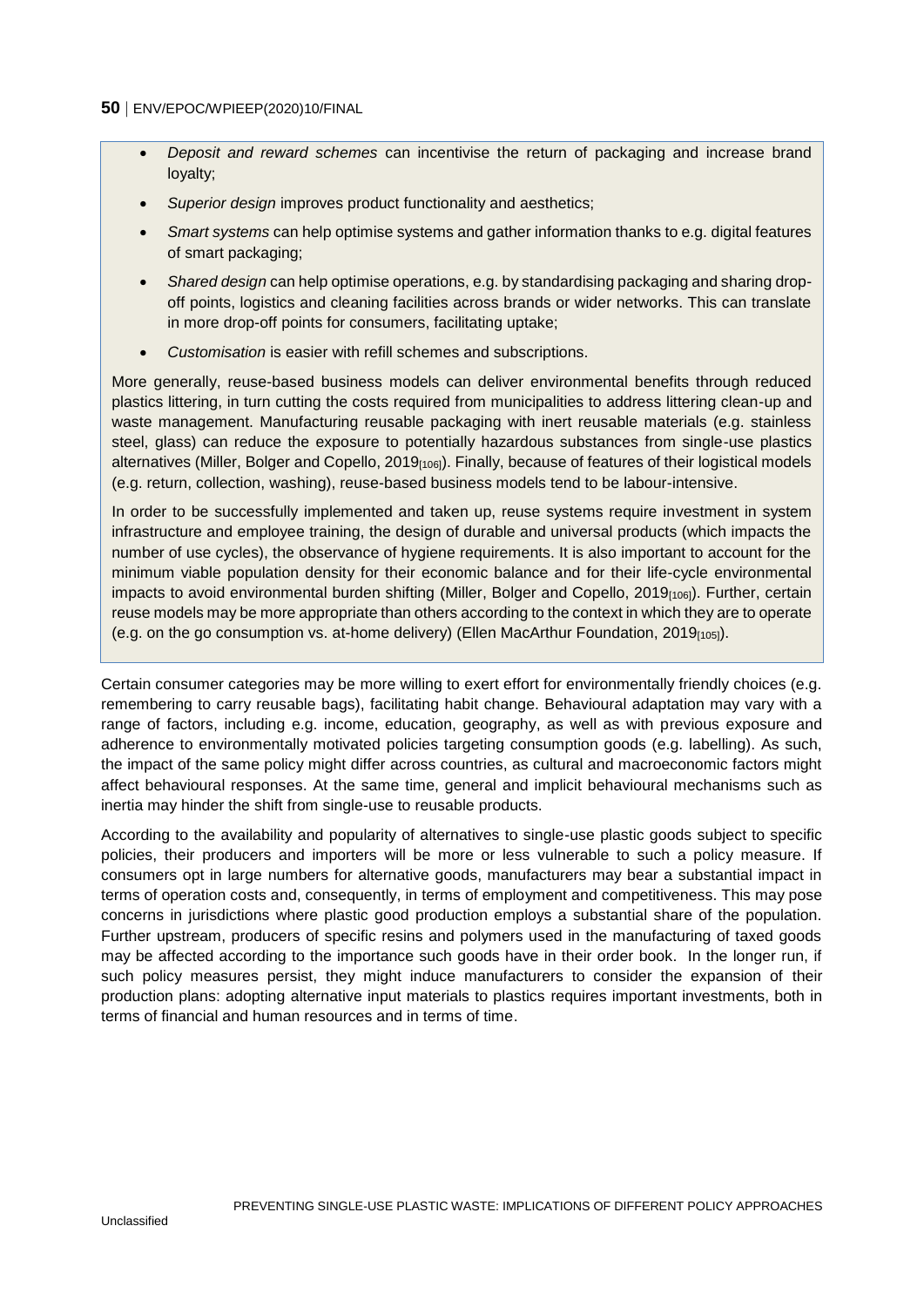When designing policies addressing single-use plastics, it is fundamental to consider the potential behavioural responses and the environmental externalities associated with alternative goods. In order to avoid environmental burden shifting, a range of price signals should reflect the negative external costs associated with different products, particularly when policies addressing a single-use plastic product can result in a demand shift towards other single-use items. This requires alignment between all policies addressing the various environmental externalities associated with the same products (e.g. greenhouse gas emissions, waste generation, littering).

Likewise, to increase consumer awareness and ensure widespread acceptance of such policies, information campaigns should address the relative environmental impact of alternatives to single-use plastic goods, and the importance of reusing disposable plastic goods as much as possible in order to minimise such impacts.

#### *Direct effects*

Market-based instruments and regulatory instruments entail a fundamental difference in terms of behavioural and production reactions.

Taxes and mandatory charges provide consumers with an incentive for behavioural change while leaving them free to adapt their behaviour to the extent they prefer and can afford. For example, consumers may react to a price signal on plastic bags by maintaining their consumption steady if they are willing to pay a price for bags, or they may adapt by buying fewer plastic bags, buying single-use bags of other materials (e.g. paper) or opting for reusable bags, according to their preferences for these alternatives. The extent of a demand shift from plastics to alternatives will depend on the elasticity of demand for both goods. Ultimately, the lower the consumer utility associated with single-use plastic goods and the cheaper and more reliable the alternative goods, the higher demand elasticity will be, prompting larger behavioural reactions.

Conversely, because bans entirely remove specific goods or materials from the market, they force behavioural change by inducing consumers to search for alternative options. Following a ban on singleuse plastic goods, the demand shift towards alternative goods depends on whether consumers perceive alternative goods as suitable, and on their price and availability.

For consumers with strong preferences for a given good or material, a ban will induce an important utility loss – as may be the case for users who depend on certain single-use plastic goods for health reasons. Conversely, consumers of single-use plastic goods primarily out of convenience (e.g. plastic carrier bags offered for free) may have a more flexible response and thus more limited utility loss. Recent experience of small levies leading to significant reductions in demand for such goods seems to support this.

Behavioural responses to voluntary approaches may resemble those just discussed, according to whether approaches imply collective decisions to ban certain materials or goods or standards on recycled material content, to achieve certain long-term objectives. More generally, the aggregate environmental impact of voluntary approaches will depend on the market share represented by signatories.

#### *Indirect effects*

As common, most assessments of policies aimed at preventing single-use plastic waste focus on *direct* policy effects, which relate to consumption of the goods directly targeted by policy measures and their environmental footprint. However, *indirect* policy effects such as substitution and displacement may alter the picture: in order to understand the aggregate environmental and economic impact of these policy measures, both direct and indirect effects should be taken into consideration. An example of the interaction between direct and indirect policy effect of market-based policies is presented in Box 19.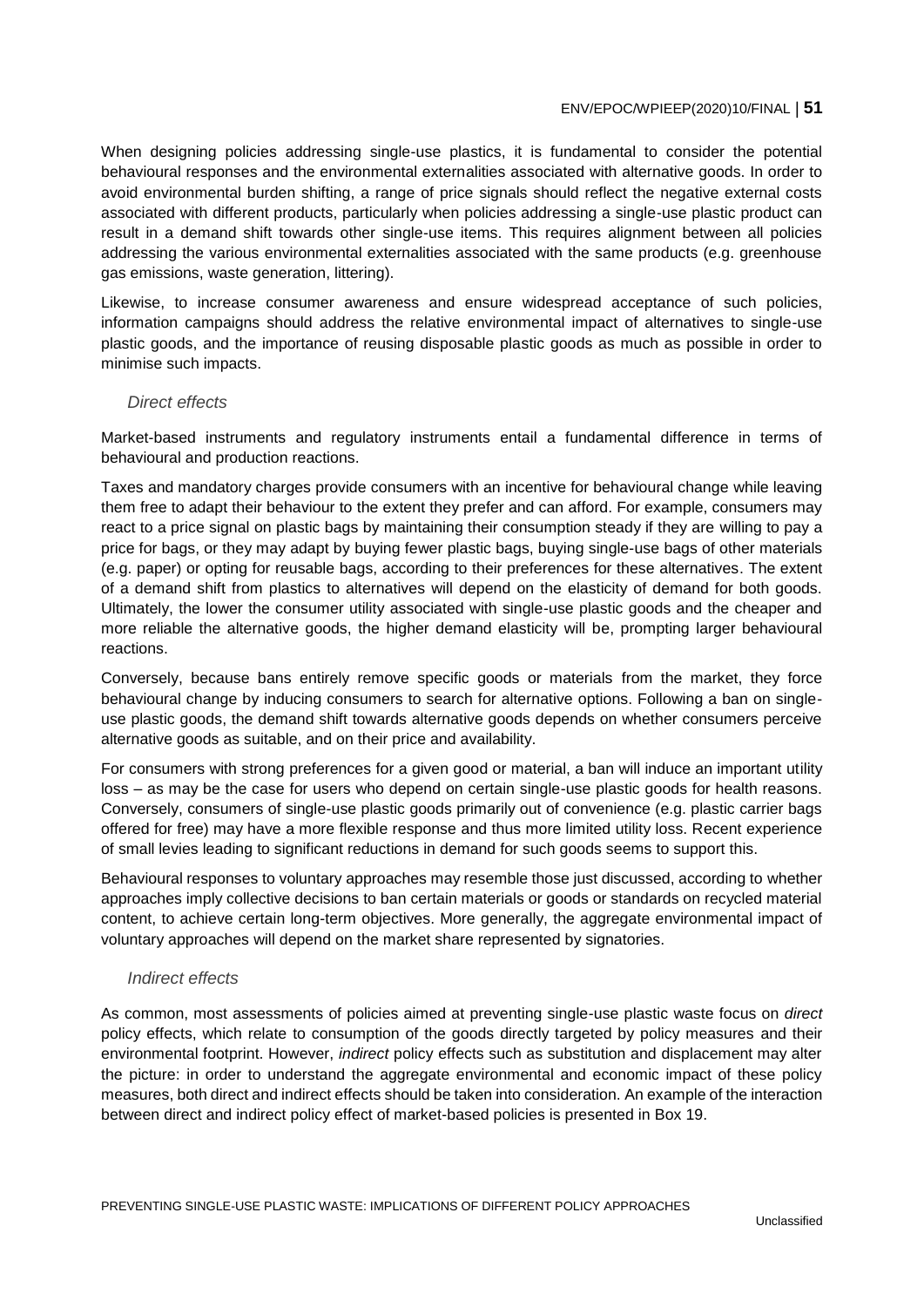## <span id="page-51-0"></span>**Box 19. Direct and indirect policy effects. Case study from Scotland**

The studies discussed in section 2 point to a considerable reduction in the consumption of single-use plastic carrier bags (and, in certain cases, of carrier bags more generally) following the implementation of taxes and mandatory charges. However, these provide estimates of the upper bound of the *direct* policy effect on consumption of the goods that are directly targeted by the policy measure.

Zero Waste Scotland (2015[41]) estimates the *indirect* effects of the Scottish charge on single-use carrier bags on alternatives to carrier bags such as "bags for life" (thick plastic carrier bags designed to be used over a long period of time) and bin liners.

Building upon historical data and interviews with large grocery retailers, it is estimated that sales of both "bags for life" and bin liners have increased by about 50% in the first year of charge implementation. Based on this, material use and carbon impacts are estimated considering the historical market share of different types of reusable bags (e.g. thick plastic bags, cloth bags) and bin liners. Even recognising increased use of such alternative goods, the charge has been estimated to generate net material savings around 4350 tonnes and net carbon savings of at least 2690 tCO<sub>2</sub>eq (tonnes of CO<sup>2</sup> equivalent).

#### **Shifts in consumer choices**

Banning single-use plastic goods to prevent their littering may have unintended indirect effects in contexts in which consumers have found ways to extend their life cycle: for example, single-use carrier bags may be reused as trash bin liners after having served as containers for purchases. Observing data from 139 bans implemented across cities and counties in California between 2007 and 2015, Taylor (2019[18]) shows that, while plastic bag bans reduce carrier bag purchases considerably, this is somewhat offset by the increase in sales of bin liners. Because of this substitution effect, 28.5% of plastic waste reduction is lost due to consumption shifting. Ignoring this type of substitution effect may thus cause to overestimate a ban's environmental impact.

In order to avoid undesirable behavioural responses leading to larger environmental impacts, certain single-use plastics reduction initiatives explicitly state the need to transition towards alternatives with lower environmental footprint than single-use plastics. For example, the Dutch Plastics Pact points to replacing plastics with more sustainable alternatives as a way to limit the carbon footprint of plastics-producing and plastics-using companies (alongside reducing reliance on fossil-based raw materials and increasing reuse): this needs to be assessed with a life-cycle analysis.

#### **Additional costs**

Whenever they replace give-aways with new transactions, policies such as bans and pricing have concrete socio-economic implications. With taxes and charges, the price signal might disproportionally affect certain segments of the population over others. However, such policies also induce non-monetary costs: Taylor  $(2019<sub>[19]</sub>)$  shows that, in supermarkets, checkout time increases by 3% because of plastic bag bans, and up to 10% if consumers purchase e.g. paper bags instead. The yearly cost of increased checkout time in California, considering half the average hourly wage, amounts to USD 18.9 million. Considering only reduced waste management costs as the primary benefit of this ban, disregarding the cost of time losses would overstate net policy benefits by 32%.<sup>23</sup>

 $\overline{a}$ 

<sup>&</sup>lt;sup>23</sup> This does not consider the environmental benefits from reduced littering, nor the rebound effects of lower consumption of carrier bags on e.g. consumption of alternative goods such as bin liners.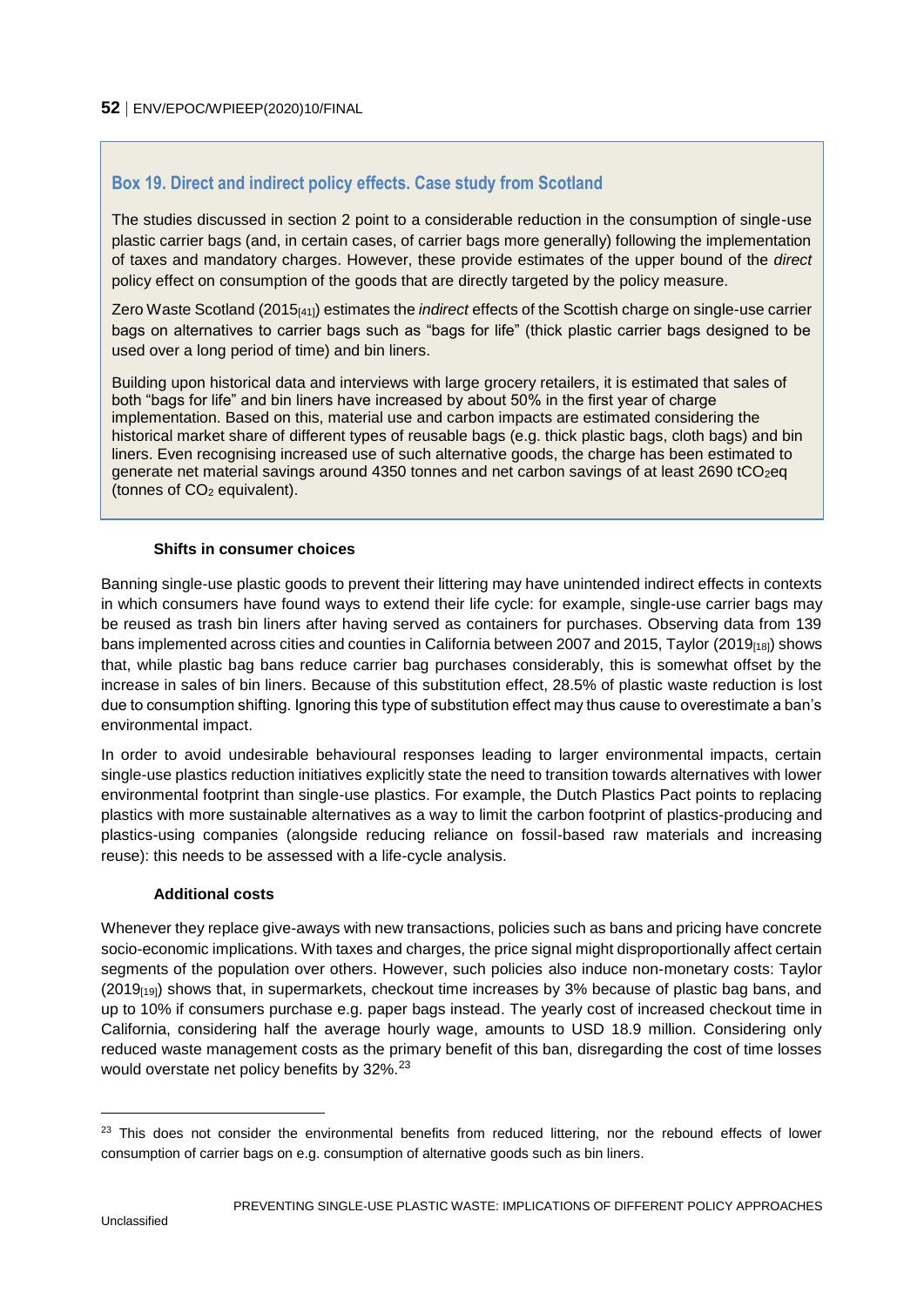#### **Spill-over effects**

Besides direct and indirect environmental impacts, policies targeting single-use plastics may have additional environmental implications if they cause spill-over effects, driving or hindering additional sustainable behaviours.

Analyses of the impact of the Welsh mandatory charge on single-use plastic bags do not provide evidence of spill-over effects on other environmental attitudes and behaviours (Poortinga, Whitmarsh and Suffolk, 2013<sub>[107]</sub>) (Thomas, Poortinga and Sautkina, 2016<sub>[108]</sub>). Conversely, a consumer survey indicates that increased support for the English mandatory charge on plastic bags appears to go hand in hand with greater support for other charges targeting plastic waste (Thomas et al., 2019<sub>[109]</sub>).

If policies translate into trade-offs which consumers perceive as inconvenient, behavioural responses may appear irrational, and may yield worse environmental impacts. An example is the case of the Italian mandatory charge on bags needed to wrap loose fruits and vegetables in supermarkets: such bags arguably respond to a different need (i.e. hygienic food-grade container) than carrier bags, with different potential substitution effects.

In fact, during the first quarter of 2018, sales of loose fruits and vegetables dropped by 3.5% across Italy, while sales of their pre-packaged counterpart increased by 11% relative to the same period in 2017 (ISMEA, 2018[110]). Pre-packaged fruits and vegetables are typically packaged in carton or polystyrene containers, and then wrapped in plastic film: this substitution effect may lead to increased waste generation. Further, pre-packaged fruits and vegetables are often more expensive than loose products: this may indicate the preference of certain consumers to pay more for a product to avoid facing an explicit packaging price. In spring 2018, regulation was updated to allow consumers to reuse their own bags to wrap groceries.

#### *Competitiveness and employment concerns*

National policy action addressing plastics pollution may progress with varying coverage, stringency and speed according to the economic importance of plastics manufacturing in the domestic market. If the production of resins and of single-use plastic goods accounts for an important share of employment opportunities in a given market, policy makers may be unwilling to address the environmental externalities caused by plastics production and consumption. This may be due both to the likely stronger lobbying activity of the plastics industry, as well as to concerns for jobs displacement as a potential consequence of aggressive policy action on single-use plastics. However, lack of domestic policy action may not suffice to fully shield local industries, if importing countries implement measures targeting single-use plastic goods.

In order to assess the validity of these concerns, prior to implementing a tax on plastic carrier bags, the Irish Department of Environment and Local Government commissioned a consultancy study on its potential employment effect. The study outlined that only 11% of plastic bags sold in Ireland were produced in four domestic businesses, thus limiting the potential impact on local industry. In the first five years of application of the tax, one of the four domestic producers of plastic bags, employing 26 staff, closed down: however, "it is uncertain whether this would have happened even in the absence of the levy" (Convery, McDonnell and Ferreira, 2007<sub>[50]</sub>).

In the United States, competitiveness and employment concerns have motivated pre-emptive legislation: 14 states have passed legislation to prevent the implementation of any policy restricting single-use plastic sales and consumption, either at state or local level (NCSL, 2019<sub>[75]</sub>). Some pre-emptive bills argue that bans on single-use plastics would hurt local manufacturing activities, impose additional administrative burdens on small businesses, and limit individual choice (Rosengren, 2017 $_{[1111]}$ ). As such, laws and regulations concerning single-use plastics vary considerably across states and counties.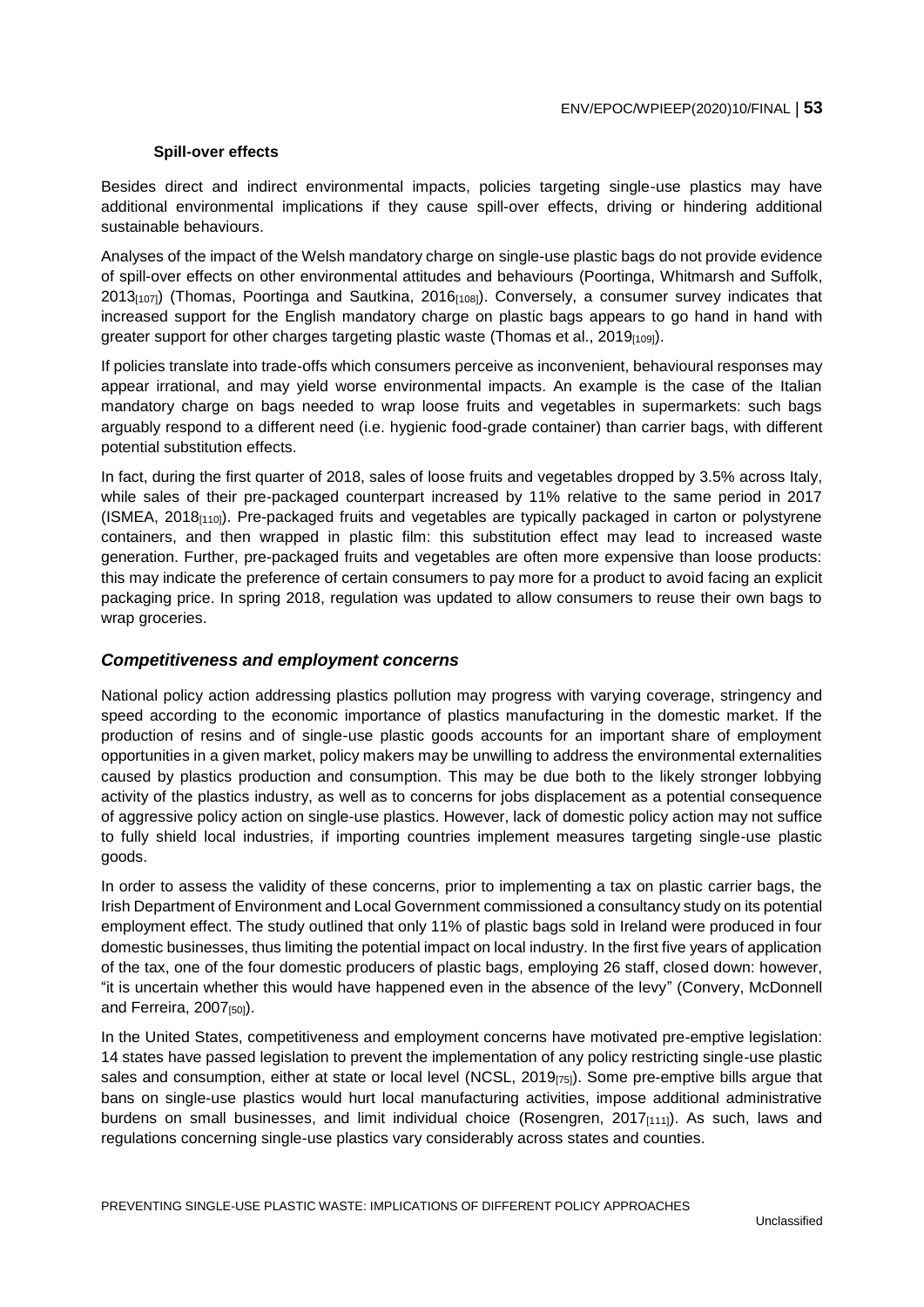Spatially differentiated policies are optimal in presence of spatially differentiated externalities, which can result in the presence of pollution hotspots. In this type of context, sub-national regulation is necessary. Local-level environmental policies may thus emerge as responses to specific emergencies, or as built-in features of legislative systems. For example, in federal countries, central legislation may only set minimum objectives, while decentralised legislation may result in the implementation of more ambitious regulation across the country. While a fragmented regulatory landscape may generate additional administrative burdens for producers and retailers, setting common national objectives may guarantee a common ground for all.

While competitiveness concerns may act as a barrier to environmental policy implementation, competition in affected markets may also vary as a consequence of policy actions. Banning certain materials may indirectly reduce competition by favouring alternatives. Taxes may provide short-term barriers to entry, while prompting innovation investment in order for newcomers to enter the market. Voluntary approaches may be used strategically to prevent entry or even as a platform for collusion: by publicly committing to ambitious sector-level voluntary objectives, well-established producers implicitly raise the bar for entry in a given market for newcomers.

#### *Enforcement*

Outside the OECD, China and South Africa have both instituted mandatory charges on single-use plastic carrier bags, respectively in June 2008 and in 2002. However, evidence on the mixed results of these schemes, reported in Box 20, highlights the importance of credible enforcement in ensuring policy effectiveness.

#### <span id="page-53-0"></span>**Box 20. Enforcement of market-based policies in emerging economies**

In China, retailers are obliged to charge for plastic bags, setting the price independently as long as it respects a lower bound defined by the production and transportation cost of the bag. Findings from consumer surveys performed at supermarkets and open markets in two cities (Beijing and Guiyang) indicate that the mandatory charge has reduced the consumption of new plastic bags by 49% within four months of policy implementation (He,  $2012_{531}$ ).

This policy impact varies along a number of socio-economic variables: consumers supporting the policy and older consumers appear to have a stronger behavioural policy response with respect to males and rural residents. Further, the impact is larger at supermarkets than at open markets, and consumers in Guiyang are less policy responsive than consumers in Beijing. A survey of retailers shows that while all supermarkets are in full regulatory compliance, only 26% of open market stores comply with the obligation to price plastic bags, providing some or all of them for free (He, 2012[53]).

Ten years after the introduction of the tax, civil society organisation Zero Waste Alliance surveyed over 1000 retailers across 9 cities and found a 17% compliance rate with the mandatory charge, with most compliant retailers being concentrated in large-scale supermarkets and very low compliance among small shops. Compliance with other regulatory requirements (e.g. bag thickness constraints) was also found to be extremely low *(China Development Brief, 2018[112])*.

Bans can be effective in curbing single-use plastic waste provided they are consistently enforced: in case of weak enforcement, banned products may still reach the market. This has been the case e.g. in Kenya, where following the introduction of the ban, plastic bags were illegally imported from Uganda and Tanzania (Parker, 2019[113]).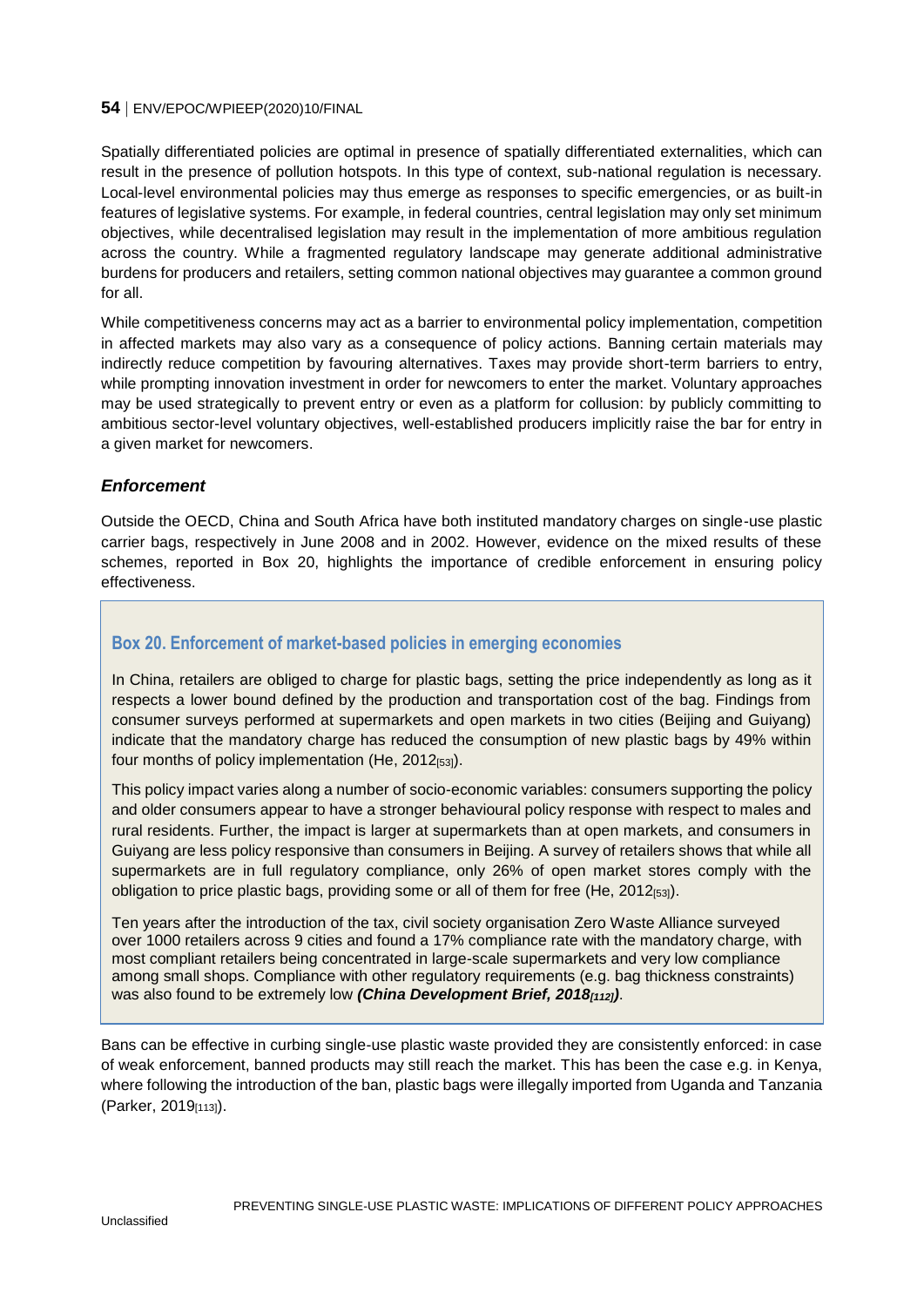Spotting banned goods on the market may be simpler than enforcing e.g. material requirements, whereby certain products need to be manufactured using certain materials in given proportions. For example, in Italy, while plastic carrier bags are banned unless they are biodegradable and compostable, a 2015 consultancy report indicated that, four years after the policy launch, 50% of producers were still not complying with biodegradability and compostability criteria (Arcelli, 2015 $_{[114]}$ ). When banned products and alternatives are difficult to distinguish, as may be the case with biodegradable, compostable or standard plastic bags, important enforcement efforts may be required to ensure the ban is not circumvented.

In voluntary approaches, enforcement of voluntary objectives is by definition based on internally set conditions and only in rare cases on legal action. In these circumstances, peer pressure as well as public attention play an important role in ensuring that the obligations of transparency and commitment to common objectives are met.

#### <span id="page-54-0"></span>**The way forward**

Recent policy actions have overwhelmingly focused on specific products rather than polymers or singleuse plastics as a whole, and more specifically on carrier bags. Conversely, initiatives addressing other single-use plastic goods are only coming into force. For this reason, while evidence on the impacts of carrier bag taxes and bans is encouraging, data on the impact of waste prevention measures on other goods is currently limited.

Because behavioural and production responses to policies in different product value chain are likely to be different, it is not possible to generalise results available so far. As new policies addressing broader sets of single-use plastic goods come into force, it is fundamental to monitor their results to continuously inform the policy-making process.

All policy initiatives for waste prevention should be accompanied by monitoring efforts in order to track their impact. For example, in recent voluntary initiatives, signatories are required to regularly provide both quantitative data on e.g. quantity of plastics used, and qualitative information on their innovation efforts to transition away from the use of single-use plastics.

Tracking the direct outcomes of waste prevention efforts both upstream and downstream would require designing specific indicators, building data collection provisions into policies to ensure consistency. Some indicators are proposed below:

- *Inputs:* weight of resins measured by polymer type.
- *Products:* number or weight of single-use plastic products sold as well as that of product alternatives, be they reusable or disposable, building upon cashier data from retailers.
- *End-of-life:* total volume or weight of waste generation, including plastics as well as materials commonly used as alternative inputs; volume or weight of waste undergoing different treatments (recycling, incineration, landfilling); weight of littered products (both in single-use plastics and in alternative materials).

Data from this set of indicators would be necessary to quantify both short-term and long-term effects of policy initiatives, understanding the extent to which behavioural responses evolve in time. Further, quantitative assessments should be paired with individual and household surveys to better understand the mechanisms driving behavioural responses. This approach could also shed light on the interaction of such policies with other environmental policy initiatives.

In the medium to long term, waste prevention measures are likely to affect research and development activities, leading to changes in the choice of materials used for single-use products, or potentially to reusable options overtaking single-use ones. Firm surveys would be leveraged to understand the extent to which policies addressing single-use plastic waste have repercussions on R&D activities among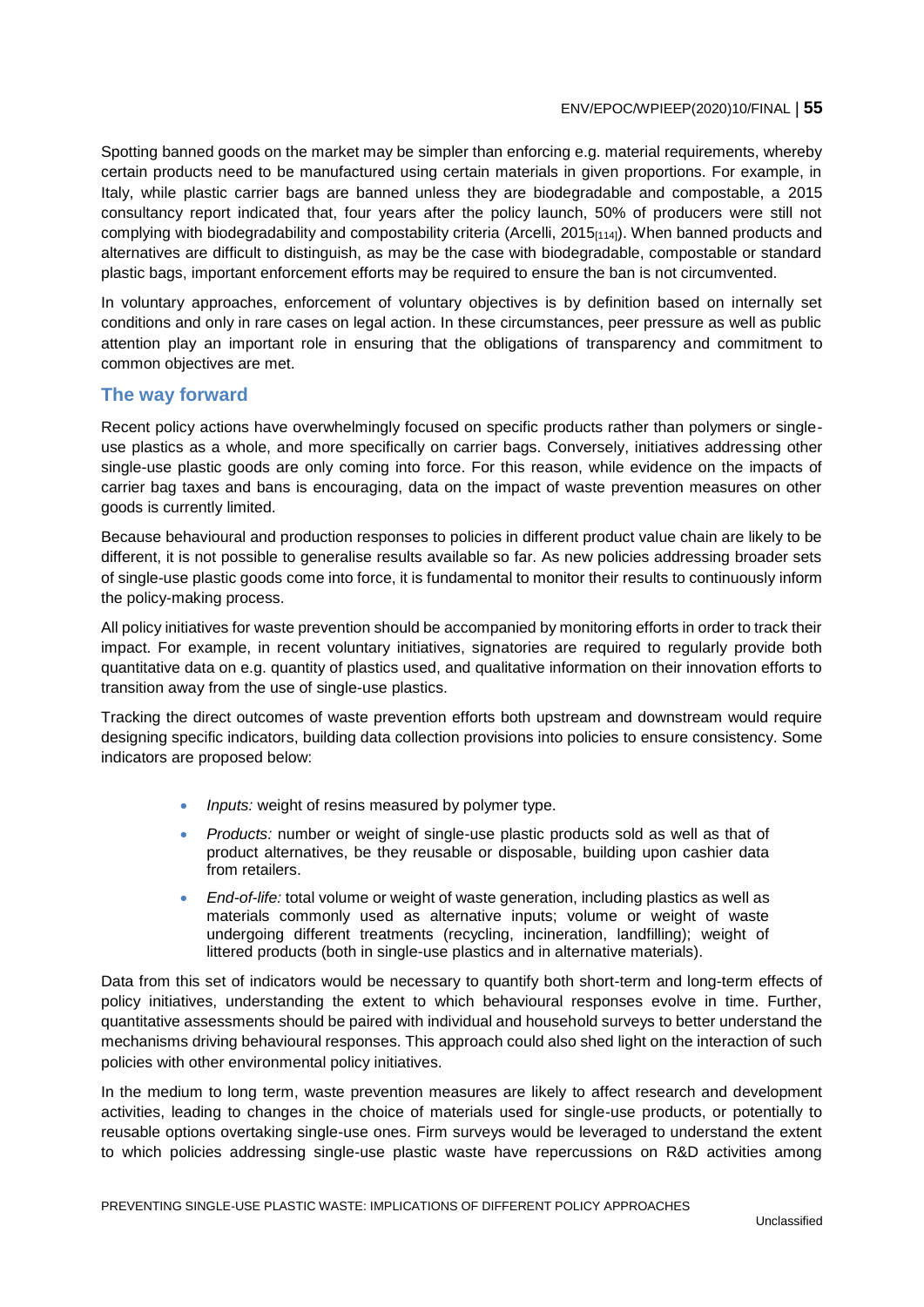businesses. As not all innovations may necessarily be patented, data from such surveys may complement patent data and provide a more complete perspective on innovation patterns.

## <span id="page-55-0"></span>**Box 21. Conclusions: key insights**

- Most policy actions addressing single-use plastics have built upon regulatory instruments, followed by market-based instruments and lastly by voluntary policy initiatives. Most policies have targeted single-use plastic products rather than materials or intermediate goods.
- Evidence from existing policy measures indicate successful waste prevention outcomes both following the implementation of bans and of price signals (taxes or mandatory charges) on plastic carrier bags: this has translated into reduced consumption of carrier bags and of their littering.
- However, plastic waste prevention policies can indirectly affect the consumption and littering of other goods, according to consumer preferences, to the availability and suitability of alternatives to single-use plastics, and to their relative cost. As such, the aggregate environmental impact of such policies depends on the environmental footprint of plastic substitutes and whether these substitutes are also targeted by policy interventions in order to avoid spill-over effects.
- From the economic efficiency perspective, market-based policies such as taxes and charges are preferable to regulatory policies such as bans and standards, because the former allow consumers and producers to adapt their behaviour to the new policy in different ways, thus providing dynamic innovation incentives.
- The environmental effectiveness of policies aimed at preventing the generation of single-use plastic waste depends on multiple features of the context in which they are rolled out: consumer preferences and alternatives to plastics; competitiveness and employment effects; enforcement capacity.
- Because of a predominant focus on single-use plastic carrier bags, available evidence may not necessarily apply to other single-use plastics. As new policies address other single-use plastic goods, it is important to monitor their impacts to gauge new insights on the economic, environmental and behavioural implications of waste prevention policies.
- Monitoring efforts should be upscaled in order to obtain a better understanding of policy impacts: this will require defining new indicators of policy effectiveness to account both for direct and indirect policy effects, building upon appropriate datasets in co-operation with the private sector.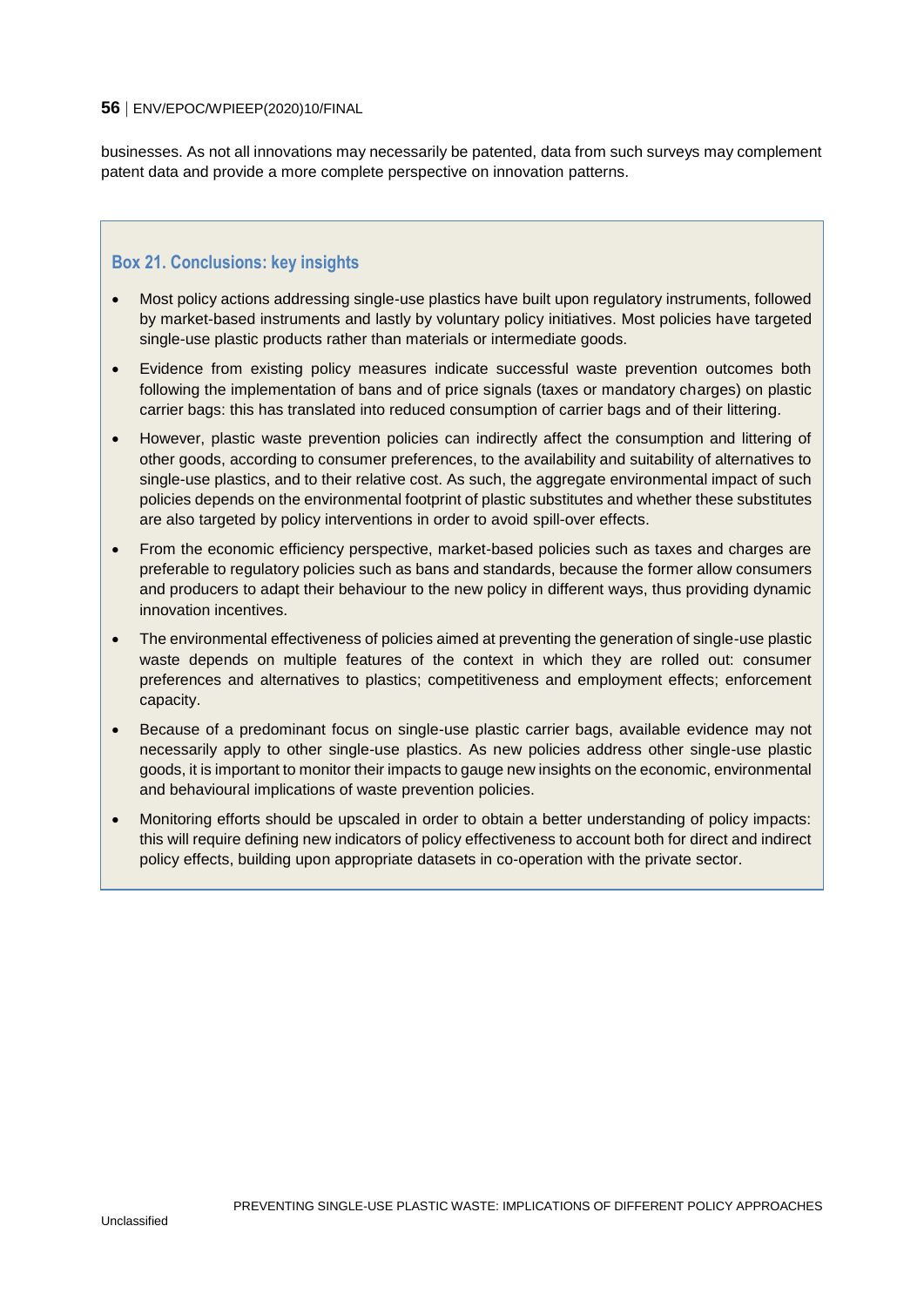# <span id="page-56-0"></span>**References**

| ACR+ (2019), Deposit-refund systems in Europe for one-way beverage packaging.                                                                                                                                                                                         | $[27]$  |
|-----------------------------------------------------------------------------------------------------------------------------------------------------------------------------------------------------------------------------------------------------------------------|---------|
| Arcelli, P. (2015), Il mercato italiano dei polimeri compostabili. Dati 2014 - Anticipazioni<br>(presentation), Plastic Consult.                                                                                                                                      | $[114]$ |
| Berck, P. et al. (2016), "Measuring Consumer Responses to a Bottled Water Tax Policy",<br>American Journal of Agricultural Economics, Vol. 98/4, pp. 981-996,<br>http://dx.doi.org/10.1093/ajae/aaw037                                                                | [115]   |
| BFM Business (2016), Aux caisses des supermarchés, les sacs plastiques, c'est fini pour de<br>bon, https://bfmbusiness.bfmtv.com/entreprise/aux-caisses-des-supermarches-les-sacs-<br>plastiques-c-est-fini-pour-de-bon-963259.html (accessed on 20 December 2019).   | [95]    |
| BIO Intelligence Service (2009), Courtauld Commitment (United Kingdom). Waste Prevention<br><b>Best Practice Factsheets</b>                                                                                                                                           | $[93]$  |
| Buranyi, S. (2018), "The plastic backlash: what's behind our sudden rage - and will it make a<br>difference?", The Guardian, https://www.theguardian.com/environment/2018/nov/13/the-<br>plastic-backlash-whats-behind-our-sudden-rage-and-will-it-make-a-difference. | $[116]$ |
| CalRecycle (2019), Single-Use Carryout Bag Ban (SB 270),<br>https://www.calrecycle.ca.gov/plastics/carryoutbags (accessed on 20 December 2019).                                                                                                                       | $[59]$  |
| Canadian Council of Ministers of the Environment (2019), Canada-wide Action Plan on Zero<br>Plastic Waste - Phase 1.                                                                                                                                                  | [24]    |
| Chemical Watch (2017), Denmark to scrap tax on PVC and phthalates. Levy to cease in 2019.,<br>website, https://chemicalwatch.com/61121/denmark-to-scrap-tax-on-pvc-and-<br>phthalates#overlay-strip (accessed on 20 November 2019).                                   | $[35]$  |
| China Development Brief (2018), 10 Years on from the Ban on Free Plastic Bags, China<br>Development Brief, http://www.chinadevelopmentbrief.cn/articles/10-years-on-from-the-ban-<br>on-free-plastic-bags/ (accessed on 21 September 2019).                           | [112]   |
| Convery, F., S. McDonnell and S. Ferreira (2007), "The most popular tax in Europe? Lessons<br>from the Irish plastic bags levy", Environmental and Resource Economics, Vol. 38/1, pp. 1-11,<br>http://dx.doi.org/10.1007/s10640-006-9059-2.                           | [50]    |
| Corriere della Sera (2011), Sacchetti plastica non biodegradabili, confermata la messa al bando,<br>https://www.corriere.it/ambiente/11_agosto_03/bando-sacchetti-plastica_24cf0350-bdf0-<br>11e0-99fd-c37f66002d24.shtml (accessed on 20 December 2019).             | [62]    |
| Danish Environmental Protection Agency (2018), Life Cycle Assessment of grocery carrier bags.                                                                                                                                                                         | $[44]$  |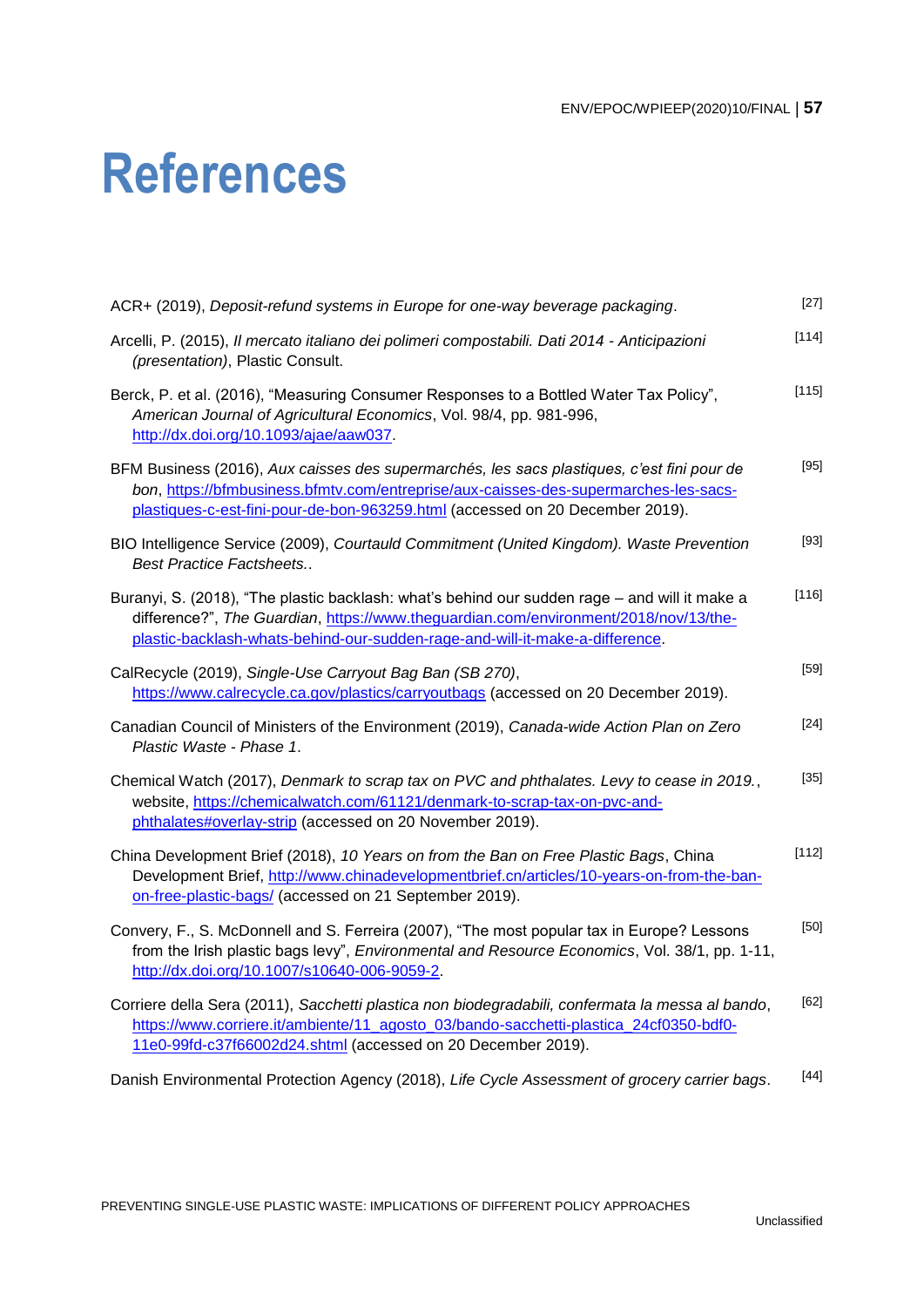| DEFRA (2020), War on plastic waste stepped up with extension of plastic bag charge,<br>https://www.gov.uk/government/news/war-on-plastic-waste-stepped-up-with-extension-of-<br>plastic-bag-charge                                                                                                                                                        | $[43]$  |
|-----------------------------------------------------------------------------------------------------------------------------------------------------------------------------------------------------------------------------------------------------------------------------------------------------------------------------------------------------------|---------|
| DEFRA (2019), Single-use plastic carrier bags charge: data in England for 2017 to 2018,<br>https://www.gov.uk/government/publications/carrier-bag-charge-summary-of-data-in-<br>england/single-use-plastic-carrier-bags-charge-data-in-england-for-2017-to-2018#donations-<br>to-good-causes (accessed on 20 December 2019).                              | $[54]$  |
| DEFRA (2018), Plastic bag sales in 'big seven' supermarkets down 86% since 5p charge,<br>Department for Environment, Food & Rural Affairs,<br>https://www.gov.uk/government/news/plastic-bag-sales-in-big-seven-supermarkets-down-86-<br>since-5p-charge (accessed on 20 December 2019).                                                                  | $[42]$  |
| Del Valle, G. (2019), Maine just banned Styrofoam food containers, https://www.vox.com/the-<br>goods/2019/5/3/18528219/styrofoam-container-ban-maine-single-use-plastics (accessed on<br>20 December 2019).                                                                                                                                               | [64]    |
| Deliveroo (2018), Deliveroo set to dramatically reduce plastic use in UK,<br>https://uk.deliveroo.news/news/deliveroo-is-to-make-plastic-cutlery-an-opt-in-for-all-uk-<br>customers-which-will-help-dramatically-reduce-wasted-plastic-cutlery.html (accessed on<br>20 December 2019).                                                                    | [101]   |
| Department of Agriculture, Environment and Rural Affairs of Northern Ireland (2018), Northern<br>Ireland carrier bag levy annual statistics 2017 / 18, Department of Agriculture, Environment<br>and Rural Affairs of Northern Ireland, https://www.daera-<br>ni.gov.uk/sites/default/files/publications/daera/stats-carrier-bag-levy-2017-18-report.pdf. | [40]    |
| Directive (EU) 2019/904 (2019), Directive (EU) 2019/904 of the European Parliament and of the<br>Council of 5 June 2019 on the reduction of the impact of certain plastic products on the<br>environment, https://eur-lex.europa.eu/legal-<br>content/EN/TXT/PDF/?uri=OJ:L:2019:155:FULL&from=EN                                                          | $[20]$  |
| ECHA (2018), ECHA to consider restrictions on the use of oxo-plastics and microplastics,<br>https://echa.europa.eu/-/echa-to-consider-restrictions-on-the-use-of-oxo-plastics-and-<br>microplasti-1 (accessed on 20 December 2019).                                                                                                                       | [65]    |
| ECOTEC (2001), Study on the Economic and Environmental Implications of the Use of<br>Environmental Taxes and Charges in the European Union and its Member States (Chapter<br>12: Packaging), ECOTEC in association with CESAM, CLM, University of Gothenburg, UCD<br>and IEEP, http://ec.europa.eu/environment/enveco/taxation/environmental_taxes.htm.   | $[49]$  |
| EEA (2019), Preventing plastic waste in Europe, European Environment Agency.                                                                                                                                                                                                                                                                              | $[15]$  |
| El País (2018), Chile es el primer país sudamericano en prohibir las bolsas de plástico,<br>https://www.elpais.com.uy/mundo/chile-pais-suramericano-prohibir-bolsas-plastico.html<br>(accessed on 20 December 2019).                                                                                                                                      | [76]    |
| Ellen MacArthur Foundation (2019), New Plastics Economy Global Commitment. June 2019<br>Report                                                                                                                                                                                                                                                            | $[83]$  |
| Ellen MacArthur Foundation (2019), Reuse, Rethinking Packaging,<br>https://www.ellenmacarthurfoundation.org/publications.                                                                                                                                                                                                                                 | $[105]$ |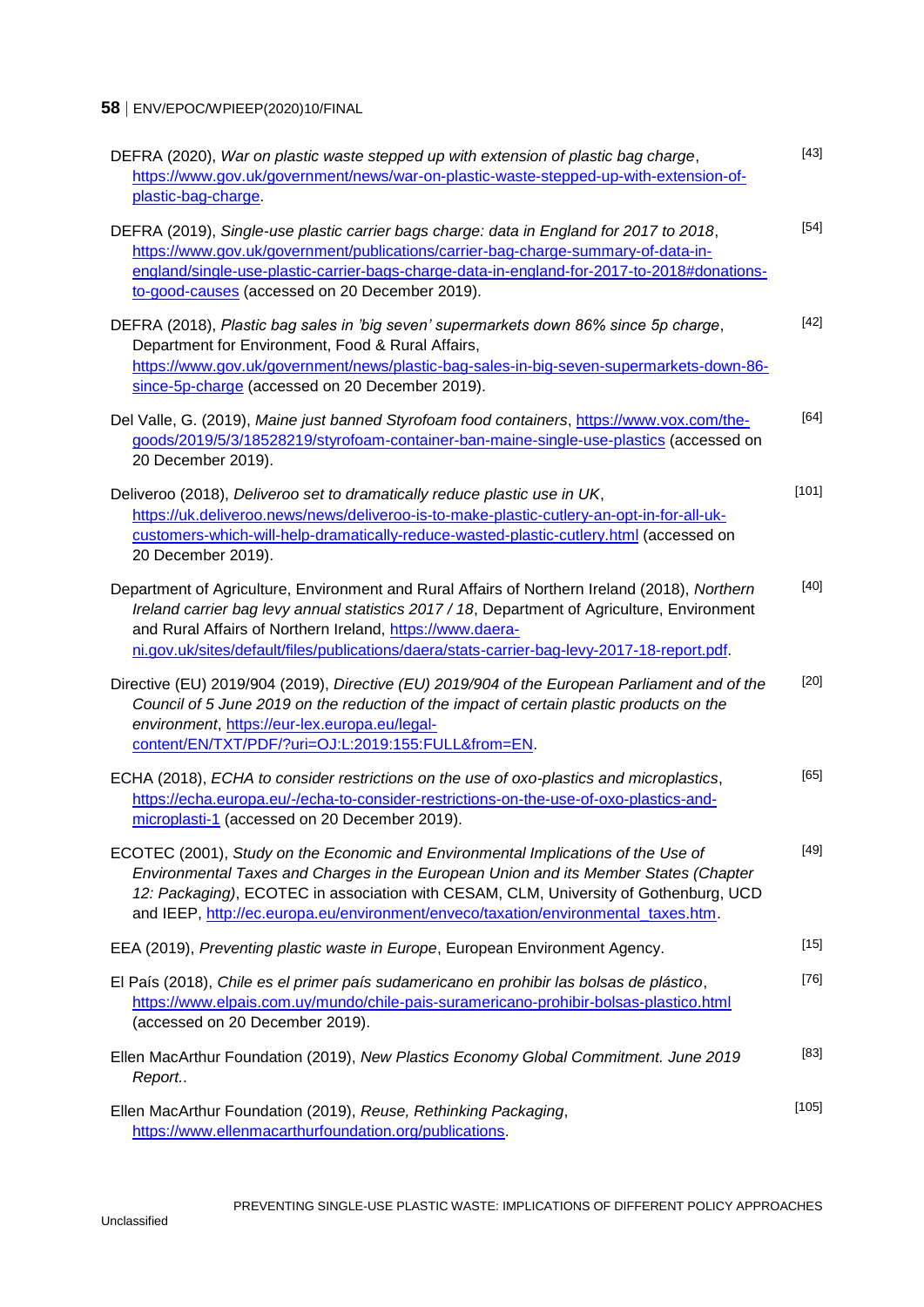| Ellen MacArthur Foundation (2019), United Kingdom: Courtauld Commitment, Ellen MacArthur<br>Foundation, https://www.ellenmacarthurfoundation.org/case-studies/united-kingdom<br>(accessed on 20 December 2019).                                                         | $[92]$ |
|-------------------------------------------------------------------------------------------------------------------------------------------------------------------------------------------------------------------------------------------------------------------------|--------|
| Environment Agency (2011), Life Cycle Assessment of Supermarket carrier bags,<br>https://www.gov.uk/government/publications/life-cycle-assessment-of-supermarket-<br>carrierbags-a-review-of-the-bags-available-in-2006.                                                | $[36]$ |
| Environment and Climate Change Canada (2020), Ocean Plastics Charter,<br>https://www.canada.ca/en/environment-climate-change/services/managing-reducing-<br>waste/international-commitments/ocean-plastics-charter.html (accessed on 21 May 2021).                      | $[23]$ |
| EU Certplast (2018), European Certification of Plastics Recyclers.                                                                                                                                                                                                      | [81]   |
| EU Lex (2019), Directive (EU) 2019/904 of the European Parliament and of the Council of 5 June<br>2019 on the reduction of the impact of certain plastic products on the environment, https://eur-<br>lex.europa.eu/eli/dir/2019/904/oj.                                | $[67]$ |
| Eunomia and IEEP (2016), Packaging taxes in Belgium.                                                                                                                                                                                                                    | $[46]$ |
| European Commission (2018), A European Strategy for Plastics in a Circular Economy.                                                                                                                                                                                     | $[14]$ |
| European Commission (2015), Proposal for a DIRECTIVE OF THE EUROPEAN PARLIAMENT<br>AND OF THE COUNCIL amending Directive 2008/98/EC on waste (COM/2015/0595 final),<br>https://eur-lex.europa.eu/legal-content/EN/TXT/?uri=CELEX%3A52015PC0595.                         | $[31]$ |
| European Council (2020), Special meeting of the European Council (17, 18, 19, 20 and 21 July<br>2020) - Conclusions, https://www.consilium.europa.eu/media/45109/210720-euco-final-<br>conclusions-en.pdf                                                               | $[21]$ |
| European Plastics Pact (2020), https://europeanplasticspact.org/.                                                                                                                                                                                                       | $[84]$ |
| G7 (2018), Charlevoix Blueprint for Healthy Oceans, Seas and Resilient Coastal Communities.                                                                                                                                                                             | $[22]$ |
| GESAMP (2016), Sources, fate and effects of microplastics in the marine environment: part 2 of<br>a global assessment., IMO/FAO/UNESCO-IOC/UNIDO/WMO/IAEA/UN/UNEP/UNDP Joint<br>Group of Experts on the Scientific Aspects of Marine Environmental Protection.          | $[9]$  |
| GESAMP (2015), Sources, fate and effects of microplastics in the marine environment: a global<br>assessment, IMO/FAO/UNESCO-IOC/UNIDO/WMO/IAEA/UN/UNEP/UNDP Joint Group of<br>Experts on the Scientific Aspects of Marine Environmental Protection, http://www.imo.org. | [8]    |
| Geyer, R., J. Jambeck and K. Law (2017), "Production, use, and fate of all plastics ever made",<br>Science Advances July, pp. 25-29, http://dx.doi.org/10.1126/sciadv.1700782.                                                                                          | $[3]$  |
| HDR / BVA Engineering and MGM Management (2009), The City of San Francisco Streets Litter<br>Re-Audit 2009, City of San Francisco, San Francisco Environment Department.                                                                                                | [61]   |
| He, H. (2012), "Effects of environmental policy on consumption: Lessons from the Chinese<br>plastic bag regulation", Environment and Development Economics, Vol. 17/4, pp. 407-431,<br>http://dx.doi.org/10.1017/S1355770X1200006X                                      | $[53]$ |
| HM Treasury (2019), Plastic packaging tax: summary of responses to the consultation.                                                                                                                                                                                    | $[45]$ |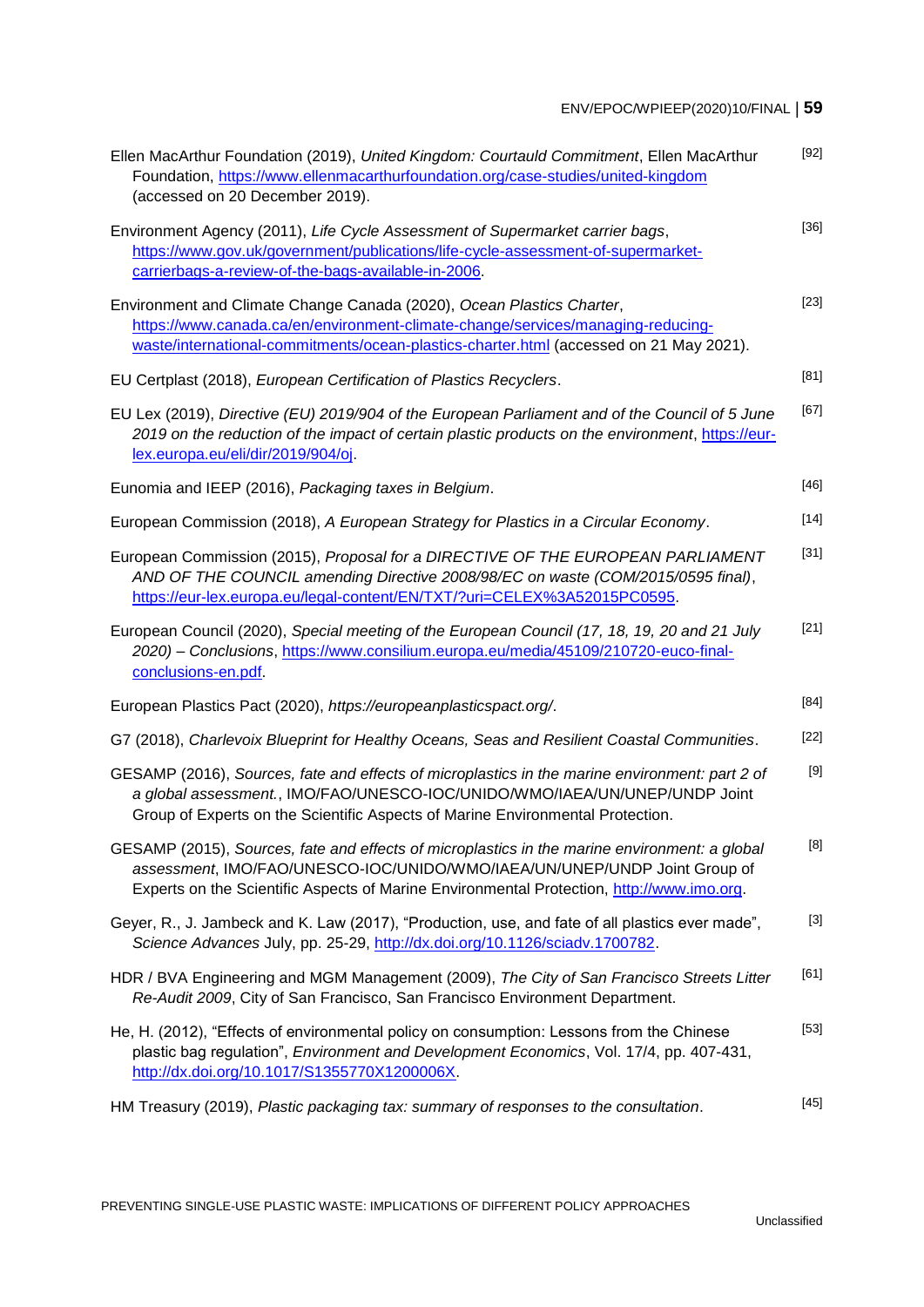| Homonoff, T. (2018), "Can Small Incentives Have Large Effects? The Impact of Taxes versus<br>Bonuses on Disposable Bag Use", American Economic Journal: Economic Policy, Vol. 10/4,<br>pp. 177-210, http://dx.doi.org/10.1257/pol.20150261.                                                                            | $[16]$  |
|------------------------------------------------------------------------------------------------------------------------------------------------------------------------------------------------------------------------------------------------------------------------------------------------------------------------|---------|
| Homonoff, T. et al. (2018), Skipping The Bag: Assessing the impact of Chicago's tax on<br>disposable bags, ideas42.                                                                                                                                                                                                    | $[17]$  |
| Hubbub (2018), Disposable cup charge. Impact report.                                                                                                                                                                                                                                                                   | $[97]$  |
| IBGE (2011), Eco-taxation on disposable plastic bags, kitchen utensils, food wrap & aluminium<br>foil (pic-nic tax), Belgium.                                                                                                                                                                                          | $[48]$  |
| ISMEA (2018), Ismea, l'effetto "sacchetto" pesa nel reparto ortofrutta: aumento record delle<br>vendite di prodotti confezionati, Instituto di Servizi per il Mercato Agricolo Alimentare,<br>http://www.ismea.it/flex/cm/pages/ServeBLOB.php/L/IT/IDPagina/10280 (accessed on<br>20 December 2019).                   | [110]   |
| JORF (2015), Loi no. 2015-992 du 17 août 2015 relative à la transition énergétique pour la<br>croissance verte, Journal officiel de la République française,<br>https://www.legifrance.gouv.fr/jo_pdf.do?id=JORFTEXT000031044385 (accessed on<br>20 December 2019).                                                    | [66]    |
| Kahneman, D. and A. Tversky (1979), "Prospect Theory: An Analysis of Decision under Risk",<br>Econometrica, Vol. 47/2, pp. 263-292, http://dx.doi.org/10.2307/1914185.                                                                                                                                                 | $[96]$  |
| Michaud, J. et al. (2010), Environmental benefits of recycling - 2010 update, Waste resource<br>action programme. WRAP, https://wrap.org.uk/resources/report/environmental-benefits-<br>recycling-2010-update#                                                                                                         | $[74]$  |
| Miller, S., M. Bolger and L. Copello (2019), Reusable solutions: how governments can help stop<br>single-use plastic pollution. A study by the Rethink Plastic alliance and the Break Free From<br>Plastic movement., 3Keel, Oxford.                                                                                   | $[106]$ |
| Ministère de la Transition Écologique et Solidaire (2019), National pact on plastic packaging.                                                                                                                                                                                                                         | [85]    |
| Ministerio de Salud de Costa Rica (2017), Estrategia nacional para sustituir el consumo de<br>plásticos de un solo uso por alternativas renovables y compostables 2017-2021.                                                                                                                                           | $[94]$  |
| Ministry of Infrastructure and Water Management of the Netherlands (2019), Plastics Pact NL<br>2019-2025, http://www.plasticpactnl.nl.                                                                                                                                                                                 | $[87]$  |
| Ministry of the Environment of Japan (2019), Our actions for a resource-efficient future:<br>Following up G7 progress on Toyama framework on material cycles and 5-year Bologna<br>Roadmap, A synthesis report as a follow-up activity of the G7 Alliance on Resource<br>Efficiency, edited and compiled by Aoki-Suzu. | $[25]$  |
| Muelenaere, M. (2014), Honnie et jugée piètre gagneuse, la «taxe pique-nique» est morte, Le<br>Soir, https://www.lesoir.be/art/679195/article/demain-terre/developpement-durable/2014-10-<br>13/honnie-et-jugee-pietre-gagneuse-taxe-pique-nique-est-morte (accessed on<br>20 December 2019).                          | $[47]$  |
| NCSL (2019), State Plastic and Paper Bag Legislation, National Conference of State<br>Legislatures, http://www.ncsl.org/research/environment-and-natural-resources/plastic-bag-<br>legislation.aspx.                                                                                                                   | $[75]$  |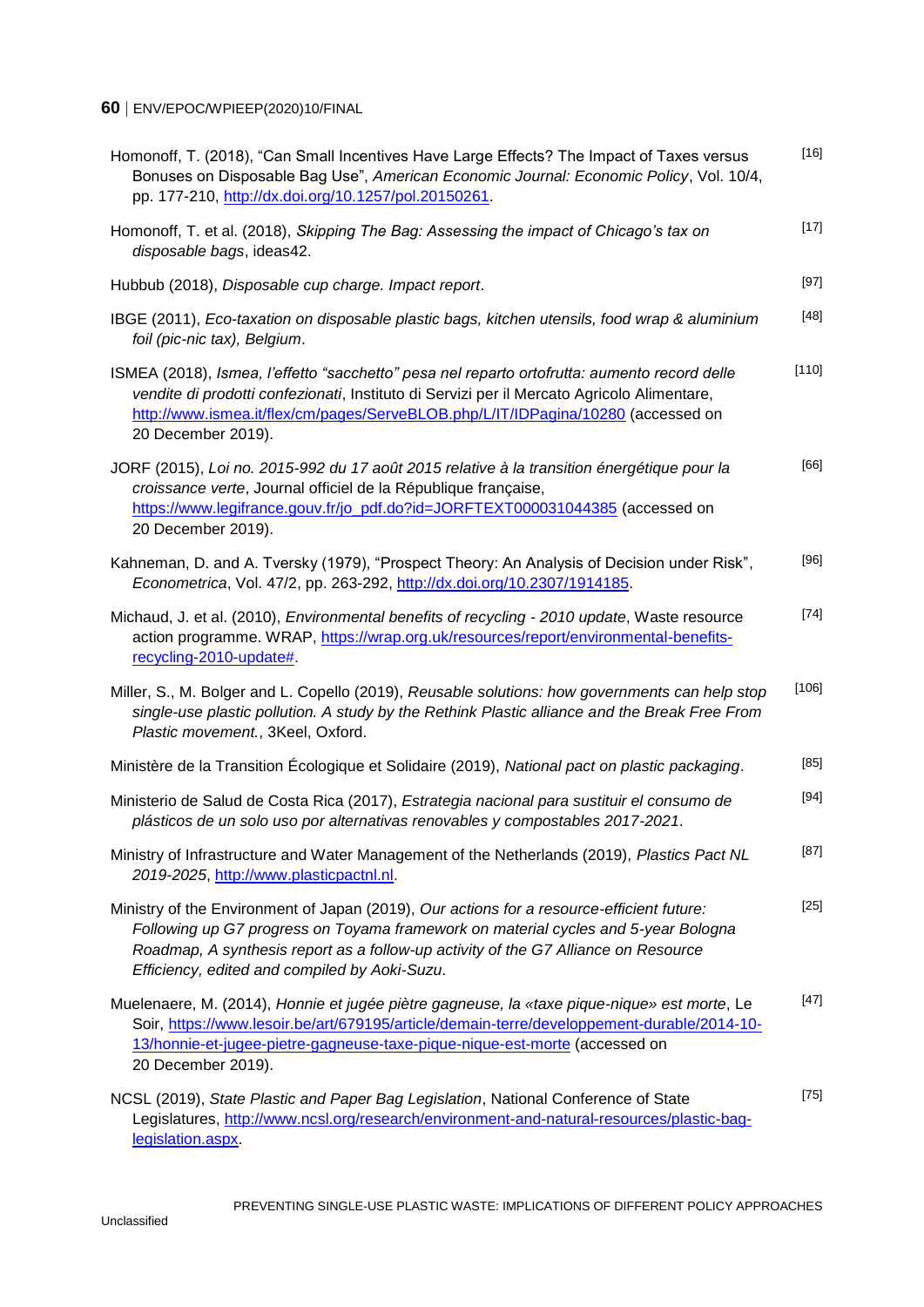| New Economics Foundation and Zero Waste Europe (2018), The price is right or is it? The<br>case for taxing plastic.                                                                                                                      | $[33]$  |
|------------------------------------------------------------------------------------------------------------------------------------------------------------------------------------------------------------------------------------------|---------|
| Ocean Conservancy and International Coastal Cleanup (2018), Building a clean swell,<br>https://oceanconservancy.org/wp-content/uploads/2018/07/Building-A-Clean-Swell.pdf.                                                               | $[13]$  |
| Ocean Conservancy and International Coastal Cleanup (2011), Tracking trash - 25 years of<br>action for the ocean.                                                                                                                        | [60]    |
| OECD (2021), OECD Environmental Performance Reviews: Ireland 2021, OECD Environmental<br>Performance Reviews, OECD Publishing, Paris, https://dx.doi.org/10.1787/9ef10b4f-en.                                                            | $[52]$  |
| OECD (2019), Waste management and the circular economy in selected OECD countries:<br>evidence from environmental performance reviews, OECD Publishing, Paris,<br>https://doi.org/10.1787/9789264309395-en (accessed on 5 October 2020). | [117]   |
| OECD (2018), Improving Markets for Recycled Plastics: Trends, Prospects and Policy<br>Responses, OECD Publishing, Paris, https://dx.doi.org/10.1787/9789264301016-en.                                                                    | $[2]$   |
| OECD (2017), Tackling Environmental Problems with the Help of Behavioural Insights, OECD<br>Publishing, Paris, https://dx.doi.org/10.1787/9789264273887-en.                                                                              | $[102]$ |
| OECD (2016), Extended Producer Responsibility. Updated guidance for efficient waste<br>management, OECD Publishing, https://doi.org/10.1787/9789264256385-en.                                                                            | $[28]$  |
| OECD (2016), Extended Producer Responsibility: Updated Guidance for Efficient Waste<br>Management, https://doi.org/10.1787/9789264256385-en.                                                                                             | [119]   |
| OECD (2015), What Have We Learned About Extended Producer Responsibility in the Past<br>Decade? A Survey of the Recent EPR Economic Literature.                                                                                          | $[29]$  |
| OECD (2011), Tools for Delivering on Green Growth, OECD, Paris.                                                                                                                                                                          | [104]   |
| OECD (2011), Towards Green Growth, OECD Green Growth Studies, OECD Publishing, Paris,<br>https://dx.doi.org/10.1787/9789264111318-en                                                                                                     | $[73]$  |
| OECD (2010), OECD Environmental Performance Reviews: Ireland 2010, OECD Environmental<br>Performance Reviews, OECD Publishing, Paris, https://dx.doi.org/10.1787/9789264079502-<br><u>en.</u>                                            | $[51]$  |
| OECD (2006), OECD Glossary of Statistical Terms - Standards Definition,<br>https://stats.oecd.org/glossary/detail.asp?ID=3313 (accessed on 26 May 2021).                                                                                 | [80]    |
| OECD (2003), Voluntary Approaches for Environmental Policy. Effectiveness, Efficiency and<br>Usage in Policy Mixes.                                                                                                                      | [82]    |
| OECD (1999), "Voluntary Approaches for Enivronmental Policy: An Assessment".                                                                                                                                                             | $[78]$  |
| OECD (1998), Extended Producer Responsibility: Phase 2 Case Study on the Dutch Packaging<br>Covenant.                                                                                                                                    | [90]    |
| Orset, C., N. Barret and A. Lemaire (2017), "How consumers of plastic water bottles are<br>responding to environmental policies?", Waste Management, Vol. 61,<br>http://dx.doi.org/10.1016/j.wasman.2016.12.034.                         | $[118]$ |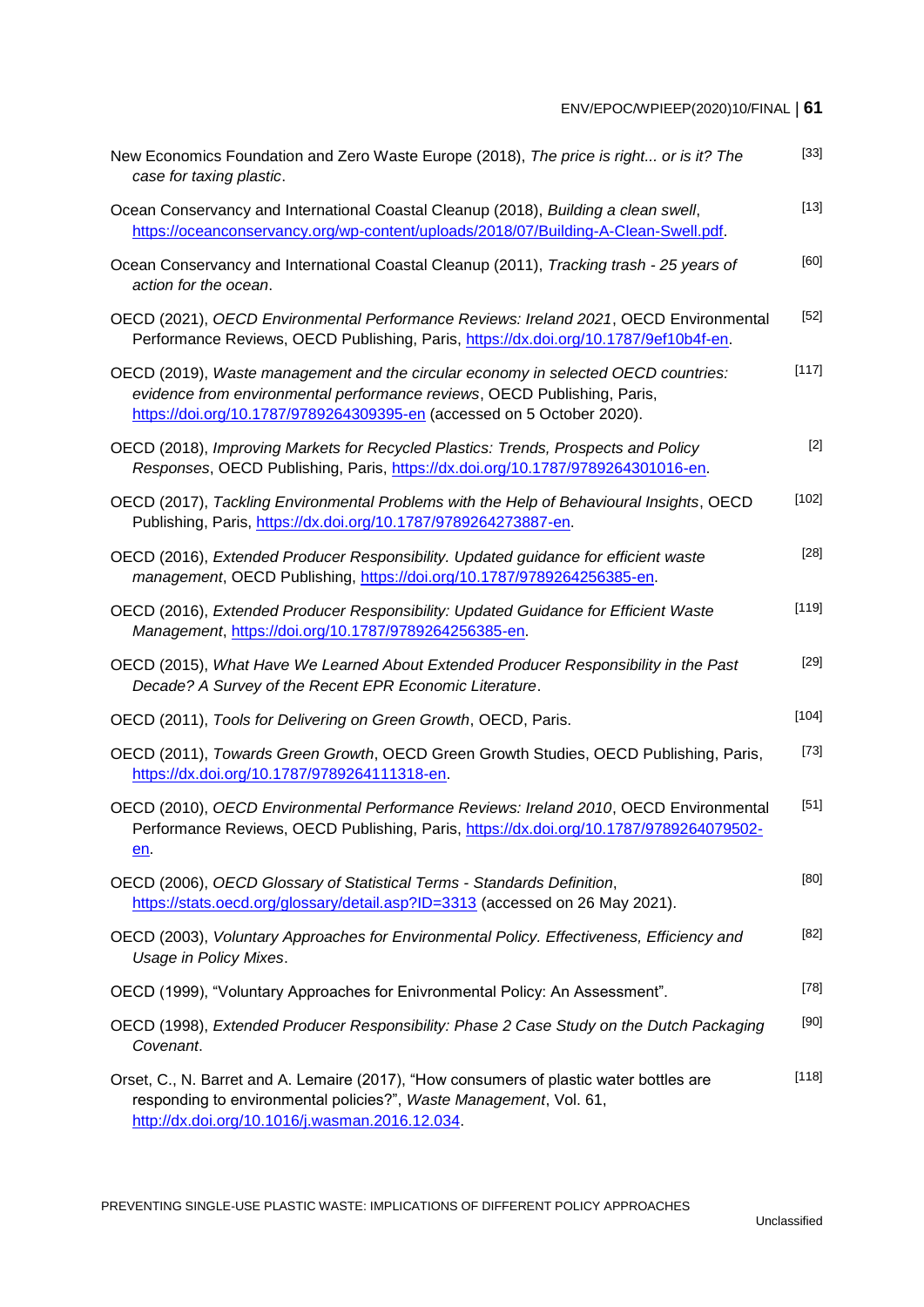| OVAM (2019), Bekers en Bestek Wegwijzer, online tool, https://www.groeneventscan.be/bekers-<br>en-bestek (accessed on 20 December 2019).                                                                                                                                              | $[56]$  |
|---------------------------------------------------------------------------------------------------------------------------------------------------------------------------------------------------------------------------------------------------------------------------------------|---------|
| OVAM (2017), Studie draaiboek drink- en eetgerei op evenementen - eindrapport.                                                                                                                                                                                                        | $[55]$  |
| Parker, L. (2019), Plastic bag bans are spreading. But are they truly effective?, National<br>Geographic, https://www.nationalgeographic.com/environment/2019/04/plastic-bag-bans-<br>kenya-to-us-reduce-pollution/ (accessed on 19 September 2019).                                  | $[113]$ |
| Poortinga, W., L. Whitmarsh and C. Suffolk (2013), "The introduction of a single-use carrier bag<br>charge in Wales: Attitude change and behavioural spillover effects", Journal of Environmental<br>Psychology, Vol. 36, pp. 240-247, http://dx.doi.org/10.1016/j.jenvp.2013.09.001. | $[107]$ |
| Priestley, S. and N. Sutherland (2019), "Plastic Bags - The Single Use Carrier Bag Charge",<br>Briefing paper, No. CBP7241, House of Commons Library.                                                                                                                                 | $[37]$  |
| Restorick, T. (2018), Starbucks rolls out 5p paper cup charge to all stores across Britain,<br>Hubbub, https://www.hubbub.org.uk/blog/starbucks-rolls-out-5p-paper-cup-charge-to-all-<br>stores-across-britain (accessed on 20 December 2019).                                        | [98]    |
| Rosengren, C. (2017), Pennsylvania Senate signs off on plastic bag preemption ordinance,<br>WasteDive, https://www.wastedive.com/news/update-pennsylvania-senate-signs-off-on-<br>plastic-bag-preemption-ordinance/441663/ (accessed on 15 September 2019).                           | $[111]$ |
| Rousset, S. et al. (2015), "Voluntary environmental and organic standards in agriculture: Policy<br>implications", OECD Food, Agriculture and Fisheries Papers, No. 86, OECD Publishing,<br>Paris, https://dx.doi.org/10.1787/5jrw8fg0rr8x-en.                                        | $[79]$  |
| Royer, S. et al. (2018), "Production of methane and ethylene from plastic in the environment",<br>PLoS One, Vol. 13/8, p. e0200574.                                                                                                                                                   | [6]     |
| Schweitzer, J. (2018), Justifying plastic pollution: how Life Cycle Assessments are misused in<br>food packaging policy. Institute for European Environmental Policy.                                                                                                                 | $[70]$  |
| Scientific American (2014), Do Plastic Bag Bans Work?,<br>https://www.scientificamerican.com/article/do-plastic-bag-bans-work/.                                                                                                                                                       | $[58]$  |
| Seattle Public Utilities (2021), Food Service Packaging Requirements,<br>https://www.seattle.gov/utilities/your-services/collection-and-disposal/food-and-yard/business-<br>and-commercial-compostables/food-packaging-requirements (accessed on 21 May 2021).                        | $[71]$  |
| Seattle Public Utilities (2019), Current food packaging and serviceware requirements,<br>http://www.seattle.gov/utilities/businesses-and-key-accounts/solid-waste/food-and-<br>yard/commercial-customers/food-packaging-requirements (accessed on 20 December 2019).                  | $[72]$  |
| Skræp Svenningsen, L. et al. (2019), The Use of Economic Instruments in Nordic Environmental<br>Policy 2014-2017, Nordic Council of Ministers, http://dx.doi.org/diva2:1364822.                                                                                                       | $[34]$  |
| Smith, L., N. Sutherland and S. Priestley (2020), Plastic Bags - The single use carrier bag<br>charge, UK Parliament: House of Commons Library,<br>https://commonslibrary.parliament.uk/research-briefings/cbp-7241/ (accessed on<br>21 May 2021).                                    | $[38]$  |
| Smith, S. (2014), Innovative economic instruments for sustainable materials management.                                                                                                                                                                                               | $[103]$ |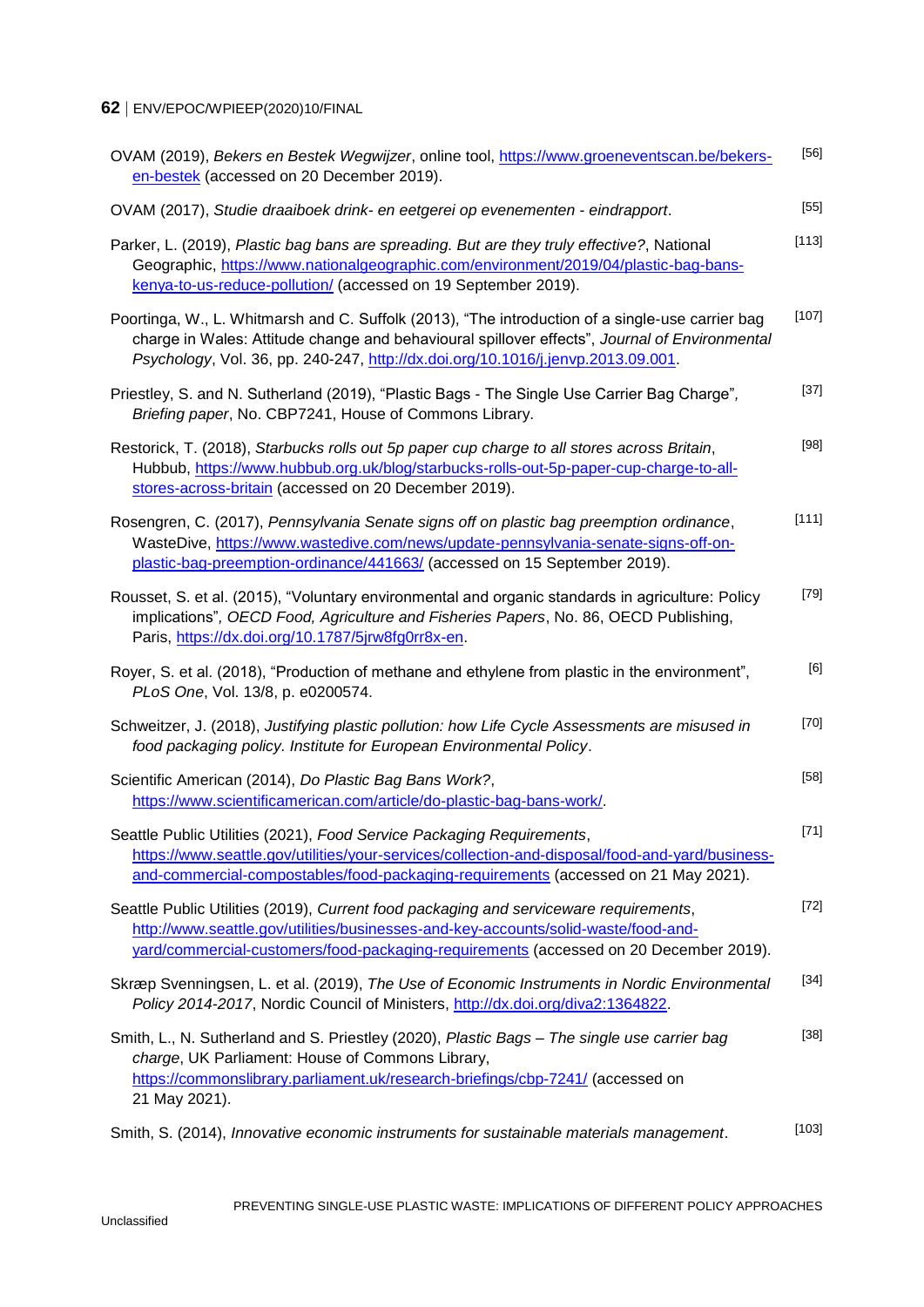| Takou, V. et al. (2018), LCA of Single Use Plastic Products in Denmark, Department of<br>Environmental Engineering, DTU Environment.                                                                                                                                                                                                                                                                                 | [68]                                                                                                                                                                                                                                                           |
|----------------------------------------------------------------------------------------------------------------------------------------------------------------------------------------------------------------------------------------------------------------------------------------------------------------------------------------------------------------------------------------------------------------------|----------------------------------------------------------------------------------------------------------------------------------------------------------------------------------------------------------------------------------------------------------------|
| Taylor, R. (2019), "A Mixed Bag: The Hidden Time Costs of Regulating Consumer Behavior".                                                                                                                                                                                                                                                                                                                             | $[19]$                                                                                                                                                                                                                                                         |
| Taylor, R. (2019), "Bag leakage: The effect of disposable carryout bag regulations on<br>unregulated bags", Journal of Environmental Economics and Management, Vol. 93, pp. 254-<br>271, http://dx.doi.org/10.1016/j.jeem.2019.01.001.                                                                                                                                                                               | $[18]$                                                                                                                                                                                                                                                         |
| Taylor, R. and S. Villas-Boas (2016), "Bans vs. Fees: Disposable carryout bag policies and bag<br>usage", Applied Economic Perspectives and Policy, Vol. 38/2, pp. 351-372,<br>http://dx.doi.org/10.1093/aepp/ppv025.                                                                                                                                                                                                | $[77]$                                                                                                                                                                                                                                                         |
| Thomas, G., W. Poortinga and E. Sautkina (2016), "The Welsh Single-Use Carrier Bag Charge<br>and behavioural spillover", Journal of Environmental Psychology, Vol. 47/2880, pp. 126-135,<br>http://dx.doi.org/10.1016/j.jenvp.2016.05.008.                                                                                                                                                                           | [108]                                                                                                                                                                                                                                                          |
| Thomas, G. et al. (2019), "The English Plastic Bag Charge Changed Behavior and Increased<br>Support for Other Charges to Reduce Plastic Waste", Frontiers in Psychology,<br>Vol. 10/February, pp. 1-12, http://dx.doi.org/10.3389/fpsyg.2019.00266.                                                                                                                                                                  | [109]                                                                                                                                                                                                                                                          |
| Trucost (2016), Plastics and Sustainability: A Valuation of Environmental Benefits, Costs and<br>Opportunities for Continuous Improvement, American Chemistry Council.                                                                                                                                                                                                                                               | $[69]$                                                                                                                                                                                                                                                         |
| UN Environment (2019), Plastic bag bans can help reduce toxic fumes,<br>https://www.unenvironment.org/news-and-stories/story/plastic-bag-bans-can-help-reduce-<br>toxic-fumes (accessed on 20 December 2019).                                                                                                                                                                                                        | $[57]$                                                                                                                                                                                                                                                         |
| UN Environment (2018), Legal Limits on Single-Use Plastics and Microplastics: A Global Review<br>of National Laws and Regulations, https://www.unep.org/resources/report/legal-limits-single-<br>use-plastics-and-microplastics                                                                                                                                                                                      | $[11]$                                                                                                                                                                                                                                                         |
| UN Environment (2018), Single-use Plastics: A Roadmap for Sustainability.                                                                                                                                                                                                                                                                                                                                            | $[1]$                                                                                                                                                                                                                                                          |
| UNEP / ISWA (2015), Global Waste Management Outlook.                                                                                                                                                                                                                                                                                                                                                                 | $[7] \centering% \includegraphics[width=1.0\textwidth]{images/TrDiC-Architecture.png} \caption{The 3D (top) and the 4D (bottom) of the 3D (bottom) and the 4D (bottom) of the 3D (bottom) and the 4D (bottom) of the 3D (bottom).} \label{TrDiC-Architecture}$ |
| US EPA (2019), Advancing Sustainable Materials Management: 2016 and 2017 Tables and<br>Figures. Assessing Trends in Material Generation, Recycling, Composting, Combustion with<br>Energy Recovery and Landfilling in the United States, United States Environmental Protection<br>Agency, https://www.epa.gov/facts-and-figures-about-materials-waste-and-<br>recycling/advancing-sustainable-materials-management. | $[12]$                                                                                                                                                                                                                                                         |
| Veolia Institute (2019), Reinventing plastics.                                                                                                                                                                                                                                                                                                                                                                       | $[10]$                                                                                                                                                                                                                                                         |
| Wagner, T. (2020), "POLICY INSTRUMENTS TO REDUCE CONSUMPTION OF EXPANDED<br>POLYSTYRENE FOOD SERVICE WARE IN THE USA", Volume 09 - March 2020, Detritus 9,<br>pp. 11-26, http://dx.doi.org/10.31025/2611-4135/2020.13903.                                                                                                                                                                                            | $[63]$                                                                                                                                                                                                                                                         |
| Walls, M. (2013), "Deposit-Refund Systems in Practice and Theory", in Encyclopedia of Energy,<br>Natural Resource, and Environmental Economics, Elsevier, http://dx.doi.org/10.1016/b978-0-<br>12-375067-9.00035-8.                                                                                                                                                                                                  | $[26]$                                                                                                                                                                                                                                                         |